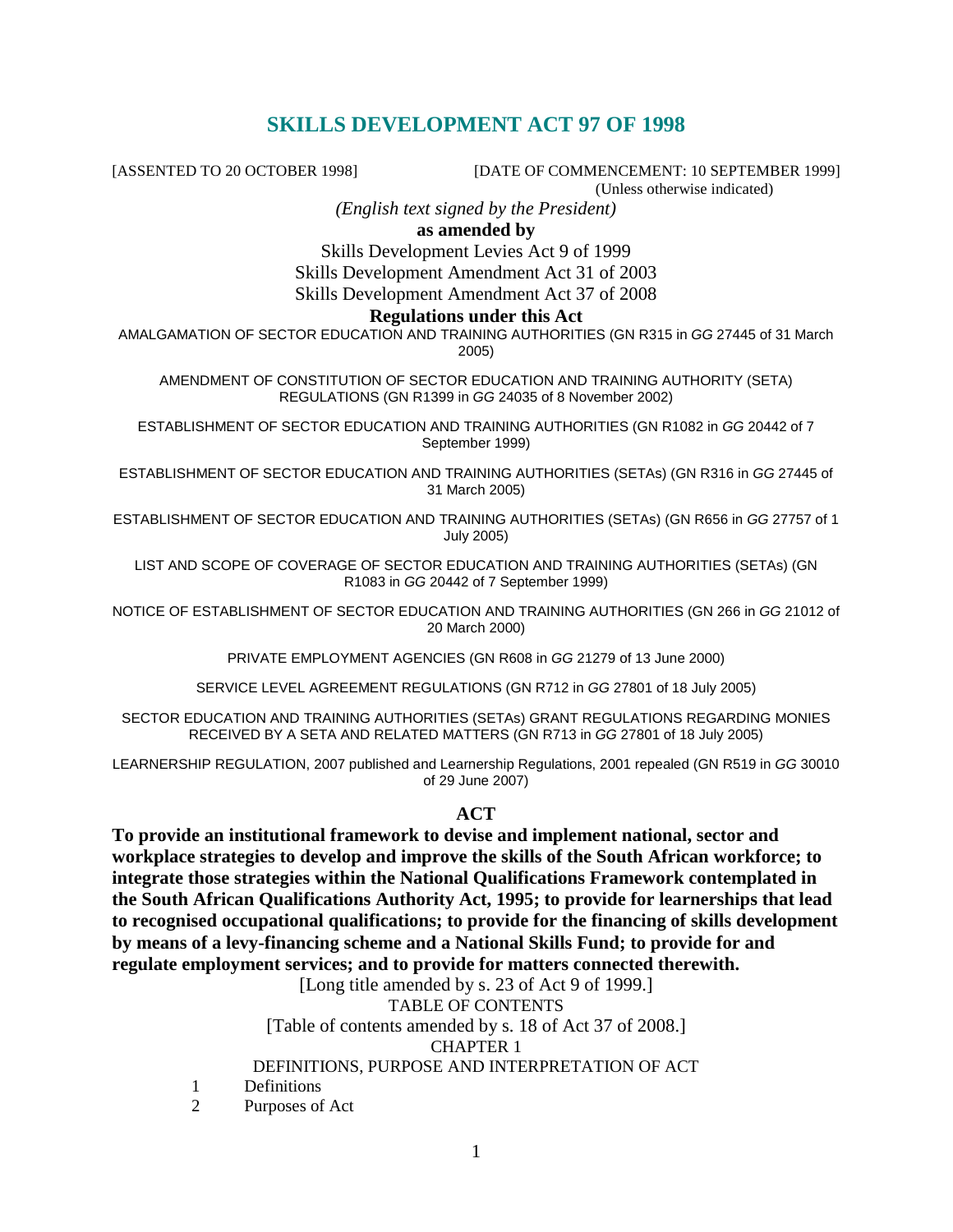| 3                                         | Interpretation                                                                                                        |  |  |
|-------------------------------------------|-----------------------------------------------------------------------------------------------------------------------|--|--|
|                                           | <b>CHAPTER 2</b>                                                                                                      |  |  |
| NATIONAL SKILLS AUTHORITY                 |                                                                                                                       |  |  |
| 4                                         | Establishment of National Skills Authority                                                                            |  |  |
| 5                                         | <b>Functions of National Skills Authority</b>                                                                         |  |  |
| 6                                         | Composition of National Skills Authority and term and vacation of office                                              |  |  |
| 7                                         | <b>Constitution of National Skills Authority</b>                                                                      |  |  |
| 8                                         | Remuneration and administration of National Skills Authority<br><b>CHAPTER 3</b>                                      |  |  |
| SECTOR EDUCATION AND TRAINING AUTHORITIES |                                                                                                                       |  |  |
| 9                                         | <b>Establishment of SETA</b>                                                                                          |  |  |
| <b>9A</b>                                 | Amalgamation and dissolution of SETAs                                                                                 |  |  |
|                                           | [S. 9A inserted by s. 5 of Act 31 of 2003.]                                                                           |  |  |
| 10                                        | <b>Functions of SETA</b>                                                                                              |  |  |
| 10A                                       | SETAs to conclude service level agreements<br>[S. 10A inserted by s. 7 of Act 31 of 2003.]                            |  |  |
| 11                                        | Composition of SETA                                                                                                   |  |  |
| 12                                        | <b>Chambers of SETA</b>                                                                                               |  |  |
| 13                                        | <b>Constitution of SETA</b>                                                                                           |  |  |
| 14                                        | Finances of SETA                                                                                                      |  |  |
| 14A                                       | Minister may issue written instructions to SETAs<br>[S. 14A inserted by s. 10 of Act 31 of 2003.]                     |  |  |
| 15                                        | Taking over administration of SETA<br><b>CHAPTER 4</b>                                                                |  |  |
| <b>LEARNERSHIPS</b>                       |                                                                                                                       |  |  |
| 16                                        | Learnerships                                                                                                          |  |  |
| 17                                        | Learnership agreements                                                                                                |  |  |
| 18                                        | Contract of employment with learner                                                                                   |  |  |
| 19                                        | Disputes about learnerships                                                                                           |  |  |
| <b>CHAPTER 5</b>                          |                                                                                                                       |  |  |
|                                           | <b>SKILLS PROGRAMMES</b>                                                                                              |  |  |
| 20                                        | Skills programmes                                                                                                     |  |  |
| 21                                        | Disputes                                                                                                              |  |  |
|                                           | <b>CHAPTER 6</b>                                                                                                      |  |  |
|                                           | INSTITUTIONS IN DEPARTMENT OF LABOUR AND EMPLOYMENT SERVICES                                                          |  |  |
|                                           | [Heading substituted by s. 15 of Act 31 of 2003 and by s. 8 of Act 37 of 2008.]                                       |  |  |
| 22                                        | Administration of Act by Department                                                                                   |  |  |
|                                           | [S. 22 substituted by s. 9 of Act 37 of 2008.]                                                                        |  |  |
| 23                                        | <b>Employment services</b>                                                                                            |  |  |
| 24                                        | Registration of persons that provide employment services                                                              |  |  |
| 25                                        | Cancellation of registration of private employment services agency<br>[S. 25 substituted by s. 17 of Act 31 of 2003.] |  |  |
| 26                                        | Appeal against Director-General's decision                                                                            |  |  |
|                                           | <b>CHAPTER 6A</b>                                                                                                     |  |  |
|                                           | <b>ARTISAN DEVELOPMENT</b>                                                                                            |  |  |
| 26A                                       | National artisan moderation body                                                                                      |  |  |
| 26B                                       | Listing of trades                                                                                                     |  |  |
| 26C                                       | National register of artisans                                                                                         |  |  |

26D Trade tests

# CHAPTER 6B

## SKILLS DEVELOPMENT INSTITUTES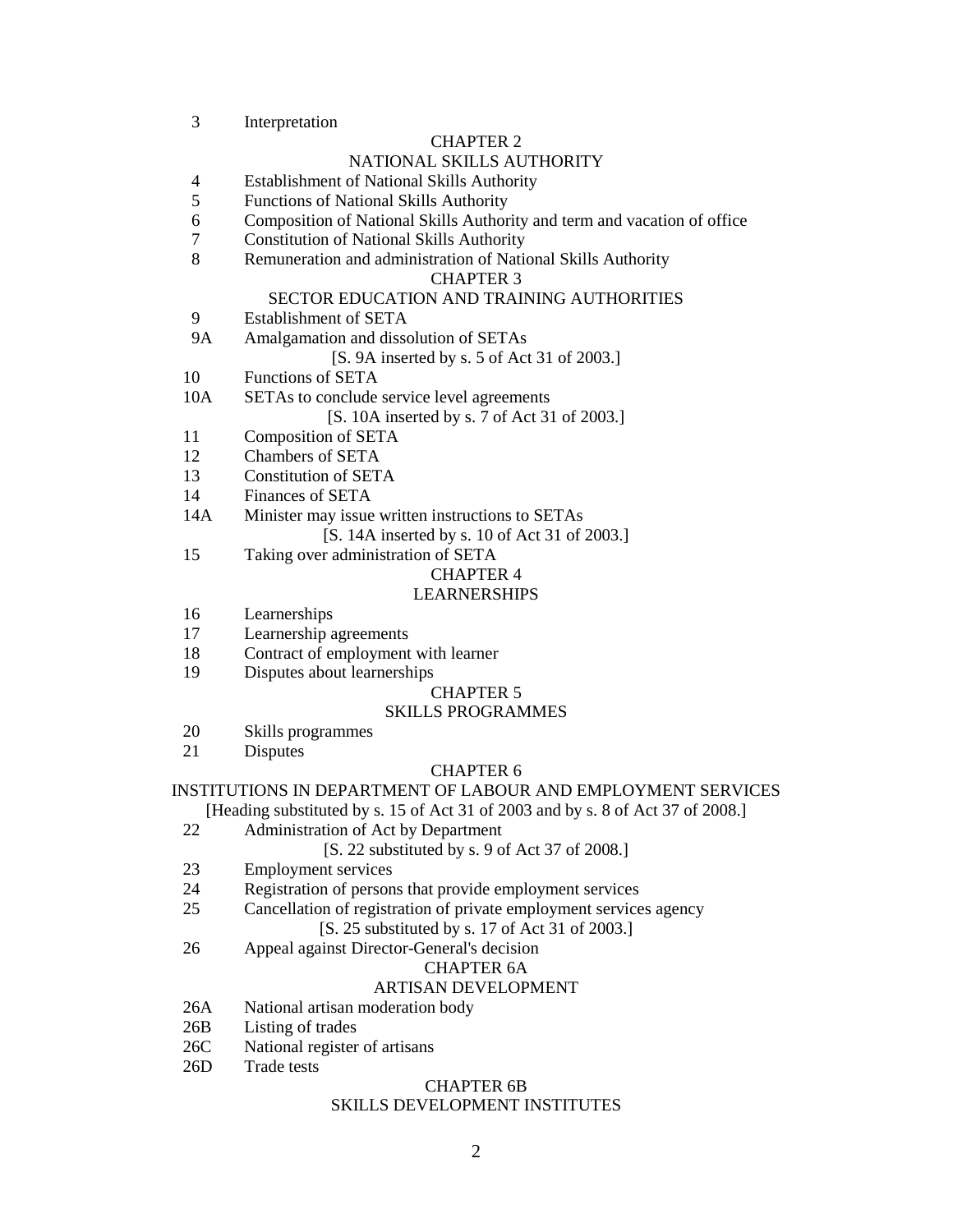26E Skills development institutes

#### CHAPTER 6C

#### QUALITY COUNCIL FOR TRADES OCCUPATIONS

- 26F Policy on occupational standards and qualifications
- 26G Establishment of QCTO
- 26H Functions of QCTO
- 26I Delegation of functions
- 26J Regulations regarding occupational standards and qualifications CHAPTER 6D

#### WORKPLACE PRODUCTIVITY AND COMPETITIVENESS

- 26K Establishment of Productivity South Africa
- 26L Functions of Productivity South Africa
- 26M Finances of Productivity South Africa
- 26N Regulations regarding workplace productivity and competitiveness

#### CHAPTER 7

#### FINANCING SKILLS DEVELOPMENT

- 27 National Skills Fund
- 28 Use of money in National Skills Fund
- 29 Control and administration of National Skills Fund
- 30 Budget for training by public service employers
- 30A Budget for training by national and provincial public entities

#### [S. 30A inserted by s. 23 of Act 9 of 1999.]

#### CHAPTER 8

#### GENERAL

- 30B National standard of good practice in skills development [S. 30B inserted by s. 21 of Act 31 of 2003.]
- 31 Jurisdiction of Labour Court
- 32 Monitoring, enforcement and legal proceedings
- 33 Offences
- 34 Penalties
- 35 Delegations
- 36 Regulations
- 37 Repeal of laws and transitional provisions<br>38 Act binds State
- Act binds State
- 39 Short title and commencement

#### Schedule 1

#### REPEAL OF LAWS

#### Schedule 2

#### TRANSITIONAL PROVISIONS

#### **CHAPTER 1**

#### **DEFINITIONS, PURPOSE AND APPLICATION OF ACT (ss 1-3)**

[Date of commencement of Chapter 1: 2 February 1999.]

#### **1 Definitions**

In this Act, unless the context otherwise indicates-

**'apprenticeship'** means a learnership in respect of a listed trade, and includes a trade-test in respect of that trade;

[Definition of 'apprenticeship' inserted by s. 1 *(a)* of Act 37 of 2008.]

**'artisan'** means a person that has been certified as competent to perform a listed trade in accordance with this Act;

[Definition of 'artisan' inserted by s. 1 *(a)* of Act 37 of 2008.]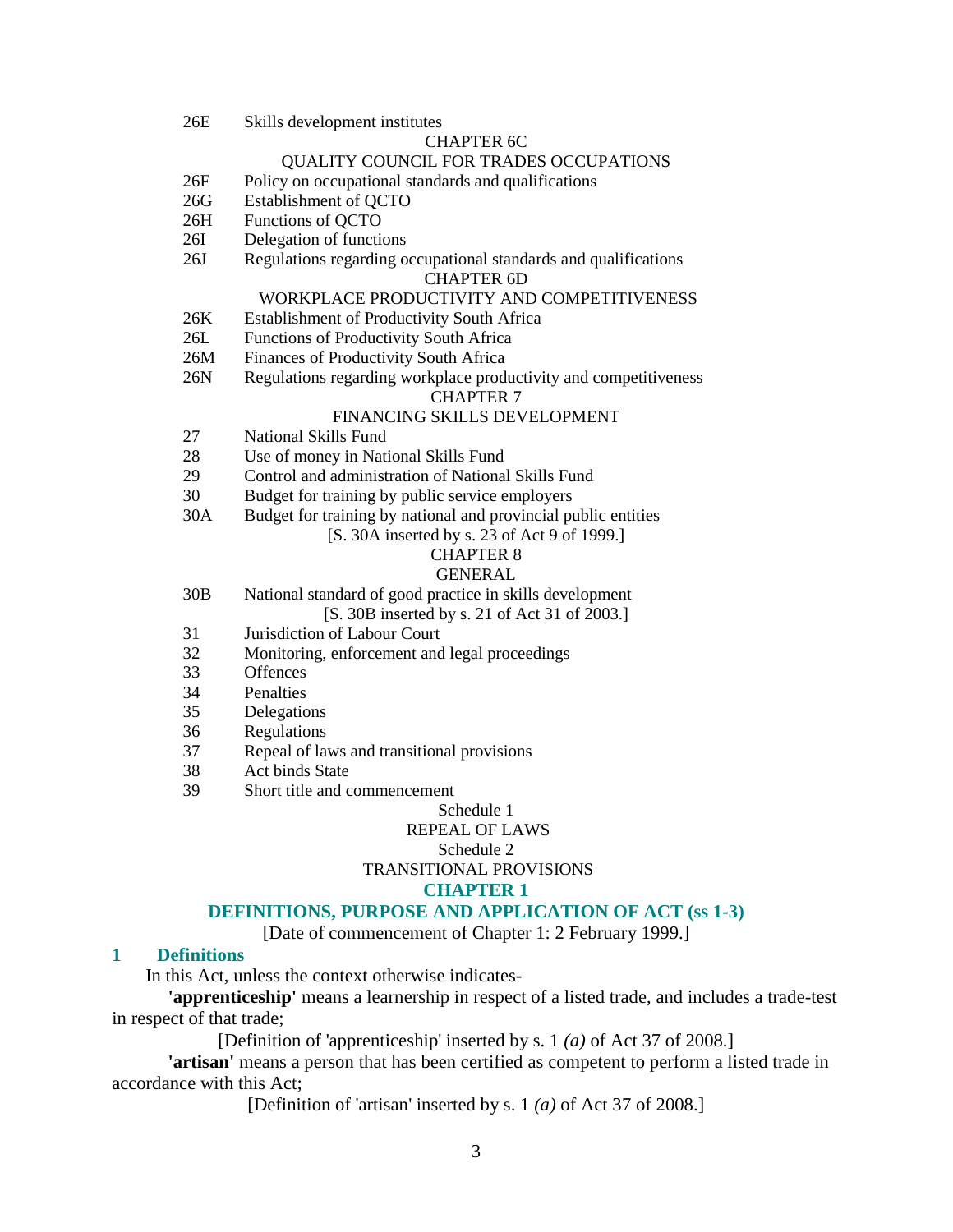**'Basic Conditions of Employment Act'** means the Basic Conditions of Employment Act, 1997 (Act 75 of 1997);

**'Department'** means the Department of Labour;

**'designated groups'** means black people, women and people with disabilities;

[Definition of 'designated groups' inserted by s. 1 *(a)* of Act 31 of 2003.]

**'Director-General'** means the Director-General of Labour;

#### **'employee'** means-

- *(a)* any person, excluding an independent contractor, who works for another person or for the State and who receives, or is entitled to receive, any remuneration; or
- *(b)* any other person who in any manner assists in carrying on or conducting the business of an employer,

and **'employed'** and **'employment'** have corresponding meanings;

**'employment services'** means the provision of the service of-

- *(a)* advising or counselling of workers on career choices either by the provision of information or other approaches;
- *(b)* assessment of work-seekers for-
	- (i) entry or re-entry into the labour market; or
	- (ii) education and training;
- *(c)* the reference of work-seekers-
	- (i) to employers to apply for vacancies; or
	- (ii) to training providers for education and training;
	- *(d)* assistance of employers by-
	- (i) providing recruitment and placement services;
	- (ii) advising them on the availability of work-seekers with skills that match their needs;
	- (iii) advising them on the retrenchment of employees and the development of social plans;
- *(d*A*)* procuring for or providing to a client other persons to render services to or perform work for the client, irrespective of by whom those persons are remunerated; or

[Para. *(d*A*)* inserted by s. 1 *(b)* of Act 31 of 2003.]

*(e)* any other prescribed employment service;

**'government department'** means any department or organisational component referred to in Schedule 1 or 2 of the Public Service Act, 1994 (Proclamation 103 of 1994);

**'Labour Court'** means the Labour Court established by section 151 of the Labour Relations Act, 1995 (Act 66 of 1995);

**'learner'** includes an apprentice;

[Definition of 'learner' inserted by s. 1 *(b)* of Act 37 of 2008.]

**'learnership'** includes an apprenticeship;

[Definition of 'learnership' inserted by s. 1 *(b)* of Act 37 of 2008.]

**'learning'** means the acquisition of knowledge, understanding, values, skill, competence or experience;

[Definition of 'learning' inserted by s. 1 *(b)* of Act 37 of 2008.]

**'learning programme'** includes a learnership, an apprenticeship, a skills programme and any other prescribed learning programme which includes a structured work experience component;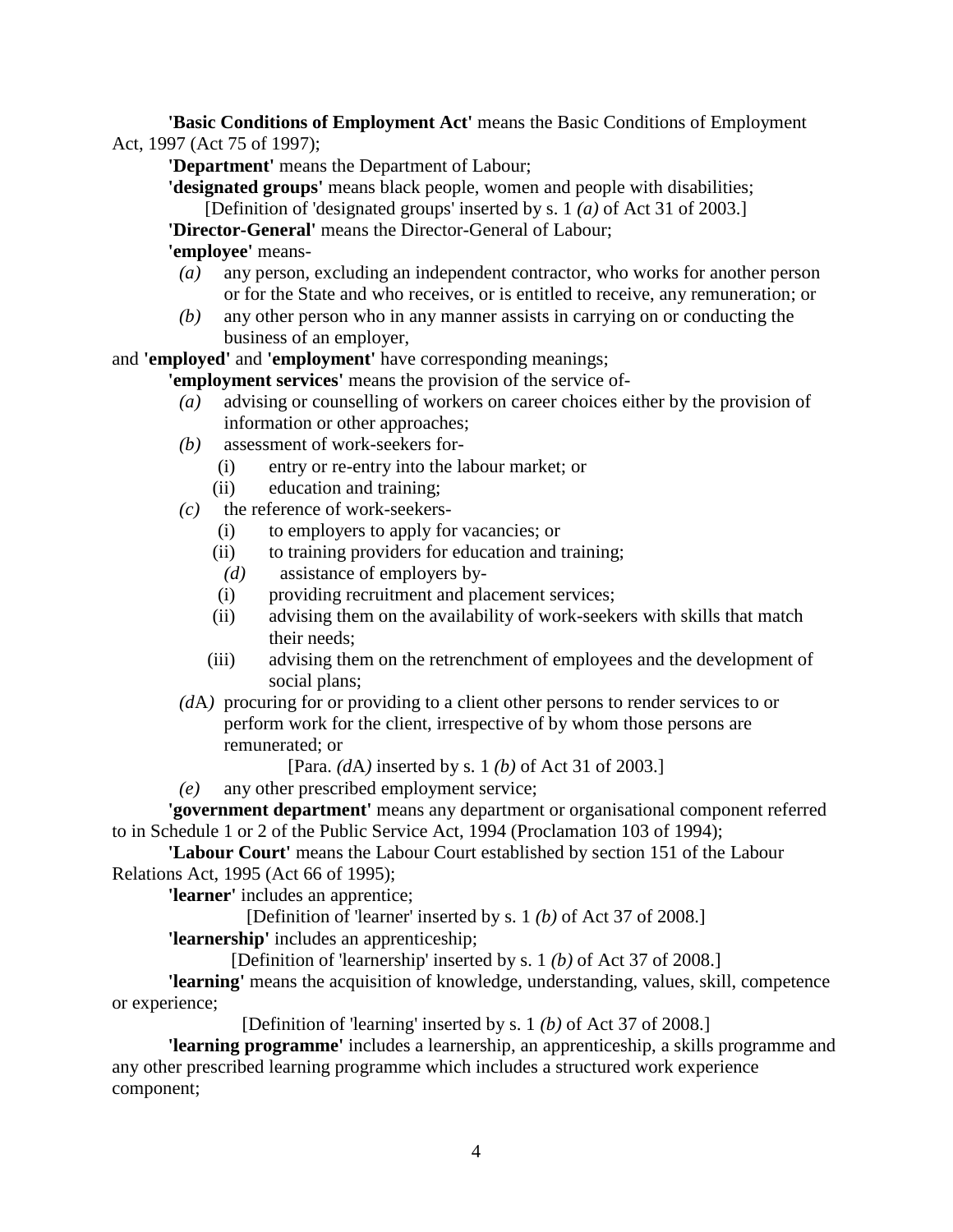[Definition of 'learning programme' inserted by s. 1 *(b)* of Act 37 of 2008.] **'Minister'** means the Minister of Labour;

**'National Qualifications Framework'** means the National Qualifications Framework contemplated by the National Qualifications Framework Act, 2008;

[Definition of 'National Qualifications Framework' inserted by s. 1 *(c)* of Act 37 of 2008.]

**'National Skills Authority'** means the National Skills Authority established by section 4; **'national skills development policy'** means the national skills development policy

referred to in section 5 (1)  $(a)$  (i);

**'national skills development strategy'** means the national skills development strategy referred to in section  $5(1)(a)$  (ii);

**'National Skills Fund'** means the National Skills Fund established by section 27;

**'NEDLAC'** means the National Economic Development and Labour Council established by section 2 of the National Economic Development and Labour Council Act, 1994 (Act 35 of 1994);

**'occupational qualification'** means a qualification associated with a trade, occupation or profession resulting from work-based learning and consisting of knowledge unit standards, practical unit standards and work experience unit standards;

[Definition of 'occupational qualification' inserted by s. 1 *(d)* of Act 37 of 2008.]

**'Occupational Qualifications Framework'** means the sub-framework for occupational qualifications which forms an integral part of the National Qualifications Framework; [Definition of 'Occupational Qualifications Framework' inserted by s. 1 *(d)* of Act 37 of 2008.]

**'placement'** means placing an individual in a placement opportunity, with due regard to the Code of Good Practice on the Integration of Employment Equity in Human Resources Policies and Practices in terms of the Employment Equity Act, 1998 (Act 55 of 1998);

[Definition of 'placement' inserted by s. 1 *(e)* of Act 37 of 2008.]

**'placement opportunity'** means any opportunity for work or learning that could be offered to an individual and includes a vacancy for employment, an opportunity for selfemployment, a learning programme and community service;

[Definition of 'placement opportunity' inserted by s. 1 *(e)* of Act 37 of 2008.]

**'prescribed'** means prescribed by regulation;

**'private employment services agency'** means any person that provides employment services for gain;

[Definition of 'private employment services agency' inserted by s. 1 *(c)* of Act 31 of 2003.]

**'Public Finance Management Act'** means the Public Finance Management Act, 1999 (Act 1 of 1999);

[Definition of 'Public Finance Management Act' inserted by s. 1 *(c)* of Act 31 of 2003.]

**'QCTO'** means the Quality Council for Trades and Occupations established in terms of section 26G;

[Definition of 'QCTO' inserted by s. 1 *(f)* of Act 37 of 2008.]

**'regulation'** means a regulation made and in force in terms of this Act;

[Definition of 'regulation' substituted by s. 1 *(d)* of Act 31 of 2003.]

## **'repealed Act'** means-

(i) the Manpower Training Act, 1981 (Act 56 of 1981);

- (ii) any law repealed by the Manpower Training Act, 1981, and any law repealed by such an Act; and
- (iii) any law listed in Schedule 1 to the Integration of Labour Laws Act, 1994 (Act 49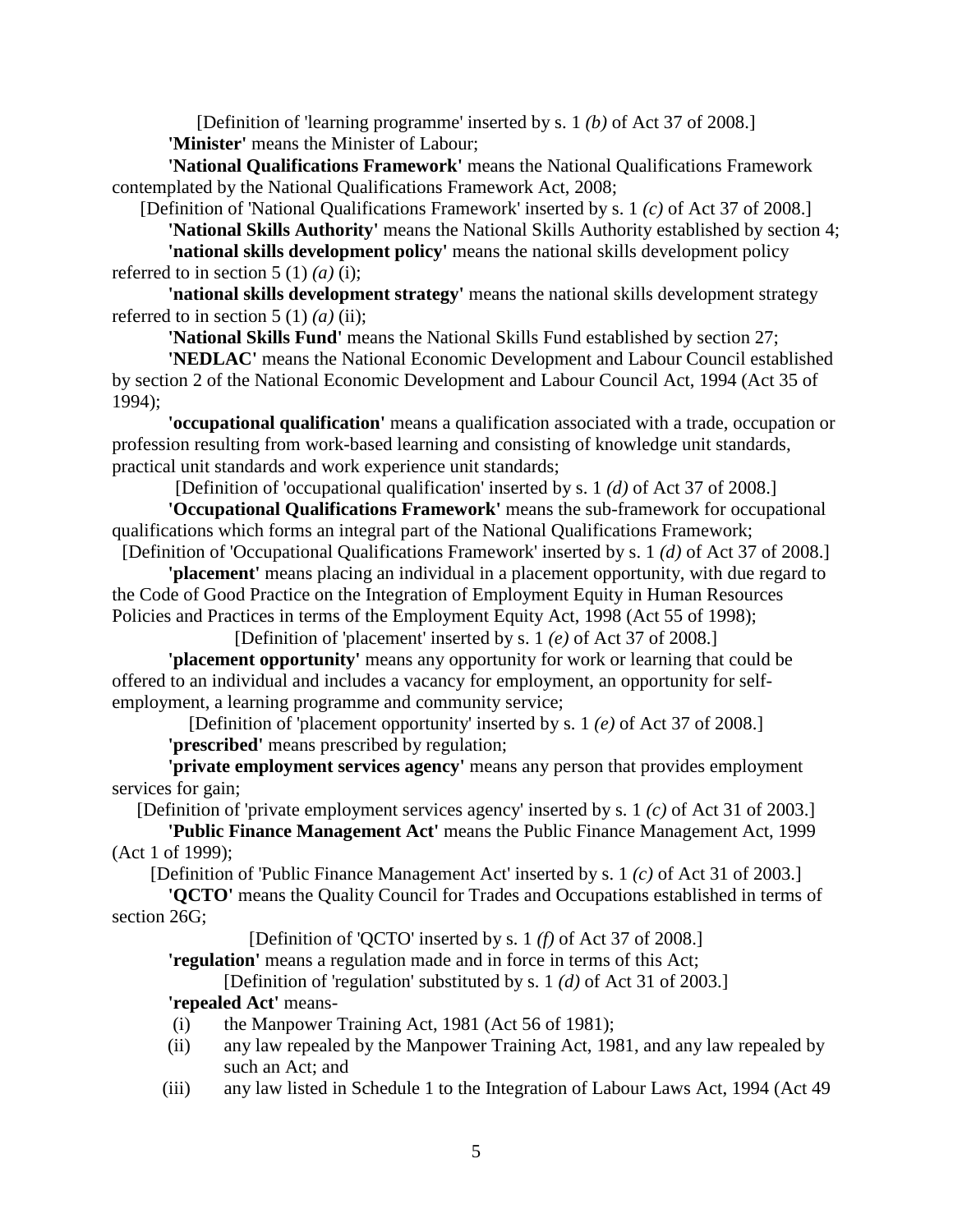of 1994), dealing with training or skills development;

[Definition of 'repealed Act' inserted by s. 1 *(g)* of Act 37 of 2008.]

**'service level agreement'** means a service level agreement concluded in terms of section

10A;

[Definition of 'service level agreement' inserted by s. 1 *(e)* of Act 31 of 2003.] **'SETA'** means a sector education and training authority established in terms of section 9

(1);

**'Skills Development Levies Act'** means the Skills Development Levies Act, 1999; [Definition of 'Skills Development Levies Act' substituted by s. 23 of Act 9 of 1999.] **'skills development levies'** means a levy as defined in section 1 of the Skills

Development Levies Act;

[Definition of 'skills development levies' substituted by s. 23 of Act 9 of 1999.] **'skills development provider'** means a provider of an occupational learning;

[Definition of 'skills development provider' inserted by s. 1 *(h)* of Act 37 of 2008.]

**'South African Qualifications Authority'** means the South African Qualifications Authority established by section 3 of the South African Qualifications Authority Act;

**'South African Qualifications Authority Act'** means the South African Qualifications Authority Act, 1995 (Act 58 of 1995);

**'this Act'** includes any regulations but does not include the footnotes; and

**'trade'** means an occupation for which an artisan qualification is required in terms of section 26B; and

[Definition of 'trade' inserted by s. 1 *(i)* of Act 37 of 2008.]

**'worker'** includes an employee, an unemployed person and a work-seeker.

[Date of commencement of s. 1: 2 February 1999.]

#### **2 Purposes of Act**

(1) The purposes of this Act are-

- *(a)* to develop the skills of the South African workforce-
	- (i) to improve the quality of life of workers, their prospects of work and labour mobility;
	- (ii) to improve productivity in the workplace and the competitiveness of employers;
	- (iii) to promote self-employment; and
	- (iv) to improve the delivery of social services;
- *(b)* to increase the levels of investment in education and training in the labour market and to improve the return on that investment;
- *(c)* to encourage employers-
	- (i) to use the workplace as an active learning environment;
	- (ii) to provide employees with the opportunities to acquire new skills;
	- (iii) to provide opportunities for new entrants to the labour market to gain work experience; and
	- (iv) to employ persons who find it difficult to be employed;
- *(d)* to encourage workers to participate in learning programmes;

[Para. *(d)* substituted by s. 2 *(a)* of Act 37 of 2008.]

 *(e)* to improve the employment prospects of persons previously disadvantaged by unfair discrimination and to redress those disadvantages through training and education;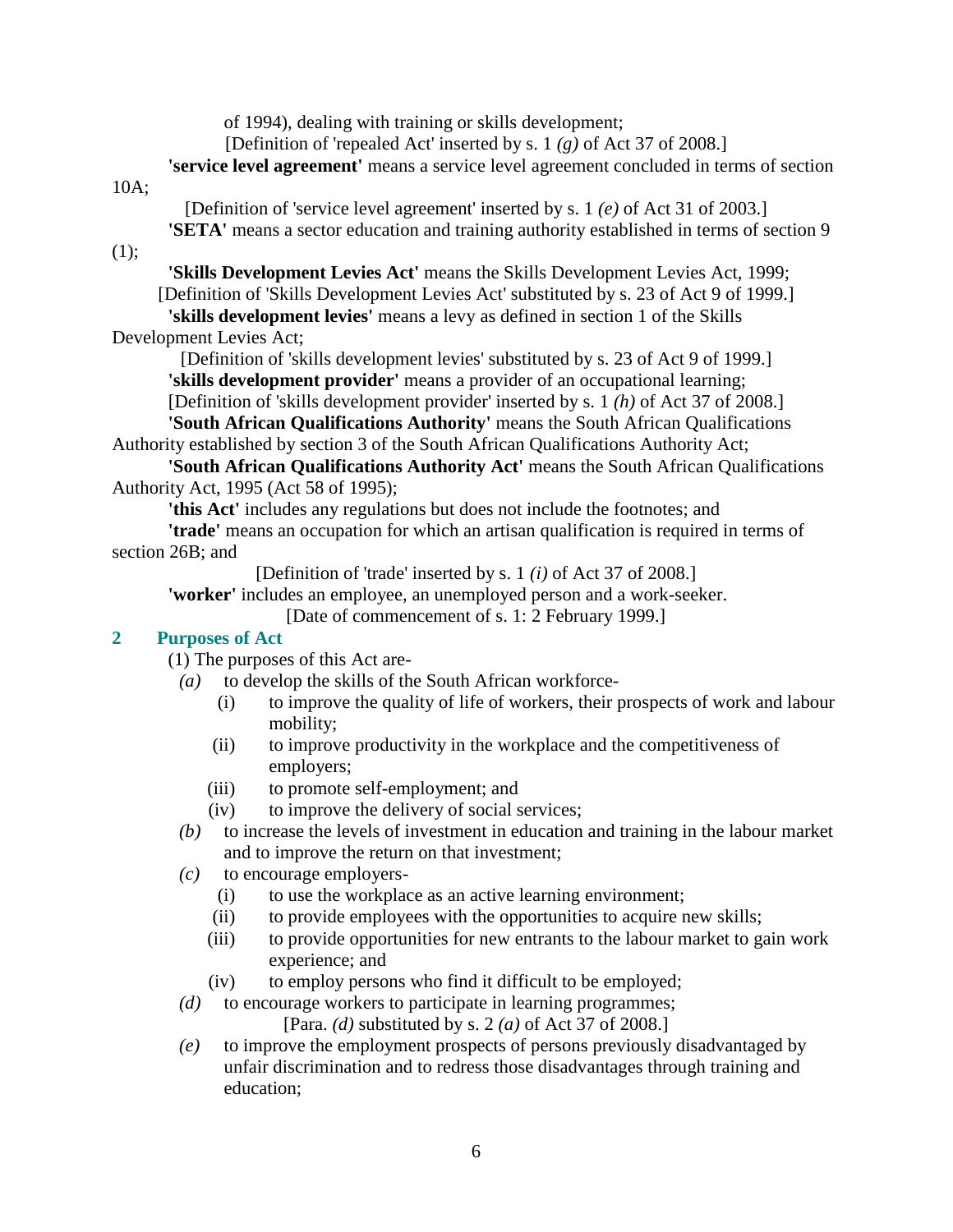*(f)* to ensure the quality of learning in and for the workplace;

[Para. *(f)* substituted by s. 2 *(a)* of Act 37 of 2008.]

- $(g)$  to assist-
	- (i) work-seekers to find work;
	- (ii) retrenched workers to re-enter the labour market;
	- (iii) employers to find qualified employees; and
	- *(h)* to provide and regulate employment services.
- (2) Those purposes are to be achieved through-
- *(a)* an institutional and financial framework comprising-
	- (i) the National Skills Authority;
	- (ii) the National Skills Fund;
	- (iii) a skills development levy-financing scheme as contemplated in the Skills Development Levies Act;
	- (iv) SETAs;
	- (v) provincial offices of the Department;
	- (vi) labour centres of the Department;
	- (vii) accredited trade test centres;
	- (viii) skills development institutes;
	- (ix) the Quality Council for Trades and Occupations;
	- (x) a skills development forum for each province;
	- (xi) a national artisan moderation body; and
	- (xii) Productivity South Africa;
- *(b)* encouraging partnerships between the public and private sectors of the economy to provide learning in and for the workplace; and
- *(c)* co-operating with the South African Qualifications Authority.

[Sub-s. (2) amended by s. 23 of Act 9 of 1999 and substituted by s. 2 *(b)* of Act 37 of 2008.]

[Date of commencement of s. 2: 2 February 1999.]

## **3 Interpretation**

Any person applying this Act must interpret its provisions to give effect to-

- *(a)* its purposes; and
- *(b)* the objects of the South African Qualifications Authority Act.

[Date of commencement of s. 3: 2 February 1999.]

## **CHAPTER 2**

## **NATIONAL SKILLS AUTHORITY (ss 4-8)**

[Date of commencement of Chapter 2: 2 February 1999.]

## **4 Establishment of National Skills Authority**

The National Skills Authority is hereby established.

[Date of commencement of s. 4: 2 February 1999.]

## **5 Functions of National Skills Authority**

- (1) The functions of the National Skills Authority are-
	- *(a)* to advise the Minister on-
		- (i) a national skills development policy;
		- (ii) a national skills development strategy;
		- (iii) guidelines on the implementation of the national skills development strategy;
		- (iv) the strategic framework and criteria for allocation of funds from the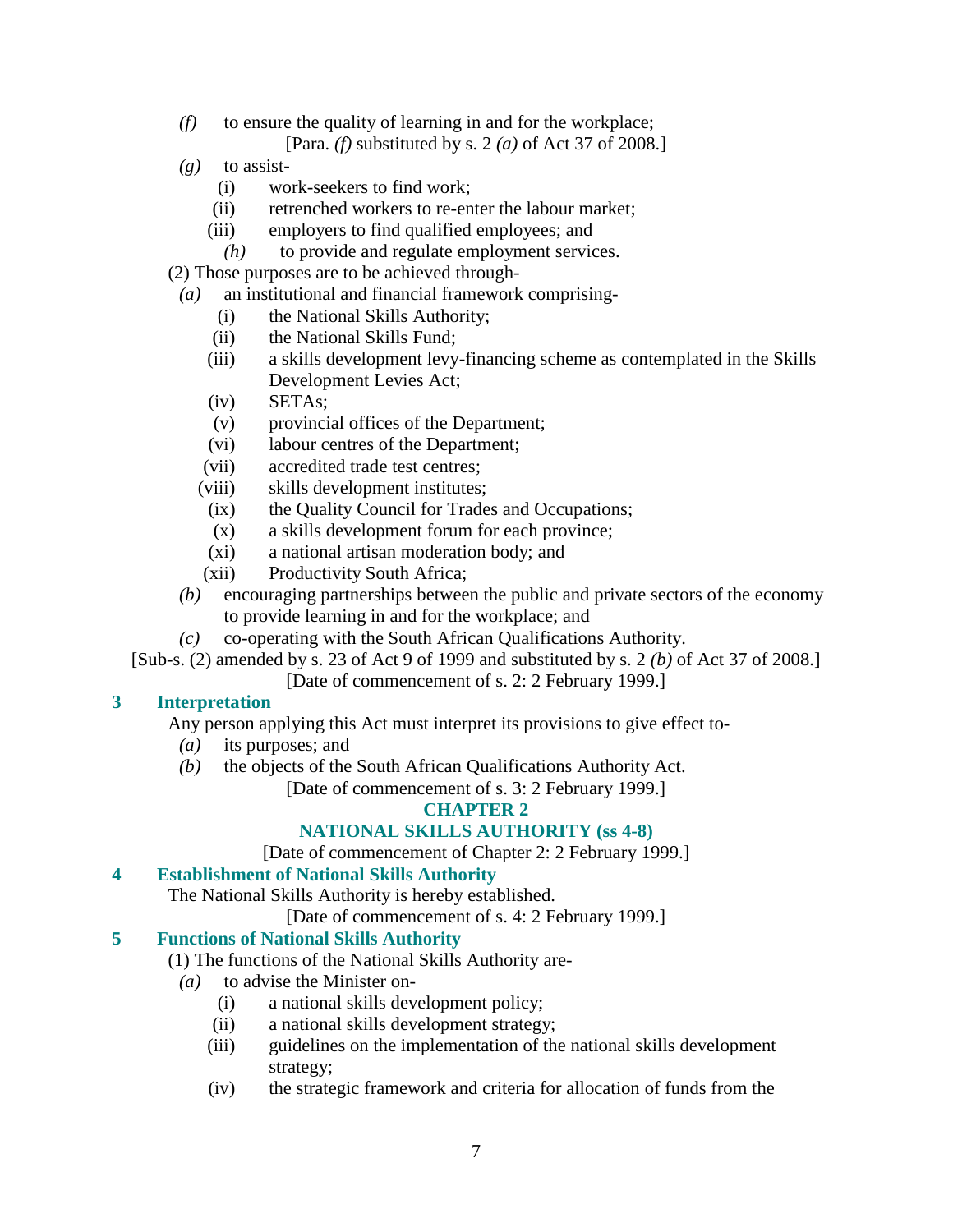National Skills Fund; and

- (v) any regulations to be made;
- *(b)* to liaise with SETAs on-
	- (i) the national skills development policy;
	- (ii) the national skills development strategy; and
	- (iii) sector skills plans;
- *(c)* to report to the Minister on the progress made in the implementation of the national skills development strategy;
- *(d)* to conduct investigations on any matter arising out of the application of this Act;
- *(d*A*)* to liaise with the QCTO on occupational standards and qualifications; and
- *(e)* to exercise any other powers and perform any other duties conferred or imposed on the Authority by this Act.

[Sub-s. (1) amended by s. 2 of Act 31 of 2003 and substituted by s. 3 *(a)* of Act 37 of 2008.]

 (2) For the purposes of investigations referred to in subsection (1) *(d)*, the Authority has the prescribed powers of entry and to question and inspect.

 (3) The Authority must perform its functions in accordance with this Act and its constitution.

 (4) Subsection (1) *(a)* (iv) does not apply to regulations in respect of which the Minister is required to consult with the QCTO or Productivity South Africa.

[Sub-s. (4) added by s. 3 *(b)* of Act 37 of 2008.]

[Date of commencement of s. 5: 2 February 1999.]

## **6 Composition of National Skills Authority and term and vacation of office**

(1) The National Skills Authority consists of-

- *(a)* a voting chairperson appointed by the Minister;
- *(b)* 24 voting and six non-voting members appointed by the Minister; and
- [Para. *(b)* substituted by s. 3 *(a)* of Act 31 of 2003 and by s. 4 *(a)* of Act 37 of 2008.]
	- *(c)* its non-voting executive officer appointed in terms of section 8 (2) *(a)*.
- (2) The members referred to in subsection (1) *(b)* are-
	- *(a)* five voting members nominated by NEDLAC and appointed by the Minister to represent organised labour;
	- *(b)* five voting members nominated by NEDLAC and appointed by the Minister to represent organised business;
	- *(c)* five voting members nominated by NEDLAC and appointed by the Minister to represent organisations of community and development interests, which must include-
		- (i) a woman who represents the interests of women;
		- (ii) a person who represents the interests of the youth; and
		- (iii) a disabled person who represents the interests of people with disabilities;
	- *(d)* five voting members appointed by the Minister to represent the interests of the State;
	- *(e)* four voting members appointed by the Minister to represent the interests of education and skills development providers;

[Para. *(e)* substituted by s. 4 *(b)* of Act 37 of 2008.]

 *(e*A*)* two non-voting members, who have expertise in skills development, appointed by the Minister after consultation with the National Skills Authority;

[Para. *(e*A*)* inserted by s. 3 *(b)* of Act 31 of 2003.]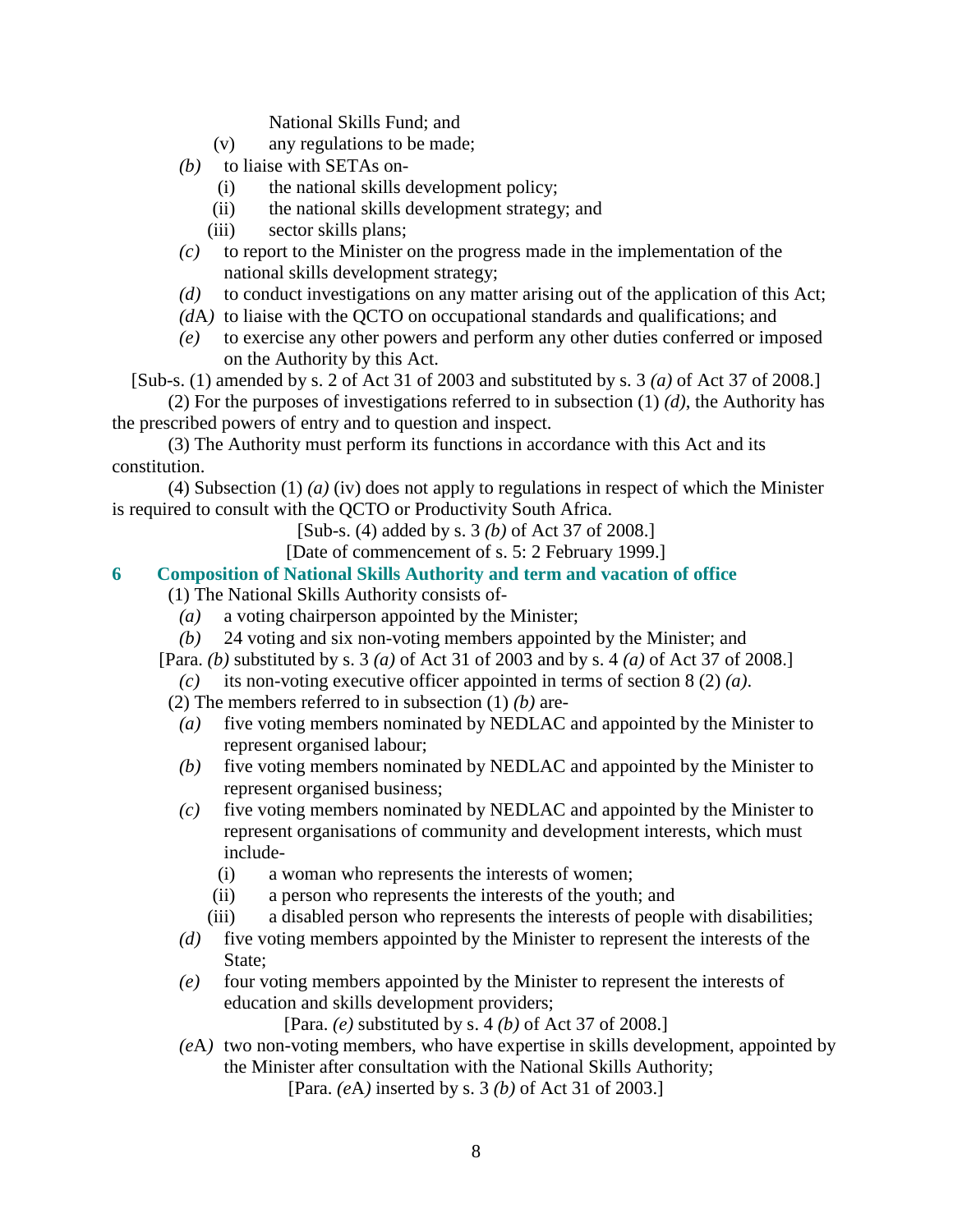*(f)* two non-voting members, who have expertise in the provision of employment services, appointed by the Minister;

[Para. *(f)* substituted by s. 4 *(c)* of Act 37 of 2008.]

 *(g)* a non-voting member nominated by the South African Qualifications Authority and appointed by the Minister; and

[Para. *(g)* substituted by s. 4 *(c)* of Act 37 of 2008.]

 *(h)* a non-voting member nominated by the QCTO and appointed by the Minister. [Para. *(h)* added by s. 4 *(d)* of Act 37 of 2008.]

 (3) The Minister must designate five members as deputy chairpersons, one deputy chairperson each from the members to be appointed to represent-

- *(a)* organised labour;
- *(b)* organised business;
- *(c)* organisations of community and development interests;
- *(d)* the interests of the State; and
	- *(e)* education and skills development providers.

[Sub-s. (3) substituted by s. 4 *(e)* of Act 37 of 2008.]

 (4) A member of the Authority holds office for a period of five years and is eligible for re-appointment on expiry of his or her term of office, but may not serve more than two consecutive terms of office.

[Sub-s. (4) substituted by s. 4 *(f)* of Act 37 of 2008.]

(5) A member of the Authority vacates office if that member-

- *(a)* is removed from office by the Minister as contemplated in subsection (6); or
- *(b)* resigns by written notice addressed to the Minister.

(6) The Minister may remove a member of the Authority-

- *(a)* on the written request of the body that nominated that member in terms of subsection (2);
	- *(b)* for serious misconduct;
	- $(c)$  for permanent incapacity;
	- *(d)* for absence from three consecutive meetings of the Authority-
	- (i) without the prior permission of the Authority; or
	- (ii) unless the member shows good cause; or
- *(e)* for engaging in any activity that may undermine the functions of the Authority.

 (7) If the chairperson or a member of the Authority vacates office before the expiry of the period of office, the Minister must, in terms of subsection 1 *(a)* or (2), respectively, appoint a new chairperson or member, as the case may be, for the unexpired portion of that period within 90 days.

[Sub-s. (7) substituted by s. 4 *(g)* of Act 37 of 2008.]

[Date of commencement of s. 6: 2 February 1999.]

#### **7 Constitution of National Skills Authority**

 (1) The National Skills Authority must, as soon as possible after the appointment of its members, adopt its constitution.

(2) Subject to this Act, the constitution of the Authority-

- *(a)* must provide for-
- (i) procedures for the nominations of members of the Authority referred to in section 6 (2) *(a)*, *(b)*, *(c)* and *(g)*;
- (ii) the establishment and functioning of committees, including an executive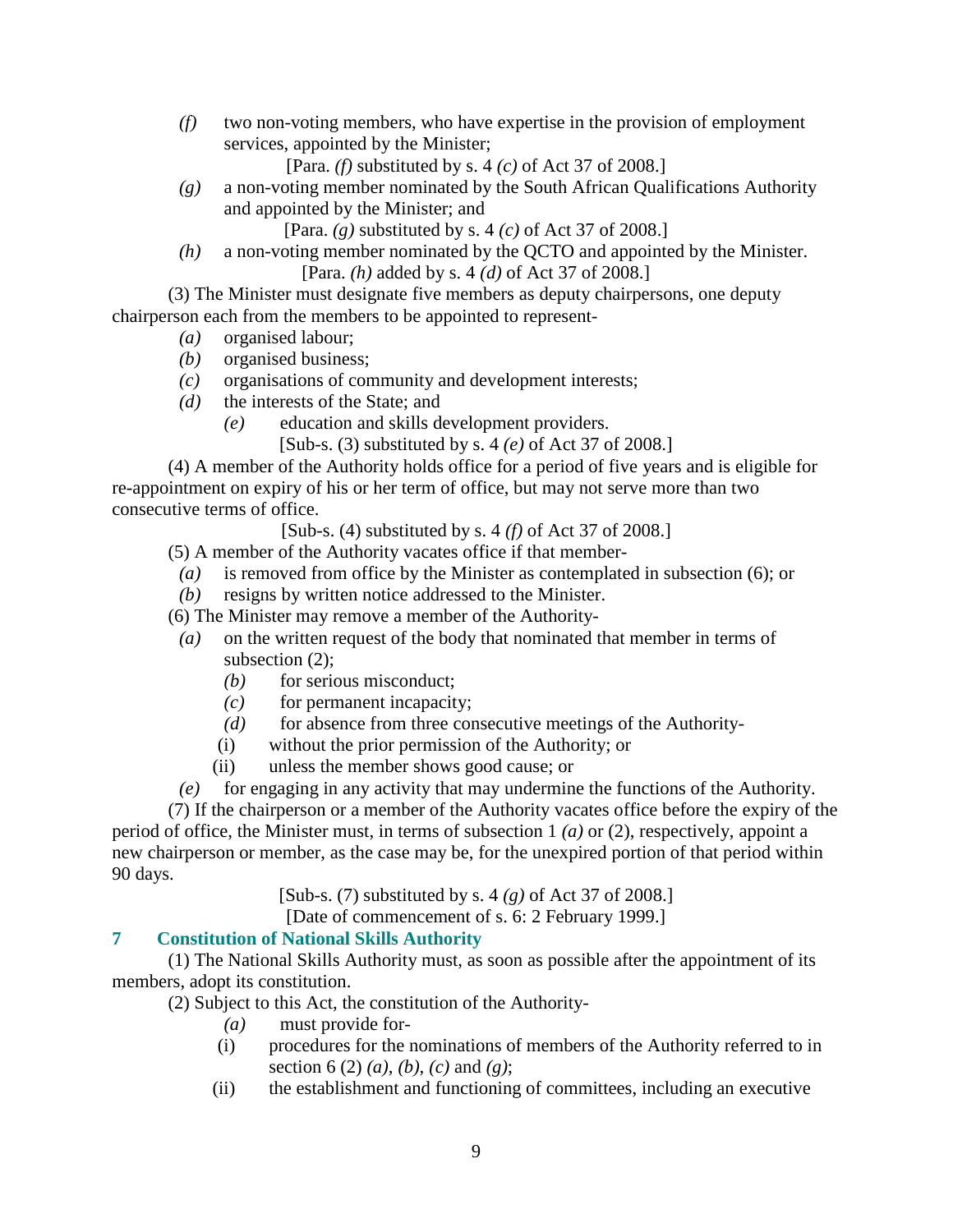committee;

- (iii) subject to subsection (3), the rules for convening and conducting of meetings of the Authority and its committees, including the quorum required for and the minutes to be kept of those meetings;
- (iv) the voting rights of the different members and the manner in which decisions are to be taken by the Authority and its committees;
- (v) a code of conduct for the members of the Authority;
- (vi) the determination through arbitration of any dispute concerning the interpretation or application of the constitution; and
- (vii) subject to subsections (4) and (5), a procedure for amending the constitution and advising the Minister on regulations to be made; and
- *(b)* may provide for-
	- (i) the delegation of powers and duties of the Authority to its members, committees and employees, provided that the Authority may impose conditions for the delegation, may not be divested of any power or duty by virtue of the delegation and may vary or set aside any decision made under any delegation; and
	- (ii) any other matter necessary for the performance of the functions of the Authority.

 (3) At least 30 days notice must be given for a meeting of the Authority at which an amendment of the constitution or a regulation to be made is to be considered.

 (4) A supporting vote of at least two thirds of the Authority's members and the approval of the Minister is required for an amendment to its constitution.

 (5) A supporting vote of at least two-thirds of the Authority's members is required for advising the Minister on regulations to be made.

 (6) Despite subsection (2) *(a)* (i), the Minister must determine the procedure for the nominations for the first appointment of members of the Authority referred to in section 6 (2) *(a)*, *(b)*, *(c)* and *(g)*.

[Date of commencement of s. 7: 2 February 1999.]

## **8 Remuneration and administration of National Skills Authority**

 (1) A member of the National Skills Authority who is not in the full-time employment of the State may be paid the remuneration and allowances determined by the Minister with the approval of the Minister of Finance.

(2) Subject to the laws governing the public service, the Director-General must-

- *(a)* appoint a person to be the executive officer of the National Skills Authority who will, upon such appointment, be in the employ of the public service; and
- *(b)* provide the Authority with the personnel and financial resources that the Minister considers necessary for the performance of its functions.

[Date of commencement of s. 8: 2 February 1999.]

## **CHAPTER 3**

## **SECTOR EDUCATION AND TRAINING AUTHORITIES (ss 9-15)**

## **9 Establishment of SETA**

 (1) The Minister may, in the prescribed manner, establish a sector education and training authority with a constitution for any national economic sector.

 (2) The Minister must determine a discrete sector for the purposes of subsection (1) by reference to categories of employers and for the purposes of that determination take into account-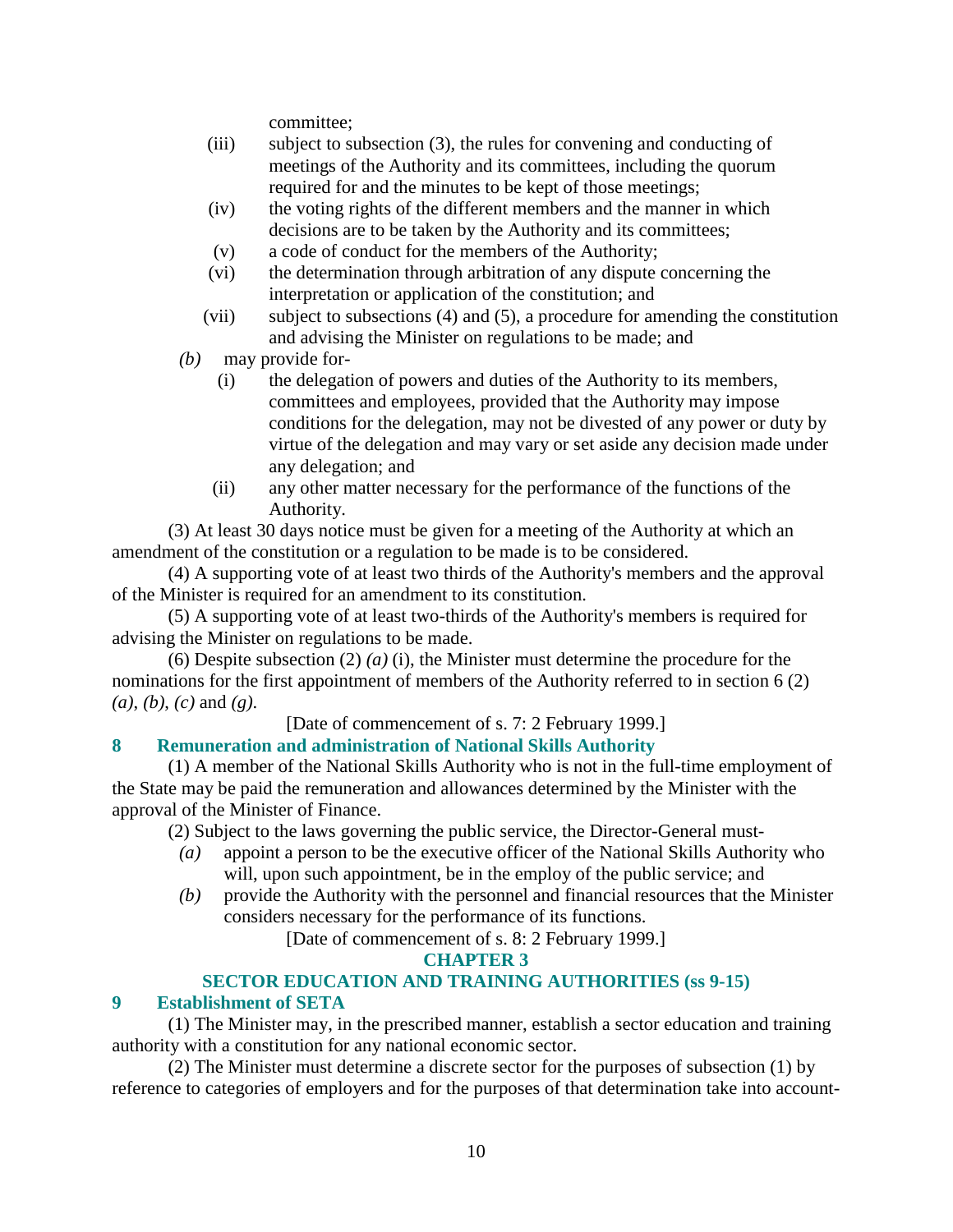- *(a)* the education and training needs of employers and employees that-
	- (i) use similar materials, processes and technologies;
	- (ii) make similar products; or
	- (iii) render similar services;
- *(b)* the potential of the proposed sector for coherent occupational structures and career pathing;
- *(c)* the scope of any national strategies for economic growth and development;
- *(d)* the organisational structures of the trade unions, employer organisations and government in closely related sectors;
- *(e)* any consensus that there may be between organised labour, organised employers and relevant government departments as to the definition of any sector; and
- *(f)* the financial and organisational ability of the proposed sector to support a SETA.

 (3) On the establishment of a SETA, the Minister may provide assistance to the SETA to enable it to perform its functions.

 (4) The Minister may, after consulting the National Skills Authority and the SETAs in question and subject to subsection (2), change the sector of a SETA and must publish a notice in the *Gazette* reflecting such change.

[Sub-s. (4) added by s. 4 of Act 31 of 2003.]

#### **9A Amalgamation and dissolution of SETAs**

 (1) The Minister may, after consulting the National Skills Authority and the SETAs in question and subject to section 9 (2), amalgamate two or more SETAs.

(2) The Minister must approve a constitution for the amalgamated SETA.

- (3) The Minister must publish a notice in the *Gazette* containing-
	- *(a)* the date of the amalgamation;
	- *(b)* the sector for which the amalgamated SETA is established; and
- *(c)* any other matter necessary to prescribe in order to establish the amalgamation.

 (4) On the establishment of the amalgamated SETA, all assets, rights, liabilities and obligations of the amalgamating SETAs devolve upon and vest in the amalgamated SETA.

 (5) The Minister may, after consulting the National Skills Authority and the SETA in question, dissolve a SETA if the SETA is unable to continue to perform its functions.

(6) The Minister must publish a notice in the *Gazette*-

- *(a)* containing the date of the dissolution of the SETA;
- *(b)* setting out the manner in which, and by whom, the SETA is to be wound-up;
- *(c)* setting out how any assets remaining after the winding-up of the SETA must be distributed; and
- *(d)* providing for any other matter necessary for the dissolution and winding-up of the SETA in question.

 (7) No transfer duty, stamp duty, fee or costs are payable in respect of the transfer of any assets, rights, liabilities or obligations between SETAs as contemplated in this section.

 (8) The Registrar of Deeds on presentation of proof of any transfer of immovable property contemplated in this section must endorse the title deeds accordingly and make the entries in the relevant register that are necessary to register the transfer.

[S. 9A inserted by s. 5 of Act 31 of 2003.]

#### **10 Functions of SETA**

(1) A SETA must, in accordance with any requirements that may be prescribed-

*(a)* develop a sector skills plan within the framework of the national skills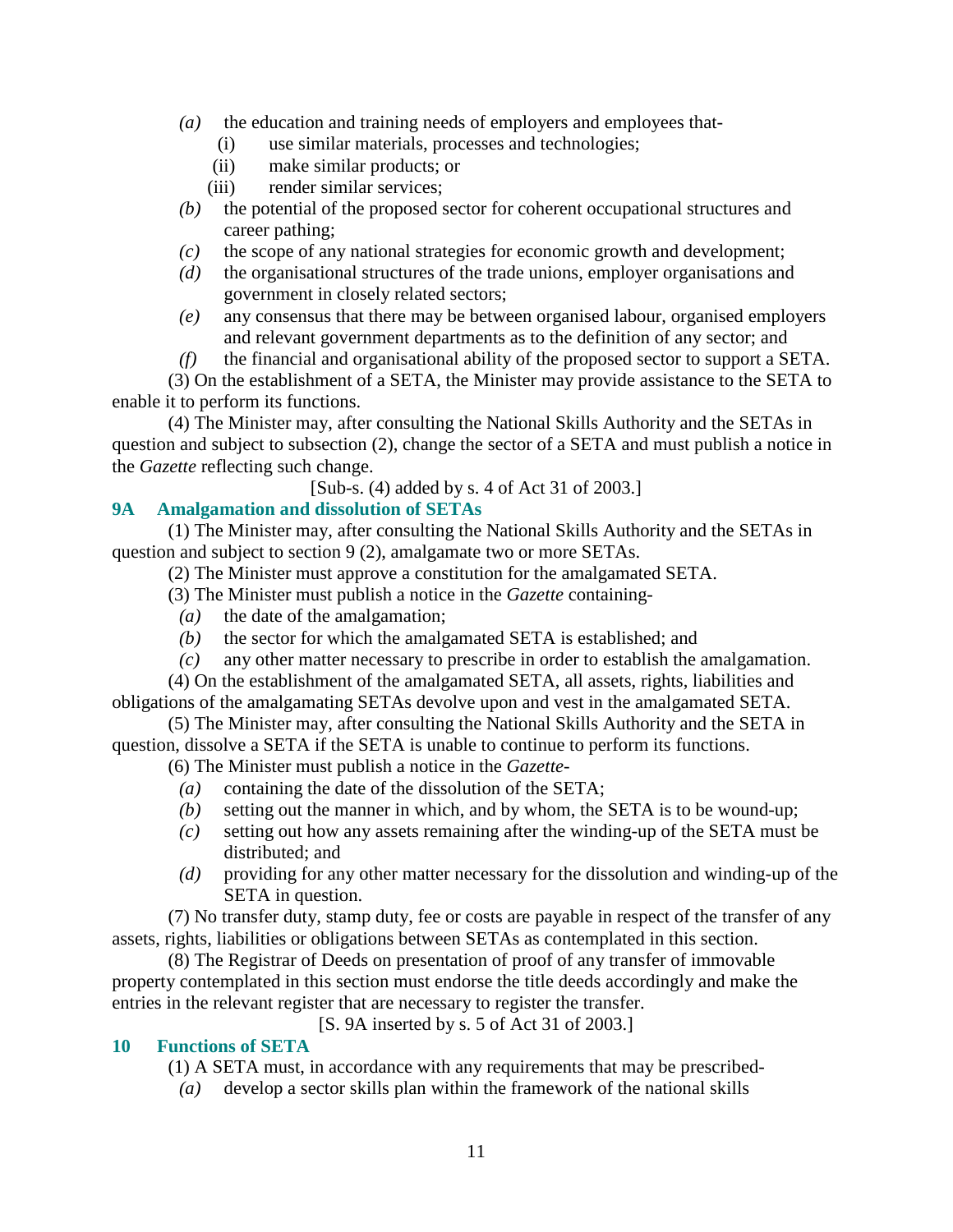development strategy;

- *(b)* implement its sector skills plan by-
	- (i) establishing learning programmes;
	- (ii) approving workplace skills plans and annual training reports;
	- (iii) allocating grants in the prescribed manner and in accordance with any prescribed standards and criteria to employers, education and skills development providers and workers; and
	- (iv) monitoring education and skills development provision in the sector;
- *(c)* promote learning programmes by-
	- (i) identifying workplaces for practical work experience;
	- (ii) supporting the development of learning materials;
	- (iii) improving the facilitation of learning; and
	- (iv) assisting in the conclusion of agreements for learning programmes, to the extent that it is required;
- *(d)* register agreements for learning programmes, to the extent that it is required;
- *(e)* perform any functions delegated to it by the QCTO in terms of section 26I;
- *(f)* when required to do so as contemplated in section 7 (1) of the Skills Development Levies Act, collect the skills development levies, and must disburse the levies, allocated to it in terms of sections 8 (3) *(b)* and 9 *(b)*, in its sector;
- *(g)* liaise with the National Skills Authority on-
	- (i) the national skills development policy;
	- (ii) the national skills development strategy; and
	- (iii) its sector skills plan;
- *(h)* submit to the Director-General-
	- (i) any budgets, reports and financial statements on its income and expenditure that it is required to prepare in terms of the Public Finance Management Act; and
	- (ii) strategic plans and reports on the implementation of its service level agreement;
- *(i)* liaise with the provincial offices and labour centres of the Department and any education body established under any law regulating education in the Republic to improve information-
	- (i) about placement opportunities; and
	- (ii) between education and skills development providers and the labour market;
- *(i*A*)* liaise with the skills development forums established in each province in such manner and on such issues as may be prescribed;
- *(j)* subject to section 14, appoint staff necessary for the performance of its functions;  $(i)$  promote the national standard established in terms of section 30B;
	- *(j*B*)* liaise with the QCTO regarding occupational qualifications; and
- *(k)* perform any other duties imposed by this Act or the Skills Development Levies Act or consistent with the purposes of this Act.
- [Sub-s. (1) amended by by s. 23 of Act 9 of 1999 and by s. 6 of Act 31 of 2003 and substituted by s. 5 of Act 37 of 2008.]
	- (2) A SETA has-
		- *(a)* all such powers as are necessary to enable it to perform its duties referred to in subsection (1); and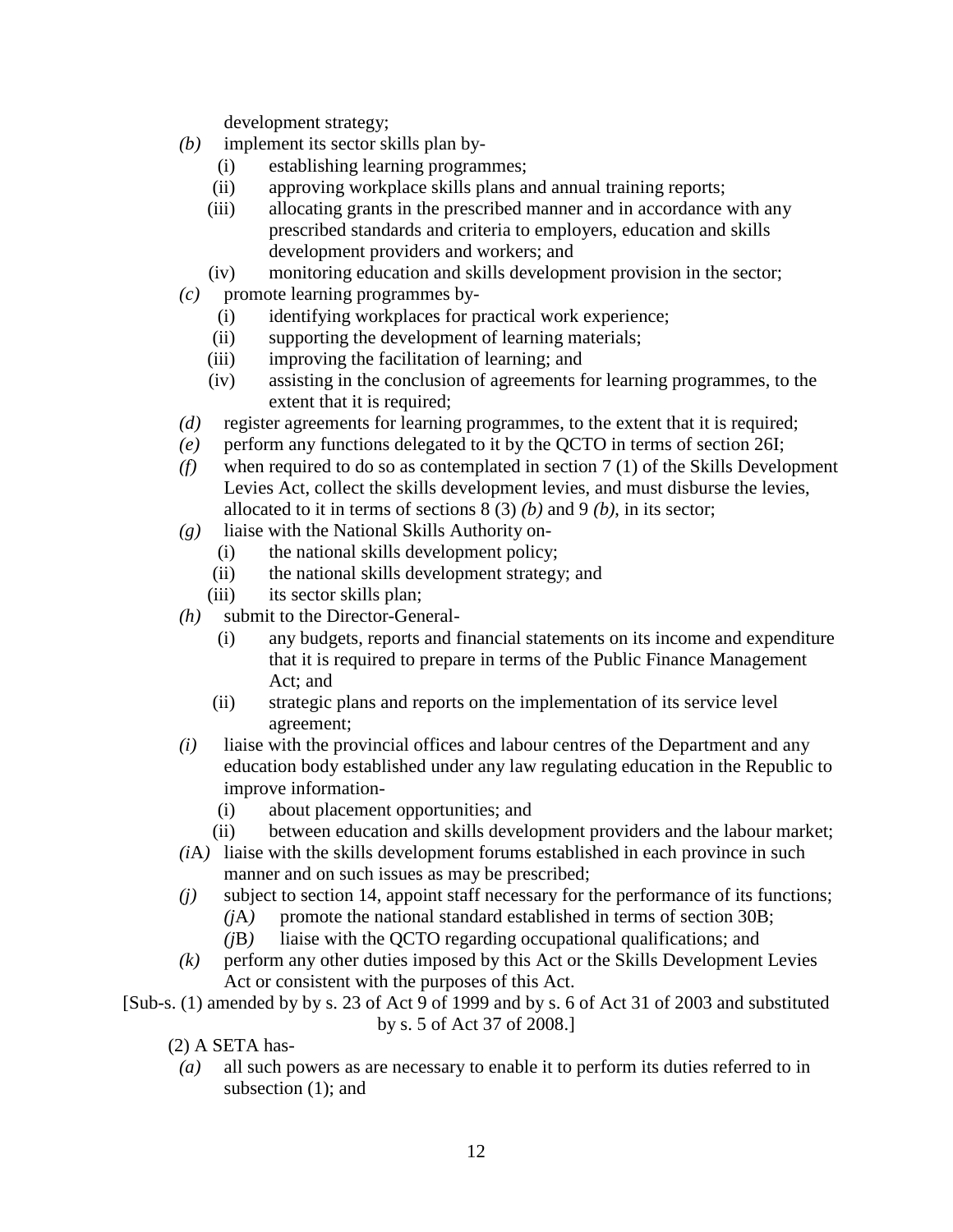*(b)* the other powers conferred on the SETA by this Act or the Skills Development Levies Act.

[Para. *(b)* substituted by s. 23 of Act 9 of 1999.]

 (3) A SETA must perform its functions in accordance with this Act, the Skills Development Levies Act and its constitution.

[Sub-s. (3) substituted by s. 23 of Act 9 of 1999.]

## **10A SETAs to conclude service level agreements**

 (1) For each financial year, every SETA must conclude with the Director-General a service level agreement concerning-

- *(a)* the SETA's performance of its functions in terms of this Act and the national skills development strategy;
- *(b)* the SETA's annual business plan; and
- *(c)* any assistance that the Director-General is to provide to the SETA in order to enable it to perform its functions.

 (2) If the Director-General and a SETA cannot agree on the contents of a service level agreement within the prescribed period, the Minister must determine the contents of the service level agreement after consulting the National Skills Authority.

 (3) The determination by the Minister in respect of a service level agreement is final and binding.

 (4) The Minister must, after consultation with the National Skills Authority, make regulations concerning-

- *(a)* the procedure for negotiating a service level agreement, including the periods within which negotiations must be conducted;
- *(b)* the matters which may be dealt with in a service level agreement and which may include-
	- (i) standards, criteria and targets for measuring and evaluating the SETA's performance of its functions in terms of the Act and its obligations in terms of the national skills development strategy; and
	- (ii) the timetable, number, format, contents and information requirements of plans and reports to be submitted to the Director-General.
		- [S. 10A inserted by s. 7 of Act 31 of 2003.]

## **11 Composition of SETA**

A SETA may consist only of members representing-

- *(a)* organised labour;
- *(b)* organised employers, including small business;
- *(c)* relevant government departments; and
- *(d)* if the Minister, after consultation with the members referred to in paragraph *(a)*, *(b)* and *(c)*, considers it appropriate for the sector-
	- (i) any interested professional body;
	- (ii) any bargaining council with jurisdiction in the sector.

## **12 Chambers of SETA**

(1) A SETA may, with the Minister's approval, establish in its sector chambers.

 (2) A chamber so established must consist of an equal number of members representing employees and employers and may include such additional members as the SETA determines.

 (3) That chamber must perform those functions of the SETA as delegated to it in terms of the constitution of the SETA.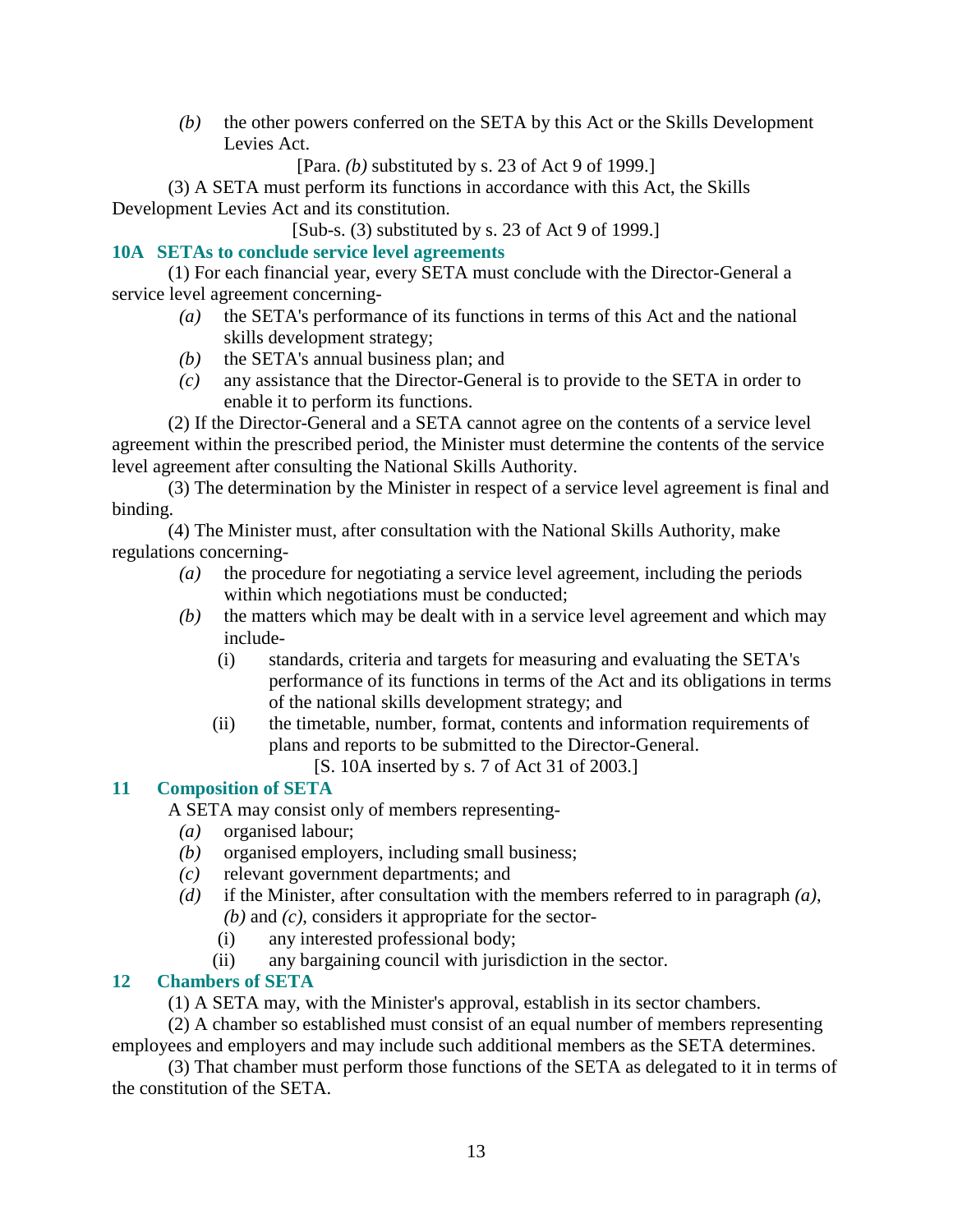(4) A chamber of a SETA is entitled to such percentage of the skills development levies collected in its jurisdiction as the Minister after consultation with the SETA determines.

## **13 Constitution of SETA**

 (1) For the purpose of the establishment of a SETA, the Minister must approve the constitution of the SETA.

 (2) The Minister may, after consultation with the SETA, amend its constitution in the prescribed manner.

(3) Subject to this Act, the constitution of a SETA-

- *(a)* must specify-
	- (i) the trade unions, employer organisations and relevant government departments in the sector;
	- (ii) the circumstances and manner in which a member of SETA may be replaced;
	- (iii) the number of members to be appointed to the SETA, provided that the SETA must consist of an equal number of members representing employees and employers;
	- (iv) the procedure for the replacement of a member of the SETA by the organisation that nominated that member;
	- (v) the circumstances and manner in which a member may be replaced by the SETA;
	- (vi) the election of office-bearers by the members of the SETA and of persons to act during their absence or incapacity, their term of office and functions and the circumstances and manner in which they may be replaced;
	- (vii) the establishment and functioning of committees, including an executive committee;
	- (viii) the rules for convening and conducting of meetings of the SETA and its chambers and committees, including the quorum required for and the minutes to be kept of those meetings;
		- (ix) the voting rights of the different members and the manner in which decisions are to be taken by the SETA and its chambers and committees;
		- (x) a code of conduct for members of the SETA and its chambers;
		- (xi) the appointment of an executive officer, and such other employees necessary for the effective performance of the functions of the SETA, by its members, including the determination of their terms and conditions of employment; and
	- (xii) the determination through arbitration of any dispute concerning the interpretation or application of the constitution; and
- *(b)* may provide for-
	- (i) the delegation of powers and duties of the SETA to its members, chambers, committees and employees, provided that the SETA may impose conditions for the delegation, may not be divested of any power or duty by virtue of the delegation and may vary or set aside any decision made under any delegation; and
	- (ii) any other matter necessary for the performance of the functions of the SETA.
- (4) In order to ensure that its membership is representative of designated groups, every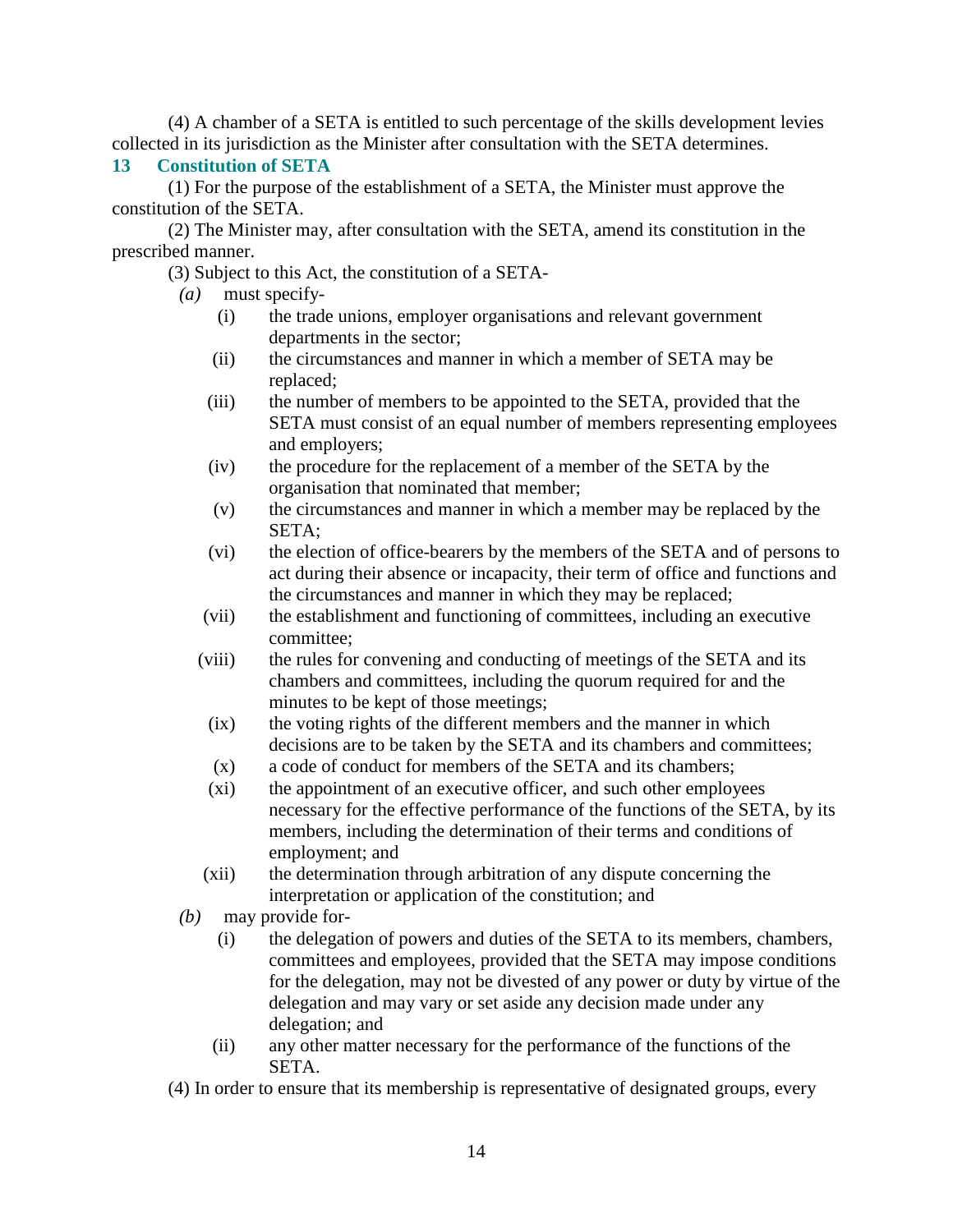#### SETA must-

- *(a)* provide in its constitution that each constituency contemplated in section 11 represented on the SETA in question is represented by members who are sufficiently representative of such designated groups; and
- *(b)* take the necessary steps to ensure that the constituencies in question comply with the provision in the SETA's constitution contemplated in paragraph *(a)*.

[Sub-s. (4) added by s. 8 of Act 31 of 2003.]

## **14 Finances of SETA**

(1) A SETA is financed from-

 *(a)* 80 per cent of the skills development levies, interest and penalties collected in respect of the SETA, as allocated in terms of sections 8 (3) *(b)* and 9 *(b)* of the Skills Development Levies Act;

[Para. *(a)* substituted by s. 23 of Act 9 of 1999.]

- *(b)* moneys paid to it from the National Skills Fund;
- *(c)* grants, donations and bequests made to it;
- *(d)* income earned on surplus moneys deposited or invested;
- *(e)* income earned on services rendered in the prescribed manner; and
- *(f)* money received from any other source.

 (2) The money received by a SETA must be paid into a banking account at any registered bank and may be invested only in-

- *(a)* savings accounts, permanent shares or fixed deposits in any registered bank or other financial institution;
- *(b)* internal registered stock contemplated in section 21 (1) of the Exchequer Act, 1975 (Act 66 of 1975);
- *(c)* ......

[Para. *(c)* deleted by s. 23 of Act 9 of 1999.]

*(d)* any other manner approved by the Minister.

 (3) The moneys received by a SETA may be used only in the prescribed manner and in accordance with any prescribed standards or criteria to-

- *(a)* fund the performance of its functions; and
- *(b)* pay for its administration within the prescribed limit.
	- [Sub-s. (3) amended by s. 9 *(a)* of Act 31 of 2003.]
- (3A) For the purposes of subsection (3) *(b)*, the Minister-
- *(a)* must prescribe the total expenditure that a SETA may make on its administration; and
- *(b)* may prescribe-
	- (i) the amount that a SETA may spend on any aspect of its administration;
	- (ii) salary bands within which categories of employees must be remunerated;
	- (iii) the conditions under which employees may receive performance-related payments and the maximum payment that may be made to an employee in this regard;
	- (iv) the allowances that may be paid to members and office-bearers of SETAs or any other persons who serve on a committee or other structure of a SETA. [Sub-s. (3A) inserted by s. 9 *(b)* of Act 31 of 2003.]

 (3B) For the purposes of subsections (3) and (3A), the administration of a SETA includes any aspect of the administration or management of a SETA, irrespective of who performs it.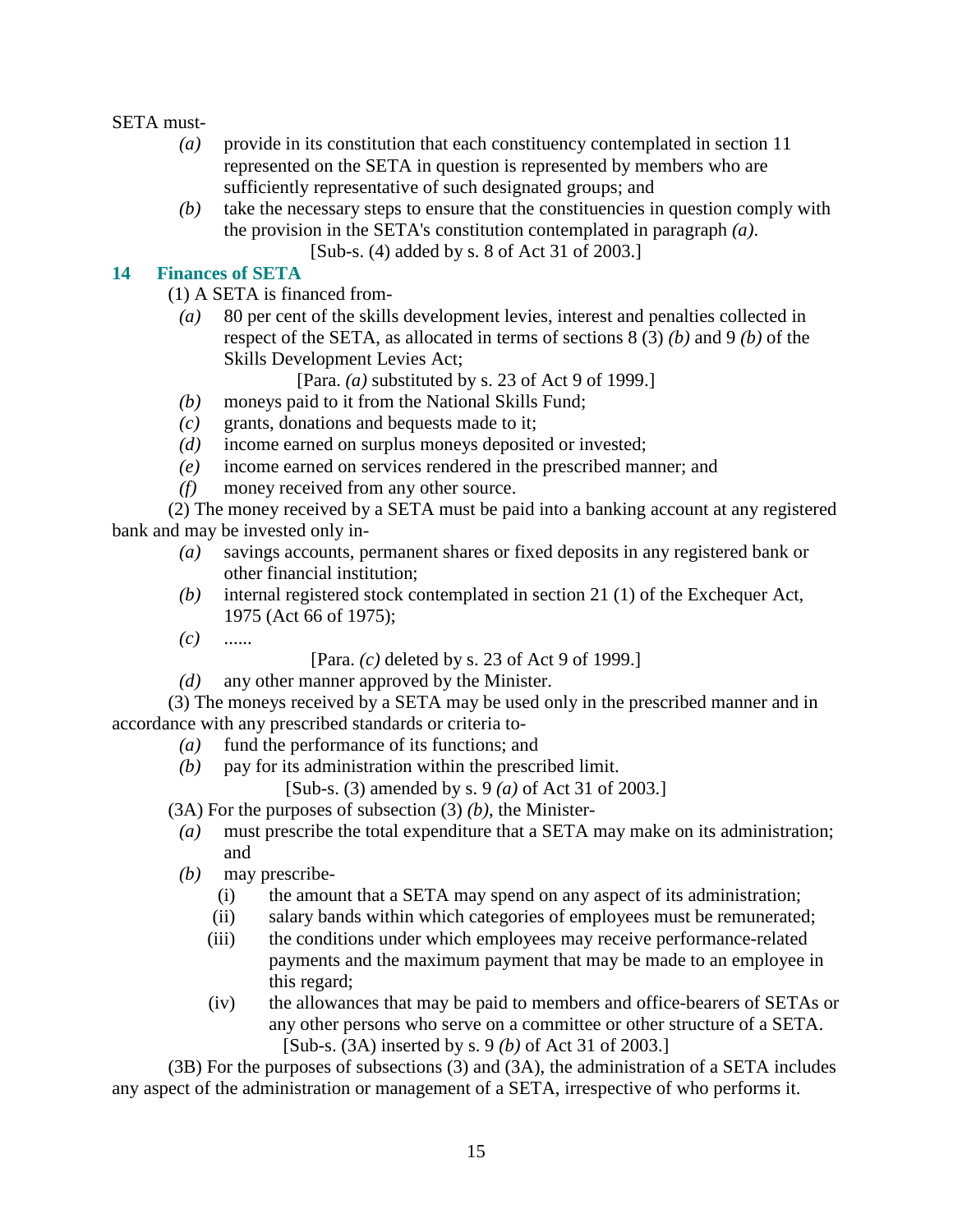[Sub-s. (3B) inserted by s. 9 *(b)* of Act 31 of 2003.]

 (4) A SETA must be managed in accordance with the Public Finance Management Act. [Sub-s. (4) substituted by s. 9 *(c)* of Act 31 of 2003.]

(5) Every SETA must-

- *(a)* prepare annual budgets, annual reports and financial statements in accordance with Chapter 6 of the Public Finance Management Act; and
- *(b)* furnish the Director-General with copies of all budgets, reports and statements contemplated in paragraph *(a)* and any other information that it is required to submit in terms of the Public Finance Management Act.

[Sub-s. (5) substituted by s. 9 *(c)* of Act 31 of 2003.]

(6) The Auditor-General must-

- *(a)* audit the accounts, financial statements and financial management of a SETA; and
- *(b)* report on that audit to the SETA and to the Minister and in that report express an opinion as to whether the SETA has complied with the provisions of this Act, and its constitution, relating to financial matters.

#### **14A Minister may issue written instructions to SETAs**

(1) The Minister may issue a written instruction to a SETA if-

- *(a)* the SETA is not performing any of its functions or not complying with its service level agreement;
- *(b)* the SETA is not managing its finances in accordance with this Act;
- *(c)* the SETA's membership is not representative of the constituencies contemplated in section 11; or
- *(d)* the SETA has not prepared and implemented an employment equity plan as contemplated in section 20 of the Employment Equity Act, 1998 (Act 55 of 1998).

(2) An instruction issued under subsection (1) must set out-

- *(a)* the reason for issuing the instruction;
- *(b)* any provision of the Act that the SETA has not complied with; and
- *(c)* the steps that the SETA is required to take and the period within which such steps must be taken.

(3) At the request of a SETA, the Minister may-

- *(a)* extend the period for complying with an instruction; or
- *(b)* revise the terms of the instruction.

 (4) If a SETA has not complied with an instruction issued in terms of this section within the specified period, the Minister may-

- *(a)* direct the Director-General to withhold all or part of the allocation to the SETA in terms of section 8 (3) *(b)* of the Skills Development Levies Act for such period and on such conditions as the Director-General may determine;
- *(b)* invoke section 15 without further notice to the SETA;
- *(c)* order an investigation into the management and administration of the SETA; or
- *(d)* take any other steps necessary to ensure that the SETA performs its functions or manages its finances in accordance with this Act.

(5) If a SETA has unreasonably failed to institute disciplinary proceedings for

misconduct against any employee of the SETA, the Minister may direct the SETA to institute disciplinary proceedings against that employee.

[S. 14A inserted by s. 10 of Act 31 of 2003.]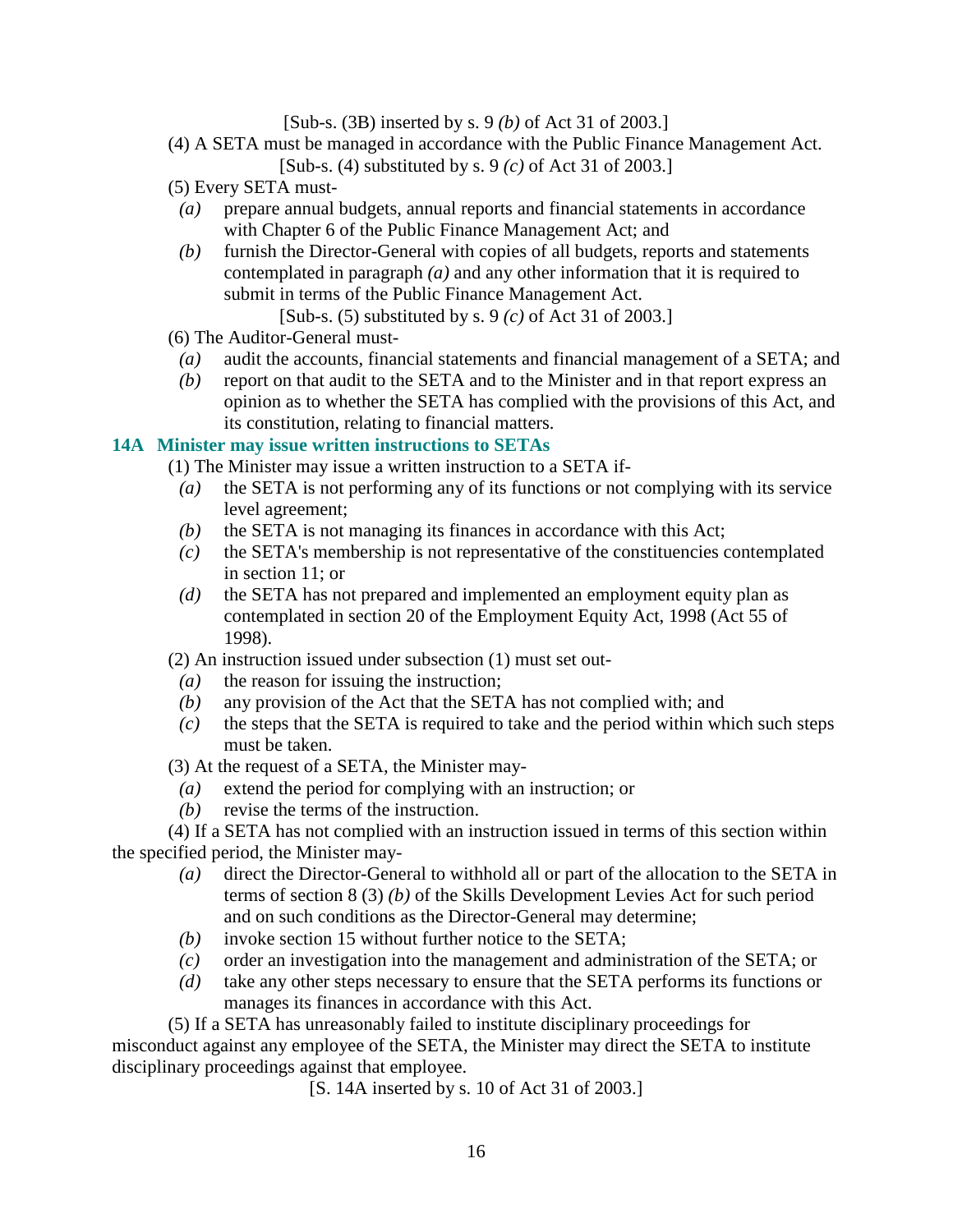## **15 Taking over administration of SETA**

 (1) The Minister may, after consultation with the National Skills Authority and the SETA in question, direct the Director-General to appoint an administrator to take over the administration of a SETA or to perform the functions of a SETA if-

- *(a)* the SETA fails to perform its functions;
- *(b)* there is mismanagement of its finances;
- *(c)* its membership no longer substantially represents the composition contemplated in section 11;
- *(d)* the SETA has failed to comply with its service level agreement; or
- *(e)* the SETA has failed to comply with an instruction issued by the Minister in terms of section 14A.

[Sub-s. (1) substituted by s. 11 *(a)* of Act 31 of 2003.]

 (2) The Director-General must publish a notice in the *Gazette* appointing an administrator and in that notice the Director-General-

- *(a)* must determine the powers and duties of the administrator, which may include the performance by the administrator of the SETA's functions in terms of the Public Finance Management Act;
- *(b)* may suspend or replace one or more members of the SETA for a reason contemplated in subsection (1) *(a)* to *(e)*;
- *(c)* may suspend the operation of the constitution of the SETA; and
- *(d)* may direct the transfer of all or some of the funds in the SETA's bank account to the National Skills Fund.

[Sub-s. (2) substituted by s. 11 *(a)* of Act 31 of 2003.]

 (3) If a notice is published in terms of subsection (1), the Minister may, to ensure that the SETA resumes the performance of its functions-

- *(a)* amend its constitution;
- *(b)* reinstate any of its members; and
- *(c)* withdraw or amend any provision of the notice contemplated in subsection (2) on such conditions as the Minister considers appropriate.

 (4) The Minister may act in terms of subsection (1) without consulting the National Skills Authority and the SETA in question if there is financial mismanagement of the SETA and the delay caused by the consultation would be detrimental to the SETA's capacity to perform its functions.

[Sub-s. (4) added by s. 11 *(b)* of Act 31 of 2003.]

#### **CHAPTER 4**

## **LEARNERSHIPS (ss 16-19)**

[Date of commencement of Chapter 4: 1 April 2001.]

#### **16 Learnerships**

A SETA may establish a learnership if-

- *(a)* the learnership includes a structured learning component;
- *(b)* the learnership includes a structured work experience component;
- *(c)* the learnership would lead to a qualification registered by the South African Qualifications Authority associated with a trade, occupation or profession; and
- *(d)* the intended learnership is registered with the Director-General in the prescribed manner.
	- [S. 16 substituted by s. 6 of Act 37 of 2008.]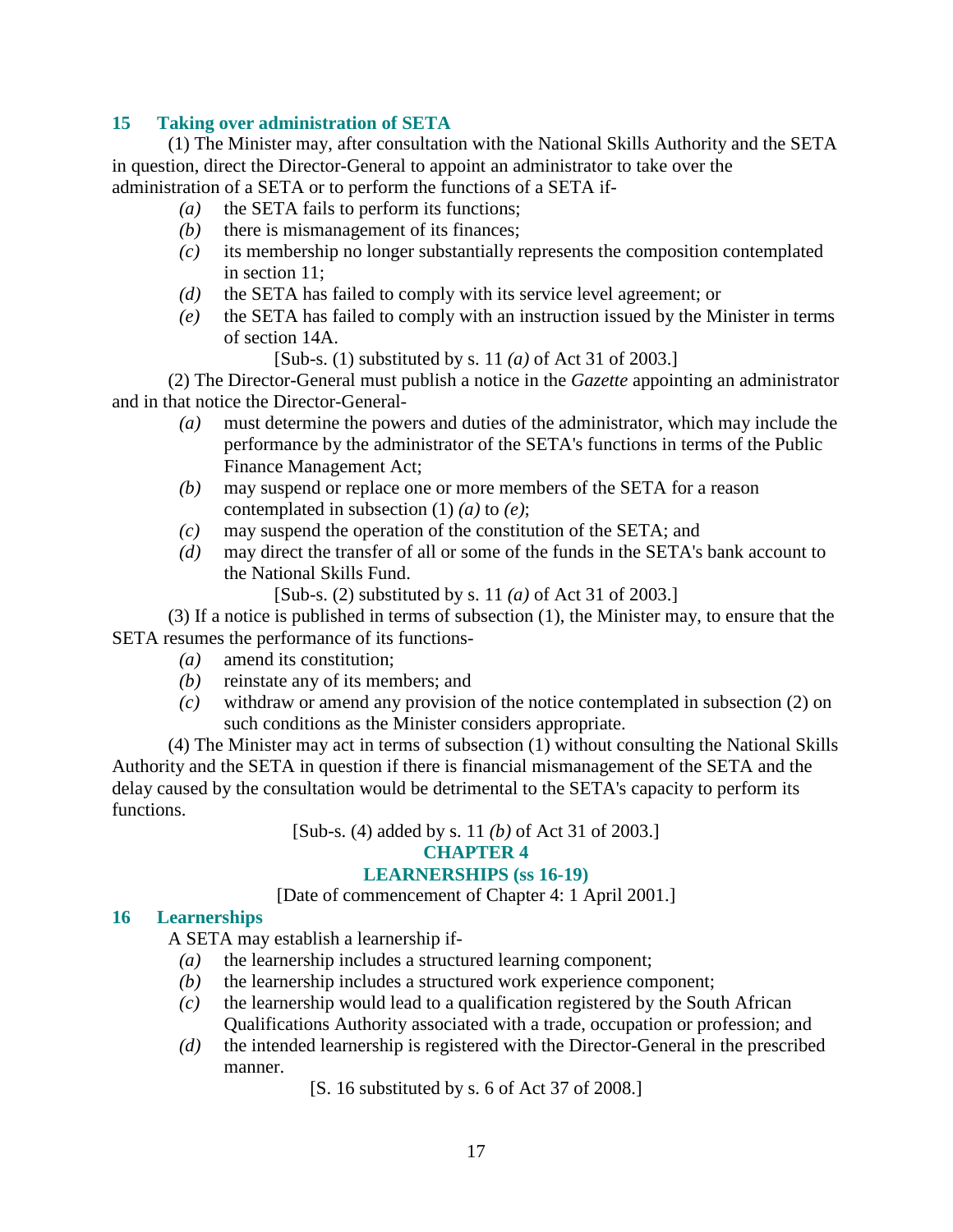[Date of commencement of s. 16: 1 April 2001.]

#### **17 Learnership agreements**

 (1) For the purposes of this Chapter, a **'learnership agreement'** means an agreement entered into for a specified period between-

- *(a)* a learner;
- *(b)* an employer or a group of employers (in this section referred to as 'the employer'); and
- *(c)* a skills development provider accredited by the QCTO or group of such skills development providers;
	- [Sub-s. (1) substituted by s. 7 *(a)* of Act 37 of 2008.]
- (2) The terms of a learnership agreement must oblige-
	- *(a)* the employer to-
		- (i) employ the learner for the period specified in the agreement;
		- (ii) provide the learner with the specified practical work experience; and
		- (iii) release the learner to attend the education and training specified in the agreement;
	- *(b)* the learner to-
		- (i) work for the employer; and
		- (ii) attend the specified education and training; and
	- *(c)* the skills development provider to provide-
		- (i) the education and training specified in the agreement; and
		- (ii) the learner support specified in the agreement.
			- [Para. *(c)* amended by s. 7 *(b)* of Act 37 of 2008.]

 (3) A learnership agreement must be in the prescribed form and registered with a SETA in the prescribed manner.

 (4) A learnership agreement may not be terminated before the expiry of the period of duration specified in the agreement unless-

- *(a)* the learner meets the requirements for the successful completion of the learnership;
- *(b)* the SETA which registered the agreement approves of such termination; or
- *(c)* the learner is fairly dismissed for a reason related to the learner's conduct or capacity as an employee.

 (5) The employer or skills development provider that is party to a learnership agreement may be substituted with-

- *(a)* the consent of the learner; and
- *(b)* the approval of the SETA which registered the agreement.
	- [Sub-s. (5) amended by s. 7 *(b)* of Act 37 of 2008.]

 (6) A SETA must, in the prescribed manner, provide the Director-General with a record of learnership agreements registered by the SETA.

(7) The Minister may make regulations-

- *(a)* permitting an employer to enter into an agreement with an agency to perform the employer's obligations and exercise the employer's rights in respect of a learnership agreement or, in respect of a learner contemplated in section 18 (2), a contract of employment;
- *(b)* prescribing the relationship between the employer and the agency contemplated in paragraph *(a)*;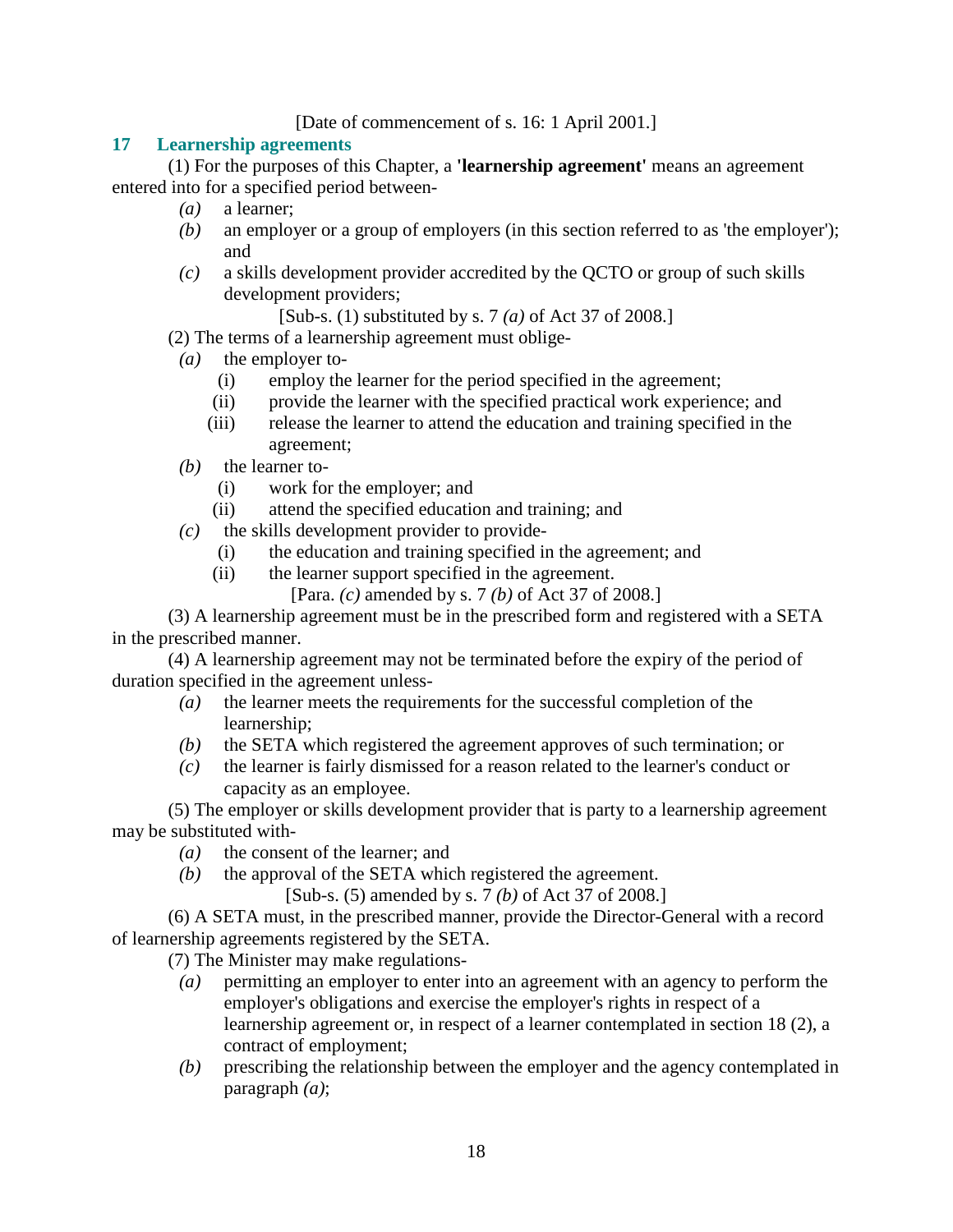*(c)* prescribing the requirements for registering an agency contemplated in paragraph *(a)*; and

[Para. *(c)* added by s. 7 *(d)* of Act 37 of 2008.]

 *(d)* making it an offence to operate an agency contemplated in paragraph *(a)* except in accordance with such regulations.

[Para. *(d)* added by s. 7 *(d)* of Act 37 of 2008.]

[Sub-s. (7) added by s. 12 of Act 31 of 2003.]

[Date of commencement of s. 17: 1 April 2001.]

#### **18 Contract of employment with learner**

 (1) If a learner was in the employment of the employer party to the learnership agreement concerned when the agreement was concluded, the learner's contract of employment is not affected by the agreement.

 (2) If the learner was not in the employment of the employer party to the learnership agreement concerned when the agreement was concluded, the employer and learner must enter into a contract of employment.

 (3) The contract of employment with a learner contemplated in subsection (2) is subject to any terms and conditions that may be determined by the Minister on the recommendation of the Employment Conditions Commission established by section 59 (1) of the Basic Conditions of Employment Act.

 $(4)$  Chapters Eight and Nine<sup>i\*</sup> of the Basic Conditions of Employment Act apply, with the changes required by the context, to a determination made in terms of subsection (3) except that-

- *(a)* for the purposes of section 54 (3) of that Act, the Employment Conditions Commission must also consider the likely impact that any proposed condition of employment may have on the employment of learners and the achievement of the purposes of this Act; and
- *(b)* section 55 (7) of that Act does not apply.

 (5) The contract of employment of a learner may not be terminated before the expiry of the period of duration specified in the learnership agreement unless the learnership agreement is terminated in terms of section 17 (4).

 (6) The contract of employment of a learner terminates at the expiry of the period of duration specified in the learnership agreement unless the agreement was concluded with a person who was already in the employment of the employer party to the agreement when the agreement was concluded.

[Date of commencement of s. 18: 1 April 2001.]

#### **19 Disputes about learnerships**

(1) For the purposes of this section a **'dispute'** means a dispute about-

*(a)* the interpretation or application of any provision of-

- (i) a learnership agreement;
- (ii) a contract of employment of a learner contemplated in section 18 (2); or [Sub-para. (ii) substituted by s. 13 *(a)* of Act 31 of 2003.]
- (iii) a determination made in terms of section 18 (3);
- *(b)* this Chapter; or
- $(c)$  the termination of-
	- (i) a learnership agreement; or
	- (ii) a contract of employment of a learner contemplated in section 18 (2).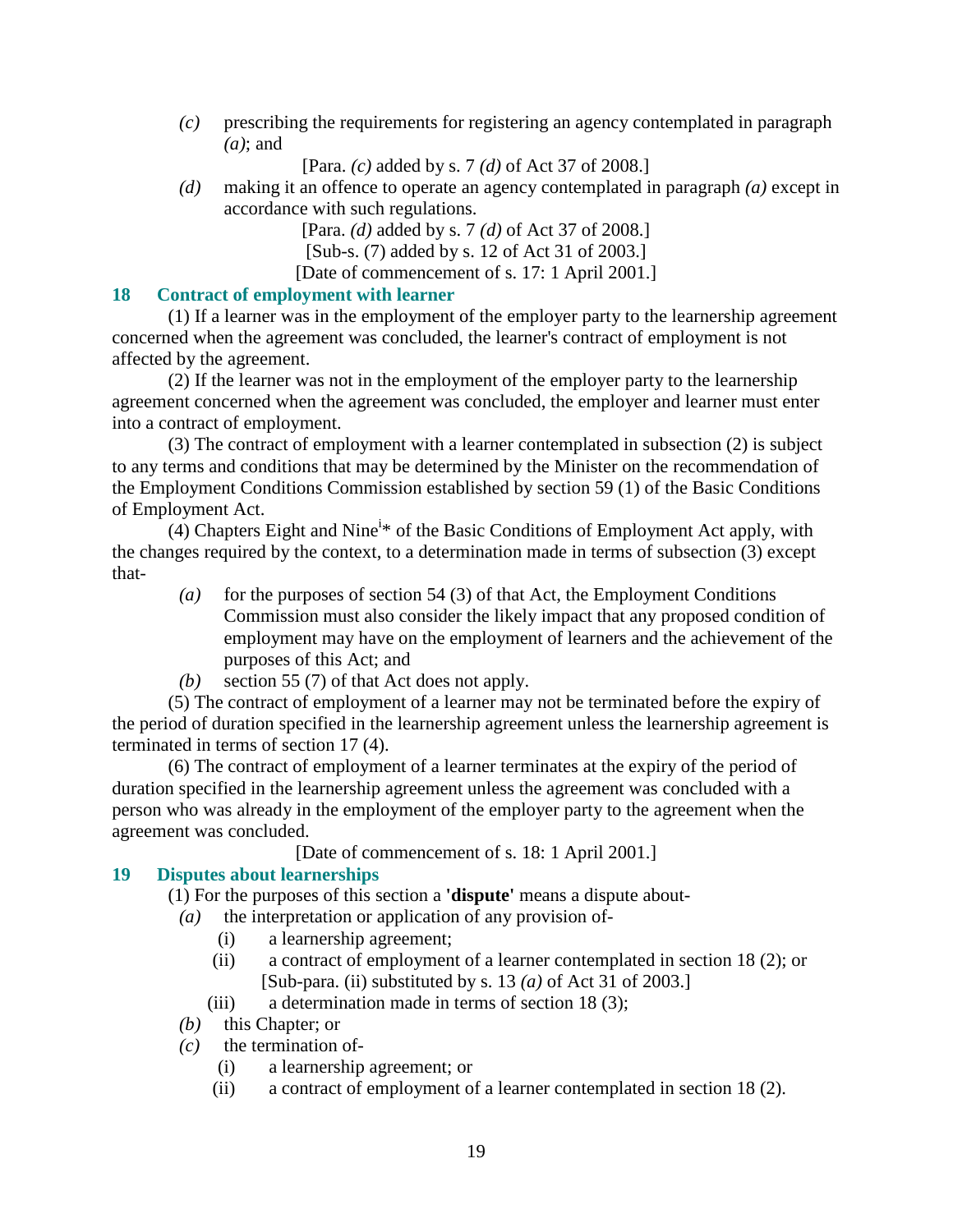[Sub-para. (ii) substituted by s. 13 *(b)* of Act 31 of 2003.]

 (2) Any party to a dispute may in writing refer the dispute to the Commission for Conciliation, Mediation and Arbitration established by section 112 of the Labour Relations Act, 1995 (Act 66 of 1995).

 (3) The party who so refers the dispute must satisfy that Commission that a copy of the referral has been served on all the other parties to the dispute.

(4) The Commission must attempt to resolve the dispute through conciliation.

 (5) If the dispute remains unresolved, any party may request that the dispute be resolved through arbitration as soon as possible.

(6) The law that applies to the lawfulness<sup>ii<sub>\*</sub></sup> and fairness<sup>iii\*</sup> of a dismissal for a reason related to an employee's capacity or conduct applies to a dispute contemplated in subsection (1)  $(c)$  (ii).

 (7) Notwithstanding section 210 of the Labour Relations Act, 1995 (Act 66 of 1995), this section must be regarded as expressly amending any contrary provision in that Act.

[Sub-s. (7) added by s. 13 *(c)* of Act 31 of 2003.]

[Date of commencement of s. 19: 1 April 2001.]

## **CHAPTER 5 SKILLS PROGRAMMES (ss 20-21)**

#### **20 Skills programmes**

 (1) For the purposes of this Chapter, a **'skills programme'** means a skills programme that-

- *(a)* is occupationally based;
- *(b)* when completed, will constitute a credit towards a qualification registered in terms of the National Qualifications Framework as defined in section 1 of the South African Qualifications Authority Act;
- *(c)* uses training providers referred to in section 17 (1) *(c)*; and [Para. *(c)* substituted by s. 14 of Act 31 of 2003.]
- *(d)* complies with any requirements that may be prescribed.

[Para. *(d)* substituted by s. 14 of Act 31 of 2003.]

(2) Any person that has developed a skills programme may apply to-

- *(a)* a SETA with jurisdiction for a grant; or
- *(b)* the Director-General for a subsidy.
- (3) The SETA or the Director-General may fund the skills programme if-
- *(a)* it complies with-
	- $(i)$  subsection  $(1)$ ;
	- (ii) any requirements imposed by the SETA or the Director-General; and
	- (iii) any prescribed requirements; and
- *(b)* it is in accordance with-
	- (i) the sector skills development plan of the SETA; or
	- (ii) the national skills development strategy; and
- *(c)* there are funds available.

 (4) A SETA or the Director-General may set any terms and conditions for funding in terms of subsection (3) that the SETA or the Director-General, as the case may be, considers necessary.

 (5) The SETA or the Director-General must monitor the skills programmes funded by the SETA or the Director-General, as the case may be.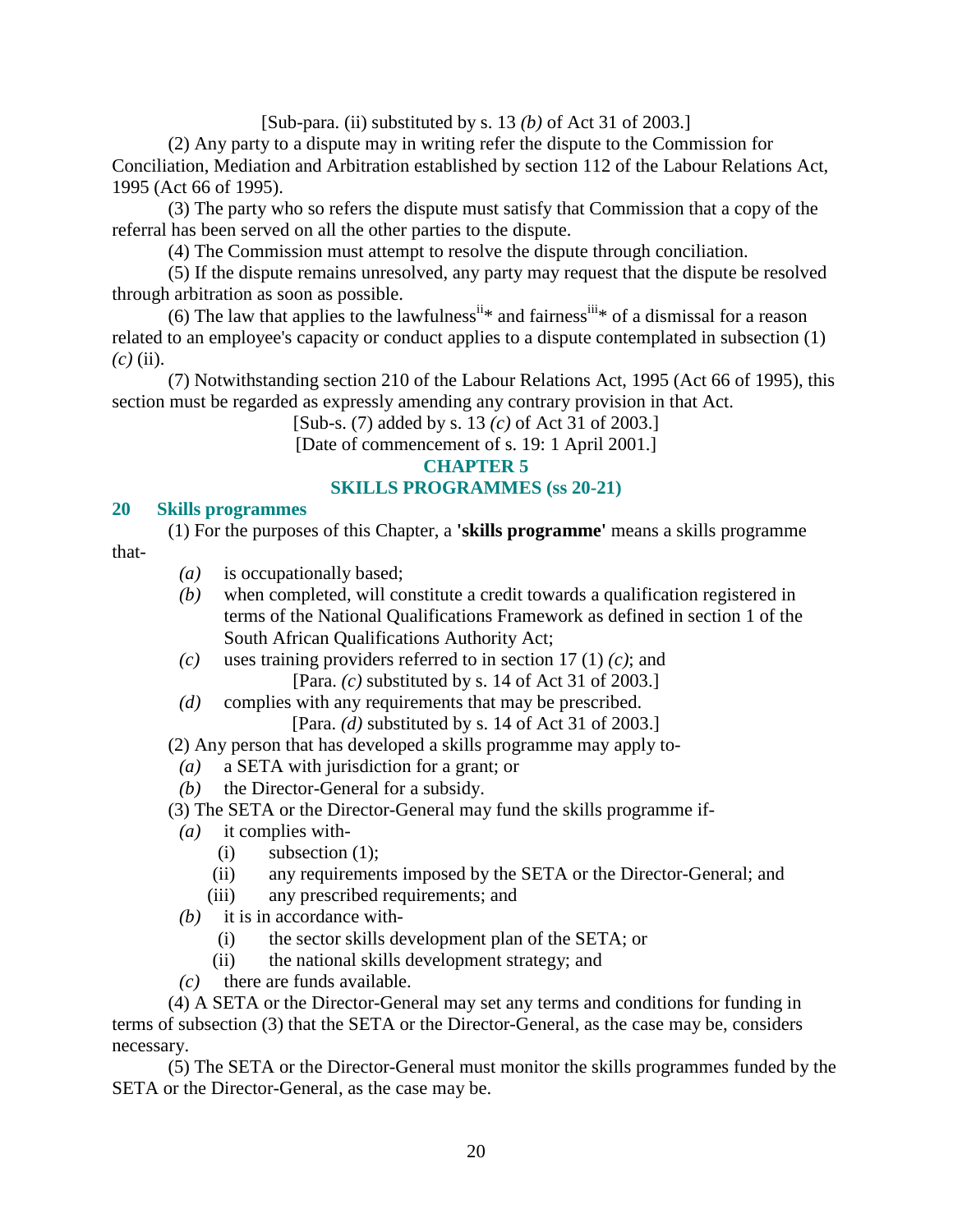(6) A SETA or the Director-General that has made funds available for a skills programme may withhold funds or recover any funds paid if the SETA or the Director-General, as the case may be, is of the opinion that-

- *(a)* the funds are not being used for the purpose for which they were made available;
- *(b)* any term or condition of the funding is not complied with; or
- *(c)* the SETA or the Director-General, as the case may be, is not satisfied that the training is up to standard.

#### **21 Disputes**

Any party to a dispute about the application or interpretation of-

- *(a)* any term or condition of funding referred to in section 20 (4); or
- *(b)* any provision of this Chapter, may refer the dispute to the Labour Court for adjudication.

## **CHAPTER 6**

## **INSTITUTIONS IN DEPARTMENT OF LABOUR AND EMPLOYMENT SERVICES (ss 22-26)**

[Heading substituted by s. 15 of Act 31 of 2003 and by s. 8 of Act 37 of 2008.]

## **22 Administration of Act by Department**

 (1) Subject to the laws governing the public service, the Director-General must ensure that the Department, including its provincial offices and labour centres, has the personnel and financial resources necessary for the performance of its functions in terms of this Act.

- (2) The functions of the Department in terms of this Act are-
- *(a)* to research and analyse the labour market in order to determine skills development needs for-
	- (i) South Africa as a whole;
	- (ii) each sector of the economy; and
	- (iii) organs of state;
- *(b)* to assist in the formulation of-
	- (i) the national skills development strategy; and
	- (ii) sector skills development plans; and
- *(c)* to provide information on skills to-
	- (i) the Minister;
	- (ii) the National Skills Authority;
	- (iii) SETAs;
	- (iv) education and skills development providers;
	- (v) organs of the state;
	- (vi) the skills development forums in each province;
	- (vii) the QCTO; and
	- (viii) any other interested party; and
- *(d)* to perform any other function assigned or delegated to the Department in terms of this Act.
	- [S. 22 substituted by s. 9 of Act 37 of 2008.]

#### **23 Employment services**

 (1) The functions of provincial offices of the Department in respect of employment services are-

 *(a)* to plan, coordinate, support, monitor and report on all activities occurring at all labour centres;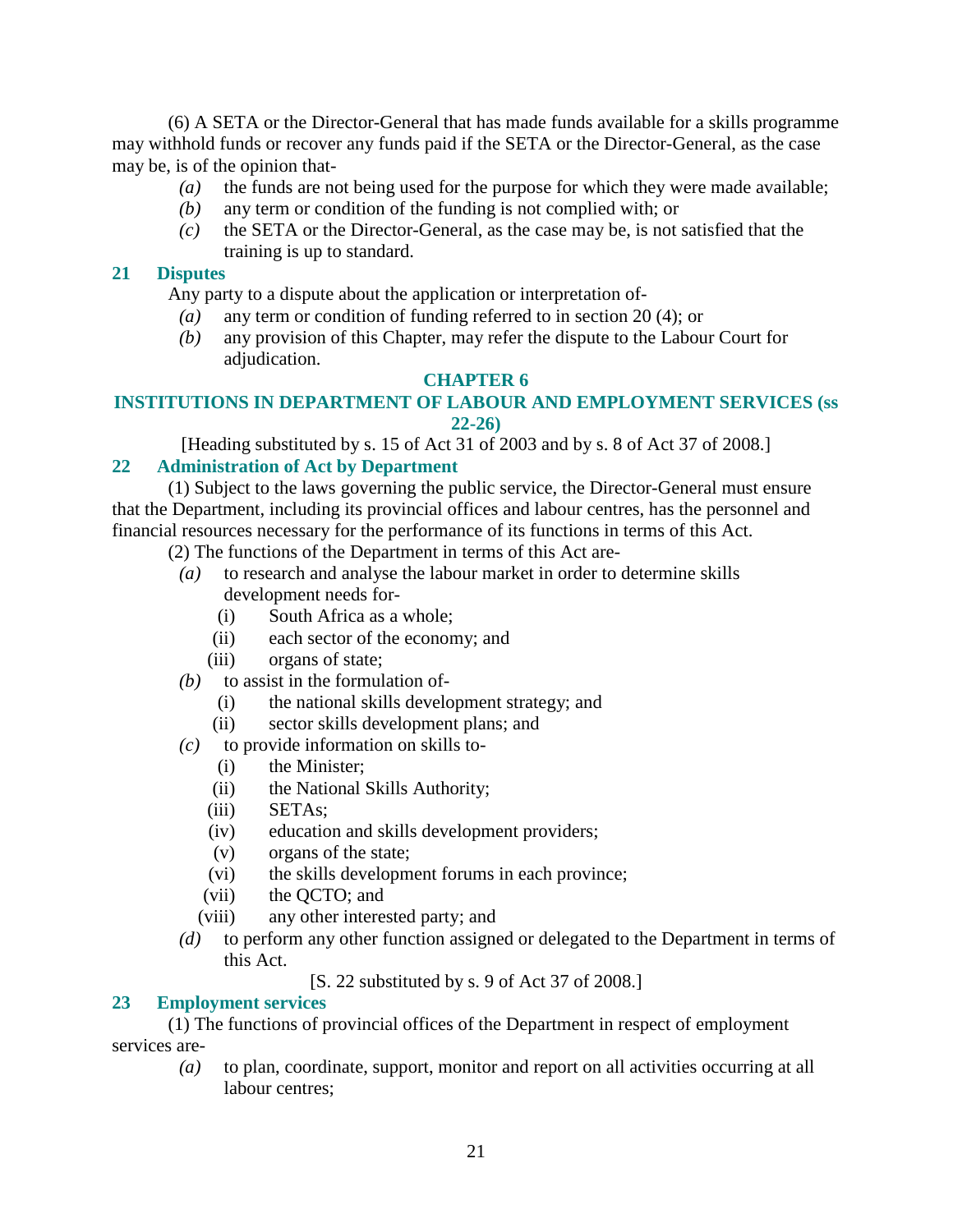- *(b)* to establish a skills development forum as prescribed;
- *(c)* to maintain a data-base of skills development providers within their jurisdiction; and
- *(d)* to perform any other prescribed or delegated function.

[Sub-s. (1) substituted by s. 10 of Act 37 of 2008.]

 (2) The functions of the labour centres of the Department in respect of employment services are-

- *(a)* to provide information to workers, employers and skills development providers, including the unemployed;
- *(b)* to register work-seekers;
- *(c)* to register placement opportunities;
- *(d)* to assist workers and other prescribed categories of persons-
	- (i) to enter learning programmes;
	- (ii) to find placement opportunities;
	- (iii) to start income-generating projects; and
	- (iv) to participate in placement programmes;
- *(e)* to develop plans, programmes and coherent strategies to extend services to rural communities; and
- *(f)* to perform any other prescribed function related to the functions referred to in paragraphs *(a)* to *(e)*.

[Sub-s. (2) substituted by s. 10 of Act 37 of 2008.]

 (3) The Minister may, after consulting the National Skills Authority, by notice in the *Gazette*, require each employer to notify a labour centre in the prescribed manner of-

- *(a)* any vacancy that employer has; and
- *(b)* the employment of any work-seeker referred by that labour centre.

## **24 Registration of persons that provide employment services**

 (1) Any person who wishes to provide employment services for gain must apply for registration as a private employment services agency to the Director-General in the prescribed manner.

[Sub-s. (1) substituted by s. 16 *(a)* of Act 31 of 2003.]

 (2) The Director-General must register the applicant if satisfied that the prescribed criteria have been met.

(3) If the Director-General-

- *(a)* registers an applicant, the prescribed certificate must be issued to that person; or
- *(b)* refuses to register an applicant, the Director-General must give written notice of that decision to the applicant.

 (4) A registered private employment services agency must comply with the prescribed criteria.

[Sub-s. (4) substituted by s. 16 *(b)* of Act 31 of 2003.]

 (5) The Director-General may withdraw the registration of any private employment services agency that fails to comply with this Act or any prescribed requirements or criteria.

[Sub-s. (5) added by s. 16 *(c)* of Act 31 of 2003.]

#### **25 Cancellation of registration of private employment services agency**

 (1) Subject to this section, the Director-General may cancel the registration of a private employment services agency if the private employment services agency is not complying with the prescribed criteria.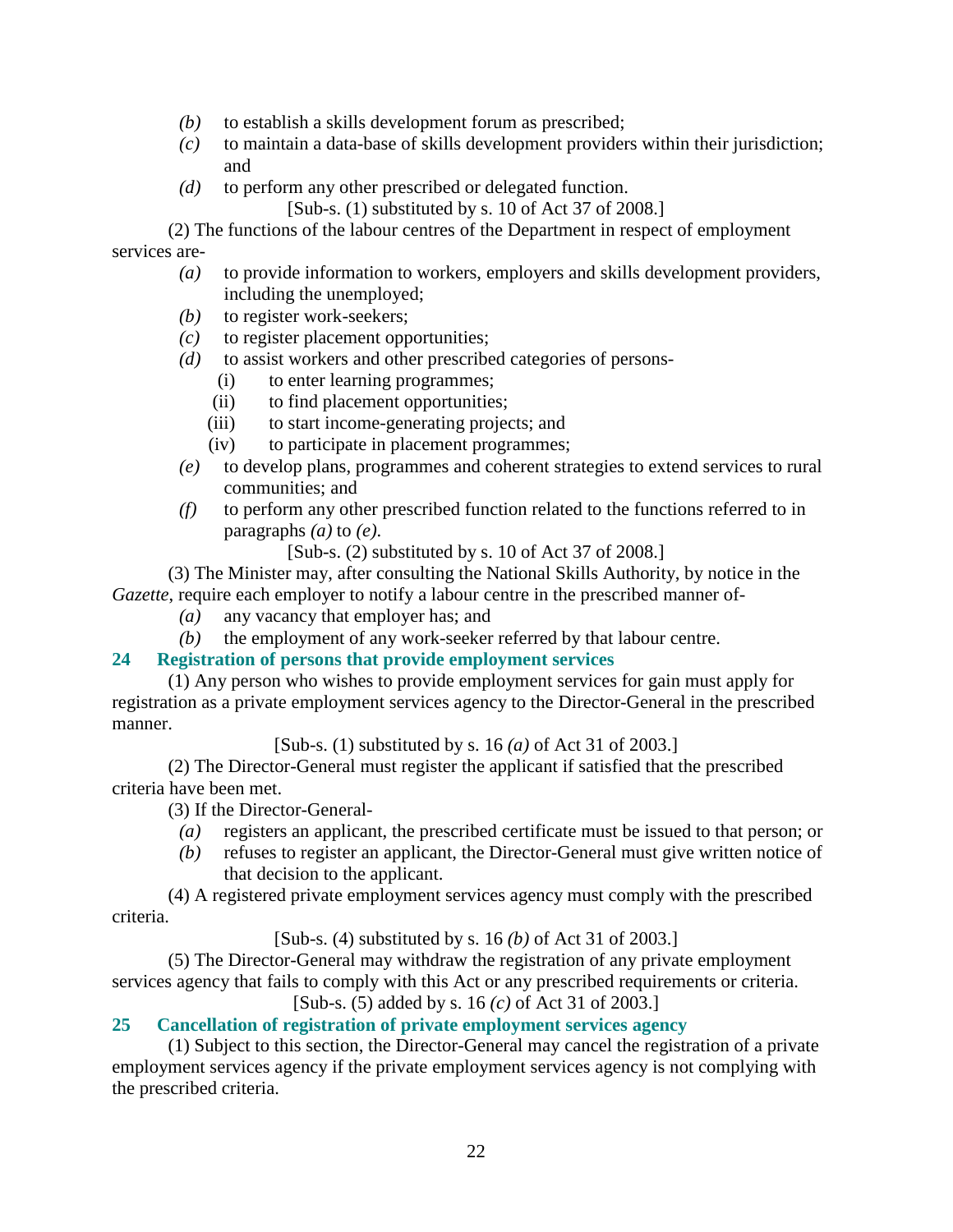(2) If the Director-General has reason to believe that a private employment services agency is not complying with the prescribed criteria and accordingly that its registration should be cancelled, the Director-General must, before cancelling its registration-

- *(a)* notify the agency of the intention to cancel registration and the reasons for doing so;
- *(b)* give the agency 30 days from the date of the notice to make representations on why its registration should not be cancelled; and
- *(c)* take those representations into account in reaching a decision.

 (3) If the Director-General cancels the registration of a private employment services agency, the Director-General must give written notice of that decision to the private employment services agency.

[S. 25 substituted by s. 17 of Act 31 of 2003.]

## **26 Appeal against Director-General's decision**

 (1) Any person aggrieved by a decision of the Director-General in terms of section 24 (3) *(b)* or 25 (3) may, within 30 days of the written notice of that decision, in writing, request the Director-General to give that person written reasons for the decision.

 (2) The Director-General must give that person written reasons for the decision within 30 days of receiving that request.

 (3) Any person aggrieved by a decision of the Director-General in terms of section 24 (3) *(b)* or 25 (3) may appeal to the Labour Court against that decision within 60 days of-

- *(a)* the date of the Director-General's decision; or
- *(b)* if written reasons for the decision are requested, the date of those reasons.

 (4) The Labour Court may, on good cause shown, extend the period within which a person may note that appeal.

## **CHAPTER 6A**

## **ARTISAN DEVELOPMENT (ss 26A-26D)**

[Chapter 6A inserted by s. 11 of Act 37 of 2008.]

## **26A National artisan moderation body**

(1) The Director-General must-

- *(a)* establish a national artisan moderation body in the Department; and
- *(b)* provide the body contemplated in paragraph *(a)* with the personnel and financial resources that are necessary to coordinate artisan development in the Republic.

(2) The functions of the national artisan moderation body are to-

- *(a)* monitor the performance of accredited artisan trade test centres;
- *(b)* moderate artisan trade tests;
- *(c)* develop, maintain and apply a national data-bank of instruments for assessment and moderation of artisan trade tests;
- *(d)* develop and maintain a national data-base of registered artisan trade assessors and moderators;
- *(e)* record artisan achievements;
- *(f)* determine appeals against assessment decisions;
- *(g)* recommend the certification of artisans to the QCTO; and
- *(h)* perform any other prescribed function.

[S. 26A inserted by s. 11 of Act 37 of 2008.]

## **26B Listing of trades**

The Minister may, on application by one or more SETAs in the prescribed form, by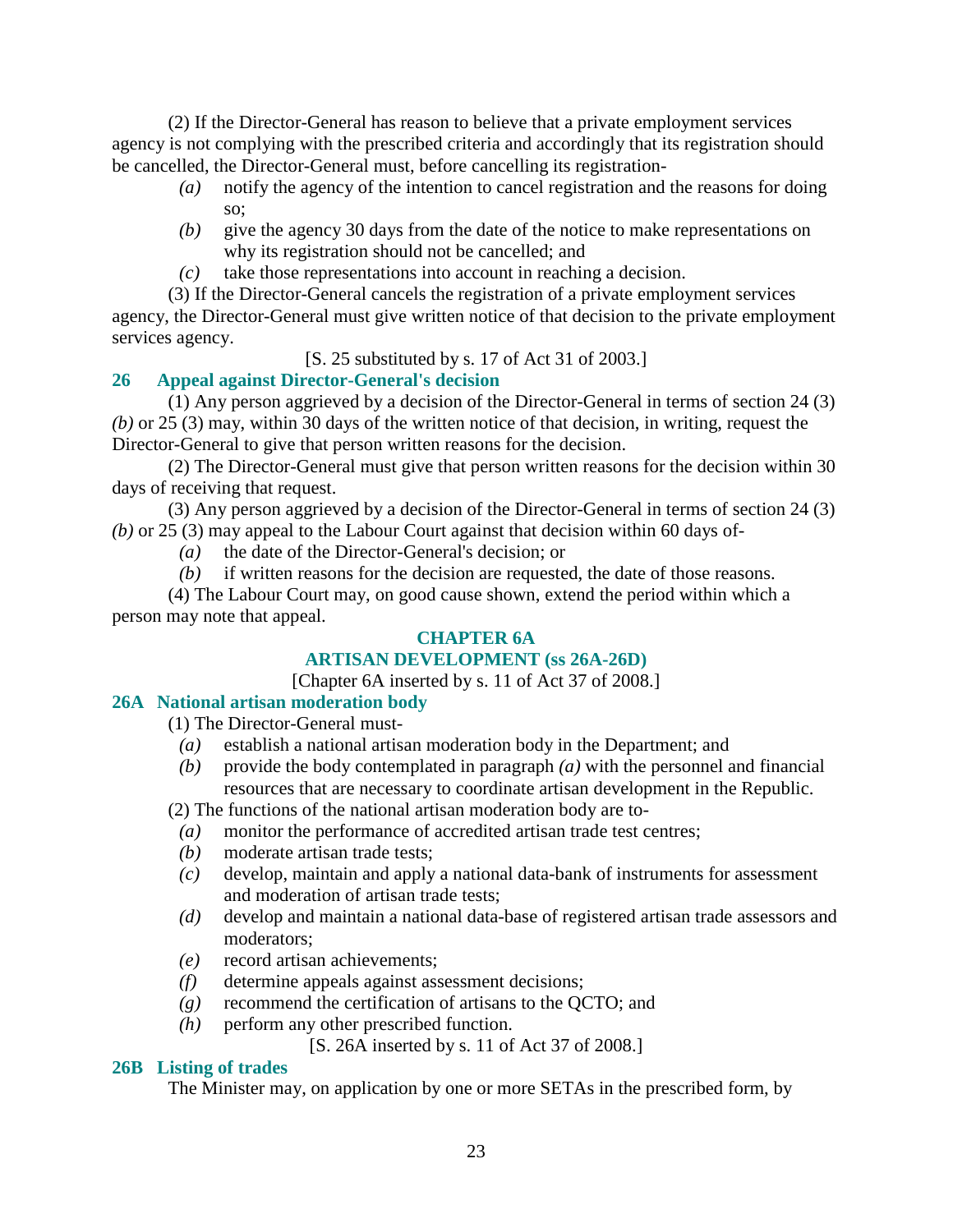notice in the *Gazette*-

- *(a)* list any occupation as a trade for which an artisan qualification is required;
- *(b)* remove any trade from the list contemplated in subparagraph *(a)* if an artisan qualification is no longer required for that trade.
	- [S. 26B inserted by s. 11 of Act 37 of 2008.]

## **26C National register of artisans**

- (1) The Director-General must maintain a register of persons-
	- *(a)* who have obtained an artisan qualification in terms of this Act or any repealed Act; and
	- *(b)* who are practising that trade.

 (2) *(a)* No person, whether employed or self-employed, may hold themselves [sic] out to be qualified as an artisan in a listed trade unless that person is registered as an artisan in terms of subsection  $(1)$ .

*(b)* Paragraph *(a)* does not affect any requirement that any professional or regulatory body regulating any listed trade may require for the practice of that trade.

 (3) For the purpose of this section, a person qualified to be an artisan in terms of any repealed Act includes any person who completed a contract of apprenticeship under a time-based apprenticeship system in terms of any conditions of apprenticeship published in terms of any repealed Act.

(4) The Minister may make regulations concerning-

- *(a)* the criteria and procedure for the name of any person to be included on, or removed from, the register of artisans;
- *(b)* any other matter necessary for maintaining the register of artisans.
	- [S. 26C inserted by s. 11 of Act 37 of 2008.]

## **26D Trade tests**

 (1) Subject to any regulation made in terms of subsection (5), no person may obtain an artisan qualification in terms of this Act unless they have [sic] successfully undergone a trade test administered by an accredited trade test centre.

(2) A person may apply to undergo a trade test in respect of a trade if-

- *(a)* that person has completed a learnership relevant to that trade; or
- *(b)* that person has satisfied the relevant requirements of an apprenticeship in respect of that trade; or
- *(c)* an accredited trade test centre has certified that the person has acquired sufficient prior learning related to that trade; and
- *(d)* that person has completed any other learning programme resulting in an occupational or vocational qualification inclusive of prescribed work experience that entitles such person to undergo the relevant trade test.

 (3) An accredited trade test centre may require any person who applies to undergo a trade test to undergo a preliminary evaluation to determine whether that person has sufficient experience and knowledge in respect of the trade in question to undergo the trade test.

 (4) The QCTO must issue any person who successfully completed a trade test with a trade certificate in the prescribed form, stating that that person is qualified to perform the trade specified in the certificate.

(5) The Minister, after consulting the QCTO, may make regulations concerning-

- *(a)* the procedure for applying to undergo a trade test;
- *(b)* the criteria for determining whether a learner should be required to undergo a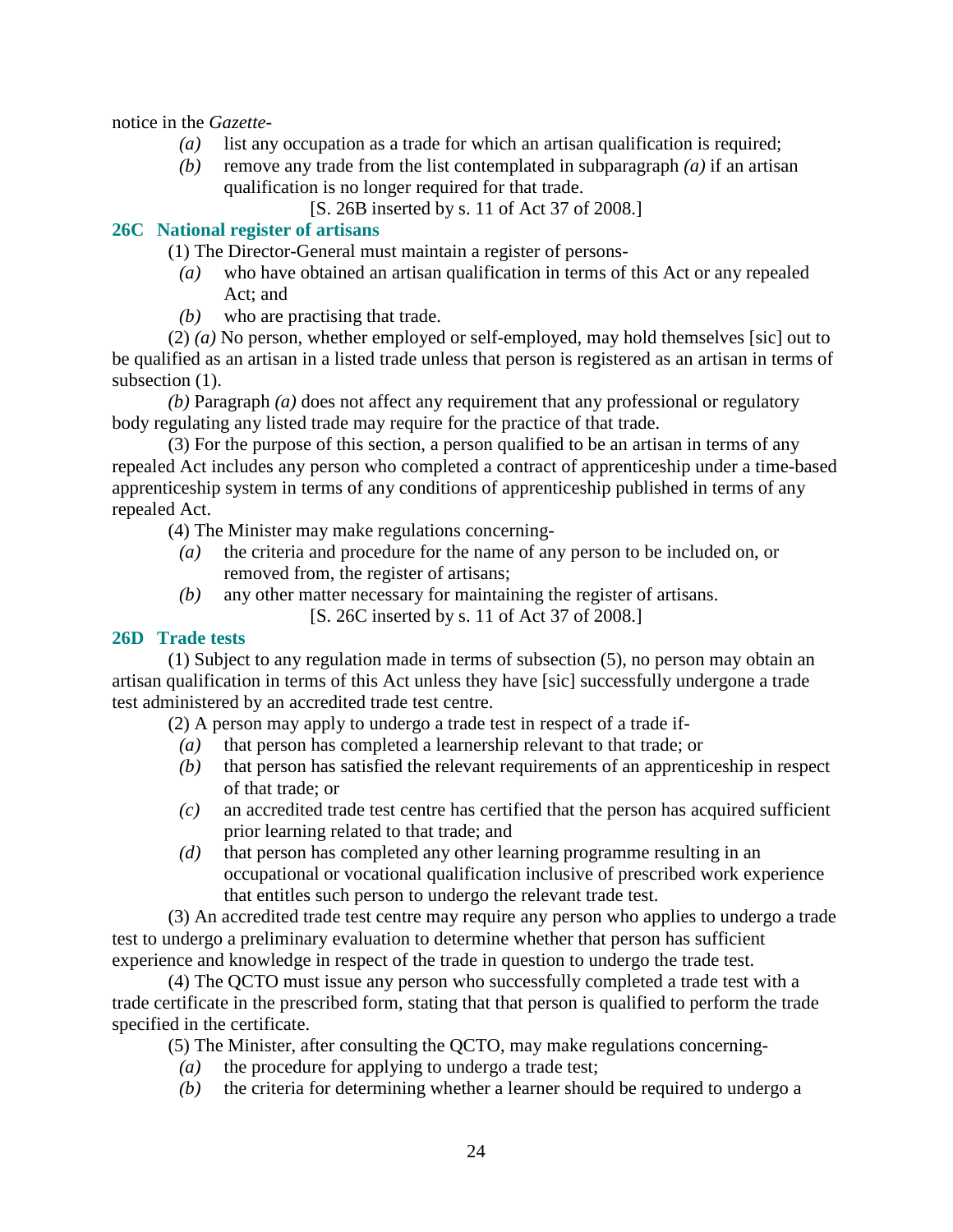preliminary trade test evaluation;

- *(c)* the payment of fees for undergoing a trade test;
- *(d)* the contents of a preliminary evaluation or trade test in respect of any trade;
- *(e)* any matter related to conducting or moderating of trade tests;
- *(f)* the criteria for granting exemptions from all or some of the requirements in respect of a trade test before being registered as an artisan;
- *(g)* the form of certificate issued to artisans who successfully undergo a trade test;
- *(h)* any other matter necessary for the conducting or moderating of trade tests.

[S. 26D inserted by s. 11 of Act 37 of 2008.]

#### **CHAPTER 6B**

## **SKILLS DEVELOPMENT INSTITUTES (s 26E)**

[Chapter 6B inserted by s. 11 of Act 37 of 2008.]

#### **26E Skills development institutes**

 (1) The Minister may, by notice in the *Gazette*, establish skills development institutes in accordance with the prescribed requirements and may contribute the resources that are necessary for the effective performance of their functions.

(2) A skills development institute may-

- *(a)* provide advisory services on skills development, mentoring and the recognition of prior learning;
- *(b)* provide learning programmes; and
- *(c)* perform any other prescribed function necessary to promote skills development.

(3) The Minister may make regulations concerning-

- *(a)* the establishment, functions, operation, legal status, governance and funding of skills development institutes;
- *(b)* any other matter that it is necessary or expedient to prescribe in order to enable skills development institutes to perform their functions.

 (4) The Minister may make different regulations under subsection (2) with respect to different skills development institutes.

[S. 26E inserted by s. 11 of Act 37 of 2008.]

## **CHAPTER 6C**

## **QUALITY COUNCIL FOR TRADES AND OCCUPATIONS (ss 26F-26J)**

[Chapter 6C inserted by s. 11 of Act 37 of 2008.]

#### **26F Policy on occupational standards and qualifications**

 (1) The Minister, after consulting the QCTO, may by notice in the *Gazette* determine policy on-

- *(a)* an occupational qualifications sub-framework as an integral part of the National Qualifications Framework;
- *(b)* the sub-framework for quality assurance for occupational qualifications; and
- *(c)* any other matter concerning occupational standards or occupational qualifications.

[S. 26F inserted by s. 11 of Act 37 of 2008.]

## **26G Establishment of QCTO**

 (1) The Quality Council for Trades and Occupations is hereby established as a juristic person.

 (2) The QCTO must be managed in accordance with the Public Finance Management Act.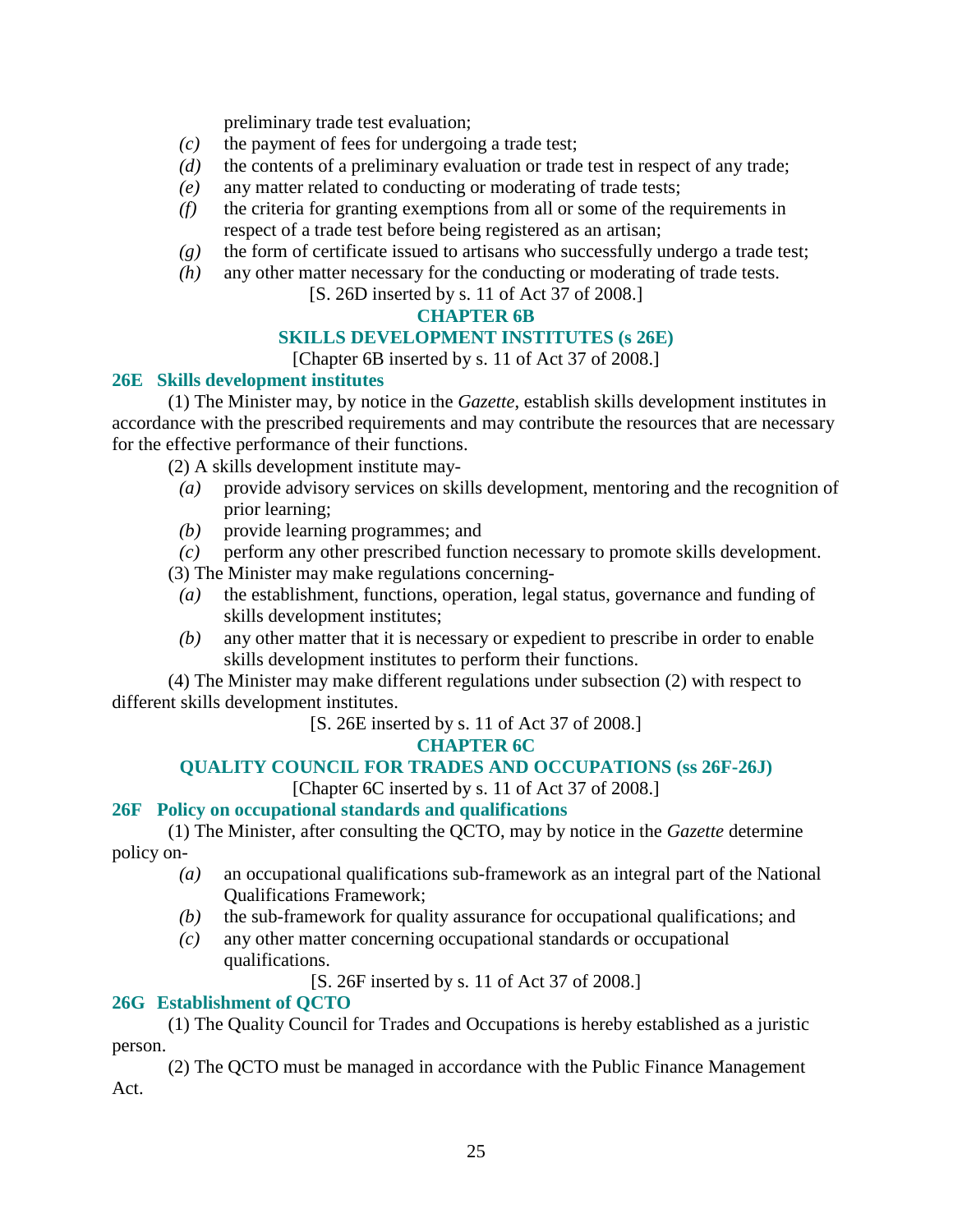(3) The QCTO consists of 16 members appointed by the Minister in accordance with Schedule 3.

 (4) The Minister must approve a constitution for the QCTO which, subject to this Act, complies with the requirements set out in Schedule 3.

(5) The Minister must appoint the executive officer of the QCTO.

(6) The QCTO is financed from-

- *(a)* money voted by Parliament for this purpose;
- *(b)* income earned from services rendered by it;
- *(c)* grants or donations made to it; and
- *(d)* money received from any other source.

[S. 26G inserted by s. 11 of Act 37 of 2008.]

## **26H Functions of QCTO**

 (1) The QCTO must advise the Minister on all matters of policy concerning occupational standards and qualifications.

 (2) The QCTO must perform its functions in terms of this Act and the National Qualifications Framework Act, 2008.

 (3) Subject to any policy issued by the Minister in terms of section 26F, the QCTO is responsible for-

- *(a)* establishing and maintaining occupational standards and qualifications;
- *(b)* the quality assurance of occupational standards and qualifications and learning in and for the workplace;
- *(c)* designing and developing occupational standards and qualifications and submitting them to the South African Qualifications Authority for registration on the National Qualifications Framework;
- *(d)* ensuring the quality of occupational standards and qualifications and learning in and for the workplace;
- *(e)* promoting the objectives of the National Qualifications Framework;
- *(f)* liaising with the National Skills Authority on the suitability and adequacy of occupational standards and qualifications and on the quality of learning in and for the workplace;
- *(g)* liaising with the South African Qualifications Authority, other Quality Councils and professional bodies responsible for establishing standards and qualifications or the quality assurance of standards and qualifications; and
- *(h)* performing any other prescribed function.

 (4) The QCTO has all such powers as are necessary to enable it to perform its functions in terms of this section.

 (5) The Minister may issue written instructions, which are not inconsistent with any policy made by the Minister in terms of section 26F, to the QCTO regarding the performance of its functions in terms of subsection (3).

(6) The QCTO must comply with-

- *(a)* any policy determined by the Minister in terms of section 26F; and
- *(b)* any written instruction issued by the Minister in terms of subsection (5).
	- [S. 26H inserted by s. 11 of Act 37 of 2008.]

## **26I Delegation of functions**

 (1) The QCTO may, in writing and subject to such conditions as it may determine, delegate any of its functions to-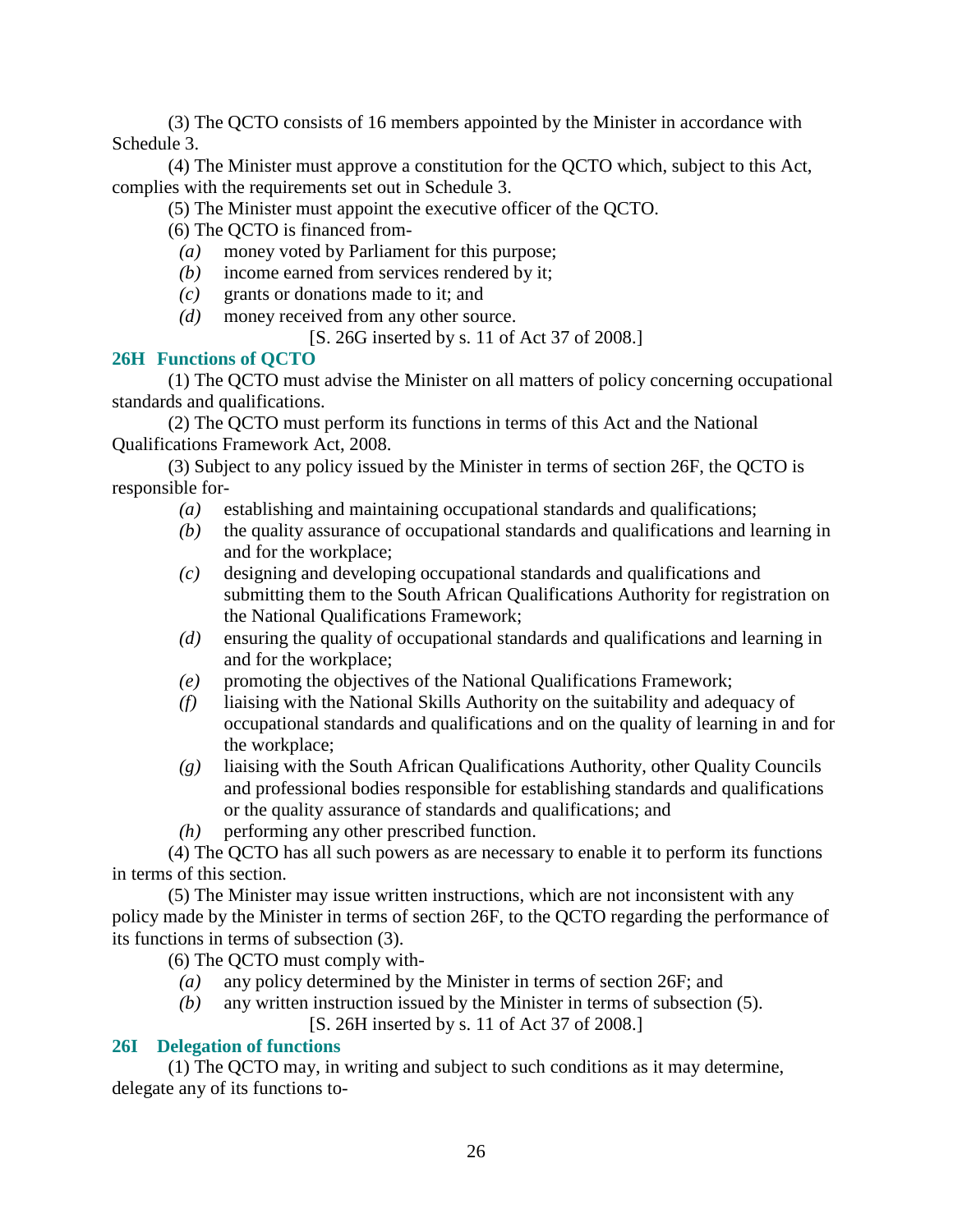- *(a)* the executive officer of the QCTO;
- *(b)* a committee of the QCTO;
- *(c)* the national artisan moderation body established in terms of section 26A;
- *(d)* a SETA; or
- *(e)* any other suitable body.
- (2) A delegation under subsection (1)-
- *(a)* does not divest the QCTO of the function delegated and the QCTO may at any time review, amend or set aside any decision made under the delegation;
- *(b)* does not prevent the performance of the function by the QCTO itself; and
- *(c)* may be revoked by the QCTO at any time.
	- [S. 26I inserted by s. 11 of Act 37 of 2008.]

#### **26J Regulations regarding occupational standards and qualifications**

 The Minister may, after consulting the QCTO, by notice in the *Gazette* make regulations regarding-

- *(a)* the setting of occupational standards and qualifications;
- *(b)* the recognition and registration of occupational curricula;
- *(c)* the accreditation of occupational skills development providers;
- *(d)* the approval of occupational learning programmes;
- *(e)* the registration of occupational assessors and moderators;
- *(f)* the certification for occupational standards and qualifications;
- *(g)* the accreditation of occupational assessment centres;
- *(h)* the approval of workplaces for occupational training and the monitoring of workplaces for occupational training;
- *(i)* the provision of occupational foundational learning;
- *(j)* the provision of internships;
- $(k)$  the appointment of occupational communities of expert practice;
- *(l)* the organising framework for occupations;
- *(m)* the recognition of prior learning in respect of occupational qualifications; and
- *(n)* any other matter concerning occupational standards and qualifications or which it is necessary or expedient to prescribe in order to enable the QCTO to perform its functions under this Act.

[S. 26J inserted by s. 11 of Act 37 of 2008.]

#### **CHAPTER 6D**

#### **WORKPLACE PRODUCTIVITY AND COMPETITIVENESS (ss 26K-26N)**

[Chapter 6D inserted by s. 11 of Act 37 of 2008.]

#### **26K Establishment of Productivity South Africa**

(1) Productivity South Africa is hereby established as a juristic person.

 (2) Productivity South Africa must be managed in accordance with the Public Finance Management Act.

 (3) The Board of Productivity South Africa consists of seven members appointed by the Minister in accordance with Schedule 4.

 (4) The Minister must approve a constitution for Productivity South Africa which, subject to this Act, complies with the requirements set out in Schedule 4.

[S. 26K inserted by s. 11 of Act 37 of 2008.]

## **26L Functions of Productivity South Africa**

The functions of Productivity South Africa are-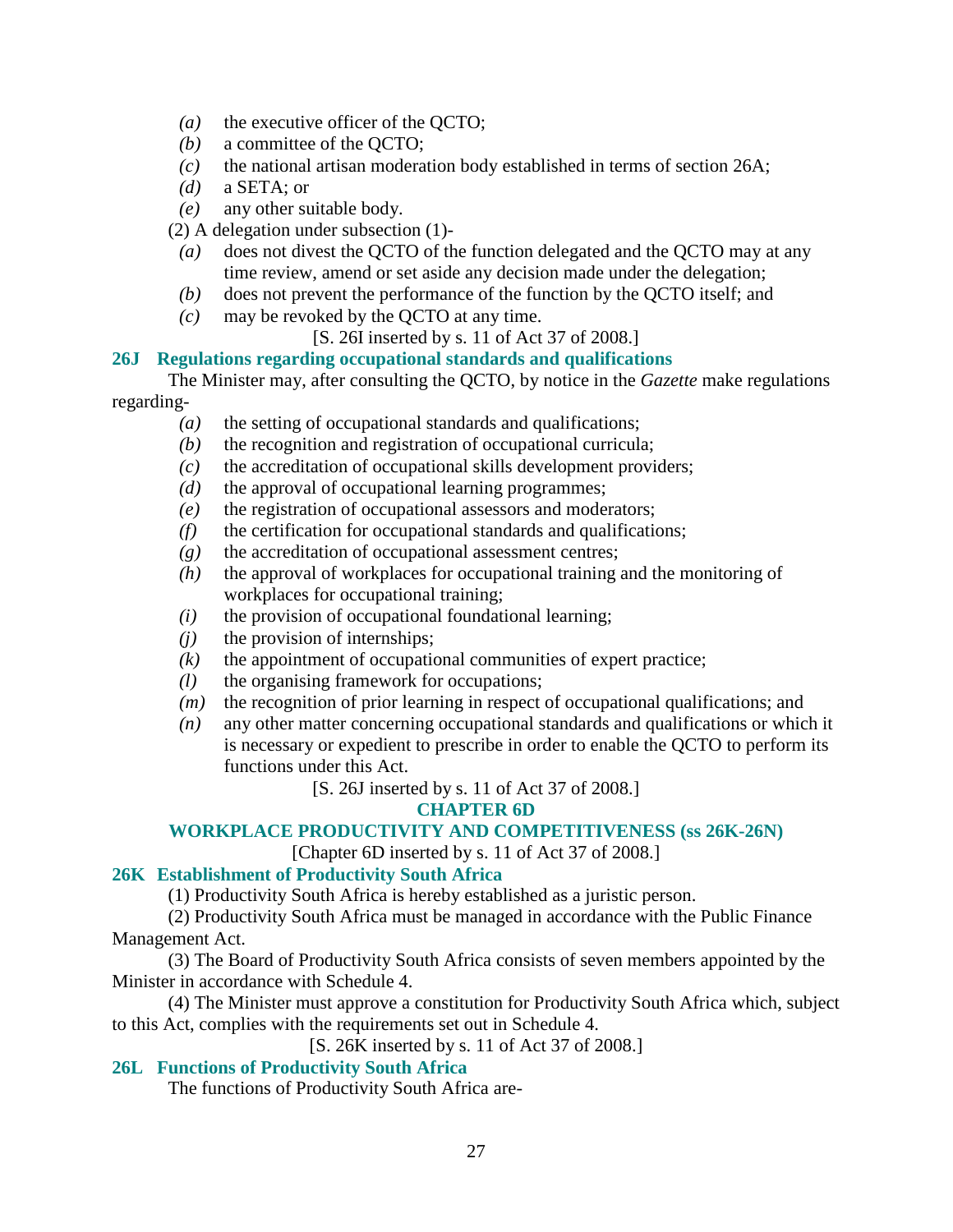- *(a)* to promote a culture of productivity in workplaces;
- *(b)* to develop relevant productivity competencies;
- *(c)* to facilitate and evaluate productivity improvement and competitiveness in workplaces;
- *(d)* to measure and evaluating productivity in the workplace;
- *(e)* to maintain a data-base of productivity and competitiveness systems and publicising these systems;
- *(f)* to undertake productivity-related research;
- *(g)* to support initiatives aimed at preventing job losses; and
- *(h)* to perform any other prescribed function.
	- [S. 26L inserted by s. 11 of Act 37 of 2008.]

#### **26M Finances of Productivity South Africa**

Productivity South Africa is financed from-

- *(a)* money voted by Parliament for this purpose;
- *(b)* income earned from services rendered by it;
- *(c)* grants or donations made to it; and
- *(d)* money received from any other source.

[S. 26M inserted by s. 11 of Act 37 of 2008.]

#### **26N Regulations regarding workplace productivity and competitiveness**

 The Minister may, after consulting Productivity South Africa, by notice in the *Gazette* make regulations regarding any improvements in workplace productivity and competitiveness which it is necessary or expedient to prescribe in order to enable Productivity South Africa to perform its functions under this Act.

[S. 26N inserted by s. 11 of Act 37 of 2008.]

#### **CHAPTER 7**

## **FINANCING SKILLS DEVELOPMENT (ss 27-30A)**

#### **27 National Skills Fund**

(1) The National Skills Fund is hereby established.

[Date of commencement of sub-s. (1): 2 February 1999.]

- (2) The Fund must be credited with-
	- *(a)* 20 per cent of the skills development levies, interest and penalties collected in respect of every SETA, as required by sections 8 (3) *(a)* and 9 *(a)* of the Skills Development Levies Act;

[Para. *(a)* substituted by s. 23 of Act 9 of 1999.]

 *(b)* the skills development levies, interest and penalties collected by the Commissioner from employers which do not fall within the jurisdiction of a SETA, as required by section 8 (3) *(c)* of the Skills Development Levies Act.

[Para. *(b)* substituted by s. 23 of Act 9 of 1999.]

*(c)* money appropriated by Parliament for the Fund;

[Date of commencement of para. *(c)*: 2 February 1999.]

*(d)* interest earned on investments contemplated in section 29 (3);

[Date of commencement of para. *(d)*: 2 February 1999.]

*(e)* donations to the Fund; and

[Date of commencement of para. *(e)*: 2 February 1999.]

*(f)* money received from any other source.

[Date of commencement of para. *(f)*: 2 February 1999.]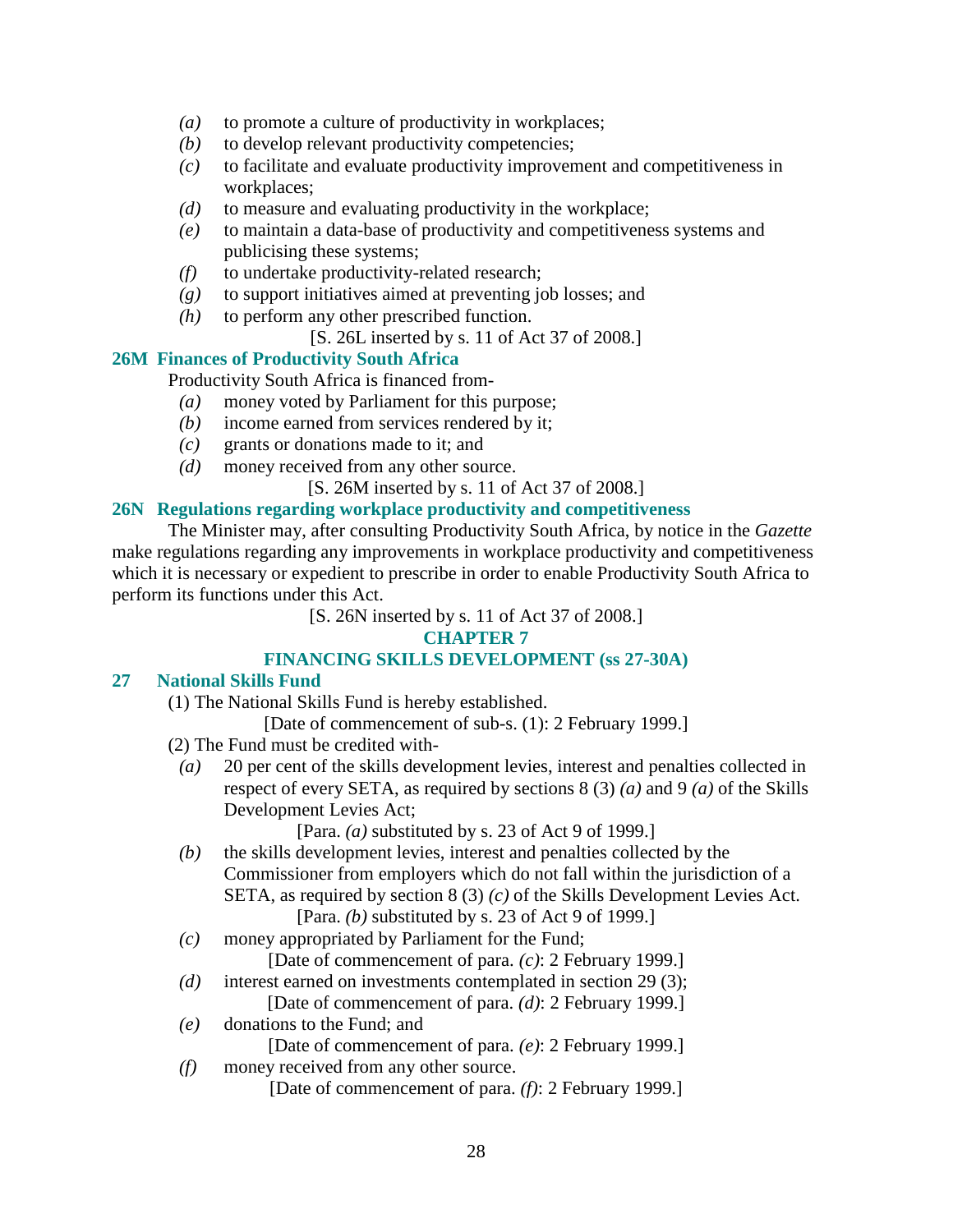#### **28 Use of money in Fund**

 (1) The money in the Fund may be used only for the projects identified in the national skills development strategy as national priorities or for such other projects related to the achievement of the purposes of this Act as the Director-General determines.

 (2) The money allocated to the Fund in terms of section 8 (3) *(a)* of the Skills Development Levies Act may be used to administer the Fund within a prescribed limit.

[S. 28 amended by s. 18 of Act 31 of 2003 and substituted by s. 12 of Act 37 of 2008.]

[Date of commencement of s. 28: 2 February 1999.]

#### **29 Control and administration of Fund**

 (1) The Director-General is the accounting authority of the Fund as contemplated by section 49 (2) *(b)* of the Public Finance Management Act and must-

*(a)* control the Fund;

Act.

- *(b)* keep a proper record of all financial transactions, assets and liabilities of the Fund;
- *(c)* prepare annual financial statements for the Fund in the prescribed form; and
- *(d)* subject to the laws governing the public service, appoint the executive officer of the Fund who will, upon such appointment, be in the employ of the public service.
- (1A) The Fund must be managed in accordance with the Public Finance Management

 (2) Any money in the Fund not required for immediate use may be invested in accordance with an investment policy approved by the Director-General that complies with the requirements of the Public Finance Management Act and may be withdrawn when required.

 (3) Any unexpended balance in the Fund at the end of the financial year must be carried forward to the next financial year as a credit to the Fund.

 (4) The annual financial statements contemplated in subsection (1) *(c)* must be submitted by the Director-General to the National Skills Authority for information as soon as possible after they have been prepared.

[S. 29 amended by s. 19 of Act 31 of 2003 and substituted by s. 13 of Act 37 of 2008.] [Date of commencement of s. 29: 2 February 1999.]

## **30 Budget for training by public service employers**

Each public service employer in the national and provincial spheres of government-

- *(a)* must budget for at least-
	- (i) 0,5 per cent of its payroll with effect from 1 April 2000;
	- (ii) one per cent of its payroll with effect from 1 April 2001,

for the training and education of its employees; and

- [Para. *(a)* substituted by s. 23 of Act 9 of 1999.]
- *(b)* may contribute funds to a SETA.

## **30A Budget for training by national and provincial public entities**

 If 80 per cent or more of the expenditure of a national or provincial public entity is defrayed directly or indirectly from funds voted by Parliament, that entity-

- *(a)* must annually budget at least one per cent of its payroll for the training and education of its employees; and
- *(b)* may contribute funds to a SETA.
- [S. 30A inserted by s. 23 of Act 9 of 1999 and substituted by s. 20 of Act 31 of 2003.]

## **CHAPTER 8**

## **GENERAL (ss 30B-39)**

## **30B National standard of good practice in skills development**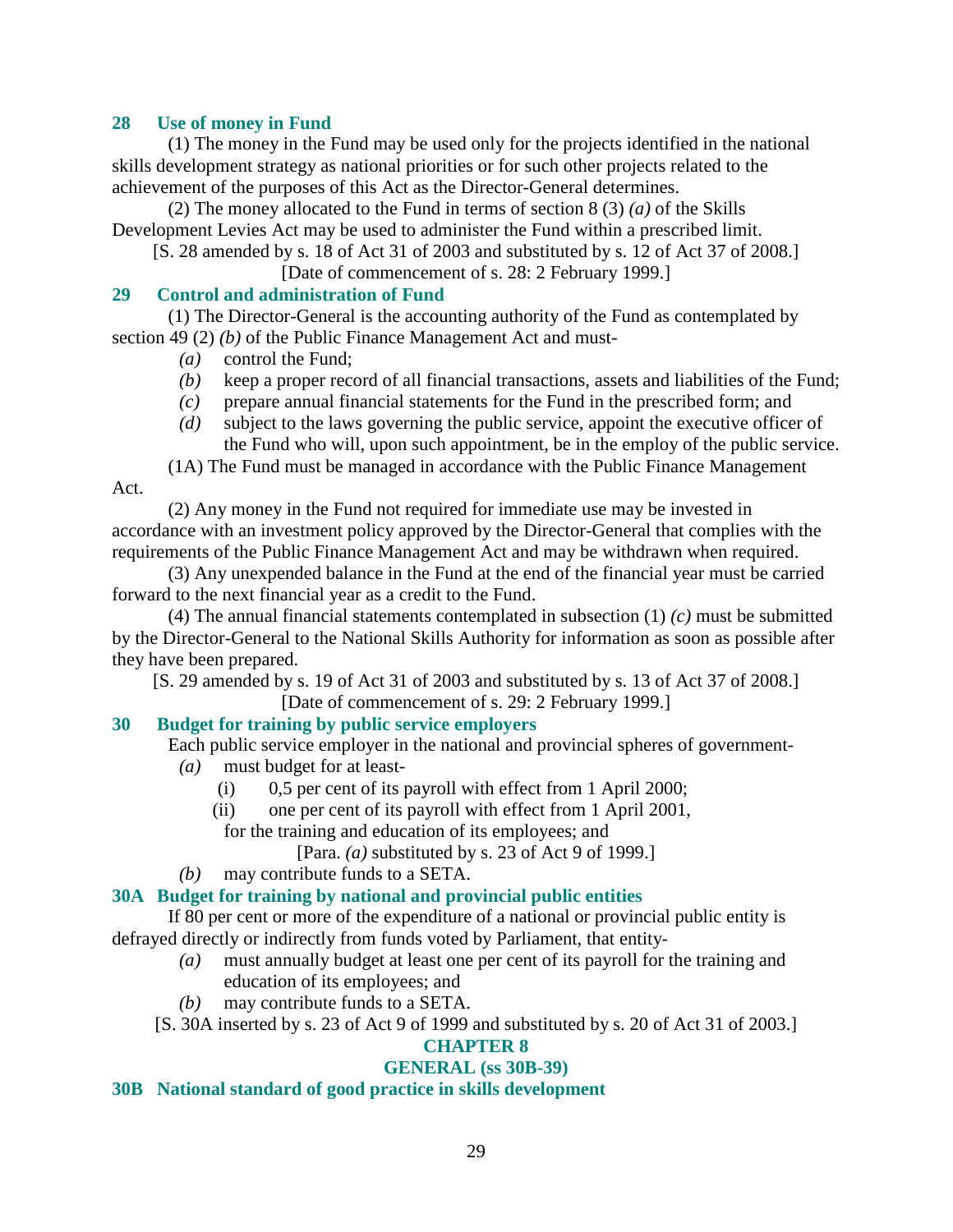(1) In order to achieve the purposes of this Act, the Minister may, by notice in the *Gazette*, establish a national standard of good practice in skills development.

 (2) The Minister may take any steps necessary to achieve the national standard contemplated in subsection (1) and may establish an agency or contract with an existing agency.

 (3) The Director-General may allocate funds from the National Skills Fund to fund any activity undertaken in terms of this section.

[S. 30B inserted by s. 21 of Act 31 of 2003.]

## **31 Jurisdiction of Labour Court**

 (1) Subject to the jurisdiction of the Labour Appeal Court and except where this Act provides otherwise, the Labour Court has exclusive jurisdiction in respect of all matters arising from this Act.

 (2) The Labour Court may review any act or omission of any person in connection with this Act on any grounds permissible in law.

 (3) If proceedings concerning any matter contemplated in subsection (1) are instituted in a court that does not have jurisdiction in respect of that matter, that court may at any stage during proceedings refer the matter to the Labour Court.

## **32 Monitoring, enforcement and legal proceedings**

 (1) Chapter Ten, and sections 90 to 93 of and Schedule Two to the Basic Conditions of Employment Act apply, with changes required by the context, to-

- *(a)* the monitoring and enforcement of this Act; and
- *(b)* any legal proceedings concerning a contravention of this Act.

 (2) A labour inspector appointed in terms of section 63 of the Basic Conditions of Employment Act may issue an order in the prescribed form requiring any person to cease conducting the business of a private employment services agency in contravention of this Act.

[S. 32 substituted by s. 22 of Act 31 of 2003.]

## **33 Offences**

It is an offence to-

- *(a)* obstruct or attempt to influence improperly a person who is performing a function in terms of this Act;
- *(b)* obtain or attempt to obtain any prescribed document by means of fraud, false pretences or by submitting a false or forged prescribed document;
- *(c)* furnish false information in any prescribed document knowing that information to be false;
- *(d)* provide employment services for gain without being registered in terms of section 24; or
- *(e)* conduct the business of a private employment services agency in contravention of this Act or any prescribed requirement.

[Para. *(e)* added by s. 23 of Act 31 of 2003.]

## **34 Penalties**

 Any person convicted of an offence referred to in section 33 may be sentenced to a fine or imprisonment for a period not exceeding one year.

## **35 Delegation**

 (1) The Minister may in writing delegate to the Director-General or any other officer of the Department any power or duty conferred or imposed on the Minister by this Act.

 (2) The Director-General may, in writing, delegate to any officer of the Department any power or duty conferred or imposed on the Director-General by this Act.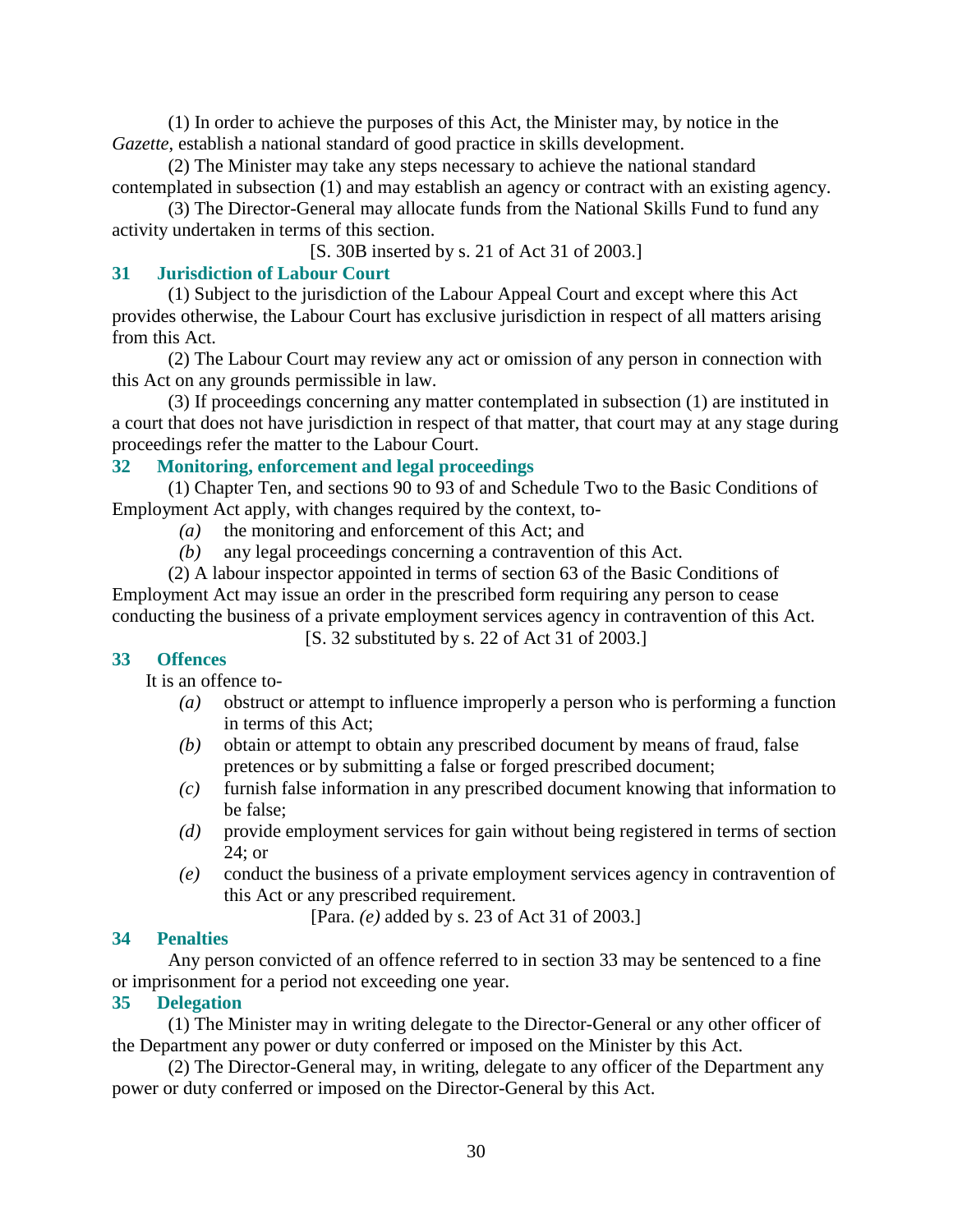(3) Any person to whom any power or duty has been delegated in terms of subsection (1) or (2) must exercise that power or perform that duty subject to the conditions that the person who made the delegation considers necessary.

(4) Any delegation in terms of subsection (1) or (2)-

- (*a*) must be in writing;
- (*b*) does not prevent the person who made the delegation from exercising the power or performing the duty so delegated; and
- (*c*) may at any time be withdrawn in writing by that person.

## **36 Regulations**

 The Minister may, after consultation with the National Skills Authority, by notice in the *Gazette*, make regulations regarding-

- *(a)* any matter which may or must be prescribed under this Act;
- *(b)* any procedure, period, criterion or standard for SETAs to perform any function in terms of section 10 (1);
- *(c)* categories and amounts of grants that may be allocated in terms of section 10 (1) *(b)* (iii);
- *(d)* the criteria or conditions that may be attached to grants allocated in terms of section 10 (1) *(b)* (iii);
- *(e)* the evaluation of applications for grants in terms of section 10 (1) *(b)* (iii);
- *(f)* the manner in which grants may be allocated in terms of section 10 (1) *(b)* (iii);
- $(g)$  the exercise by a SETA of any power contemplated in section 10 (2);
- *(h)* the content, format and timeframe for submitting any report or plan that SETAs are required to submit in terms of this Act;
- *(i)* the services in respect of which a SETA may earn income in terms of section 14 (1) *(e)* and the fees, including maximum fees, that may be charged in respect of such services;
- *(j)* the financial systems that SETAs are required to utilise;
- *(k)* the submission by employers to SETAs of workplace skills plans and reports and the form and contents of such reports;
- *(l)* the appointment by employers of workplace skills facilitators and the obligations of employers in respect of workplace skills facilitators;
- *(m)* the rights and functions of workplace skills facilitators;
- *(n)* the rights of registered trade unions, or other employee representatives, to consult with their employer over developing, implementing and reporting on workplace skills plans and on other matters dealt with in this Act;
- *(o)* circumstances specified in the regulations under which a private employment services agency may charge fees in respect of any services provided by private employment services agencies and the maximum fees that may be charged;
- *(p)* services for which private employment services agencies may not charge workseekers fees;
- *(q)* a form for registering private employment services agencies;
- *(r)* the administration, operation, functioning and obligations of the National Skills Fund;
- *(r*A*)* any matter concerning the administration of apprenticeships or other qualifications in terms of any repealed Act, including, but not limited to, issuing duplicate certificates;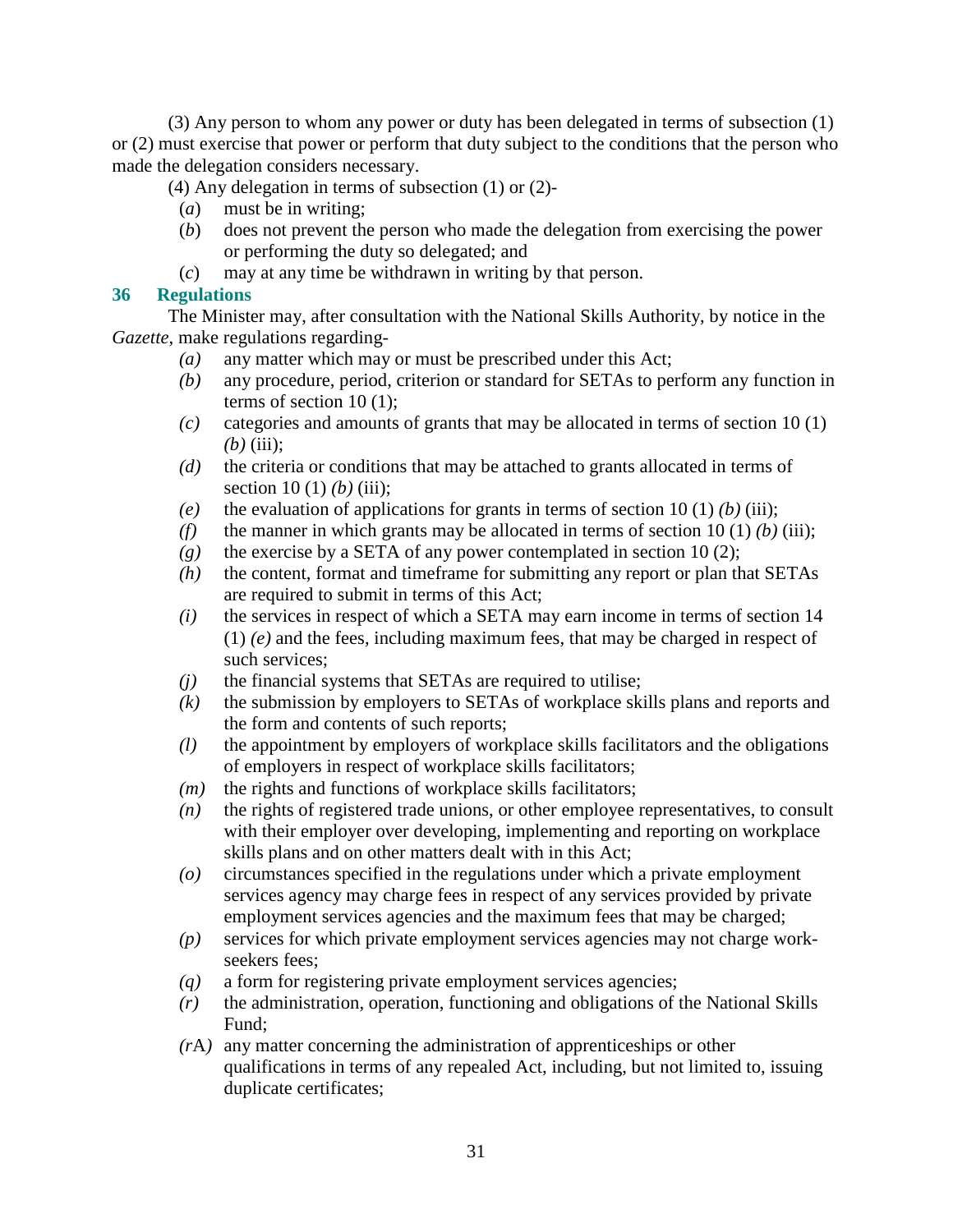[Para. *(r*A*)* inserted by s. 14 of Act 37 of 2008.]

 *(r*B*)* providing for the establishment of skills development forums in respect of each provincial office and specifying the operation, composition and functions of the forums; and

[Para. *(r*B*)* inserted by s. 14 of Act 37 of 2008.]

 *(s)* any other matter which it is necessary or expedient to prescribe in order to achieve the purposes of this Act.

[S. 36 substituted by s. 24 of Act 31 of 2003.]

#### **37 Repeal of laws and transitional provisions**

- (1) The laws referred to Schedule 1 are hereby repealed to the extent specified.
- (2) The repeal of those laws is subject to any transitional provision in Schedule 2.
- (3) Schedule 2 to the principal Act is hereby repealed, except for item 4A.
	- [Sub-s. (3) added by s. 15 of Act 37 of 2008.]

#### **38 Act binds State**

This Act binds the State.

#### **39 Short title and commencement**

(1) This Act is called the Skills Development Act, 1998.

 (2) This Act takes effect on a date to be determined by the President by proclamation in the *Gazette*.

#### **Schedule 1 REPEAL OF LAWS**

#### (Section 37 (1))

| No and year of law | <b>Short title</b>                  | <b>Extent of repeal</b> |
|--------------------|-------------------------------------|-------------------------|
| Act 56 of 1981     | Manpower Training Act, 1981         | The whole.              |
| Act 62 of 1981     | Guidance and Placement Act, 1981    | The whole.              |
| Act 41 of 1985     | Local Government Training Act, 1985 | The whole.              |
| Act 106 of 1996    | Telecommunications Act, 1996        | Sections 78 to 87.      |

#### **Schedule 2 TRANSITIONAL PROVISIONS**

(Section 37 (2))

[Schedule 2 amended by s. 23 of Act 9 of 1999, by ss. 25 and 26 of Act 31 of 2003 and repealed, except for item 4A, by s. 37 (3) of Act 97 of 1998.]

#### **4A Mining Qualifications Authority**

 Despite anything to the contrary in either this Act or the Mine Health and Safety Act, 1996 (Act 29 of 1996)-

- *(a)* and with effect from 20 March 2000-
	- (i) the Mining Qualifications Authority established in terms of section 41 (3) of the Mine Health and Safety Act, 1996, must be regarded as having been established in terms of section 9 (1) of this Act as SETA 16;
	- (ii) Schedule 7 to the Mine Health and Safety Act, 1996, must be regarded as the constitution of SETA 16; and
	- (iii) the Chief Inspector of Mines must be regarded as the chairperson of SETA 16;
- *(b)* the Minister may, in consultation with the Minister of Minerals and Energy and after consulting the Mining Qualifications Authority-
	- (i) amend Schedule 7 to the Mine Health and Safety Act, 1996, in order to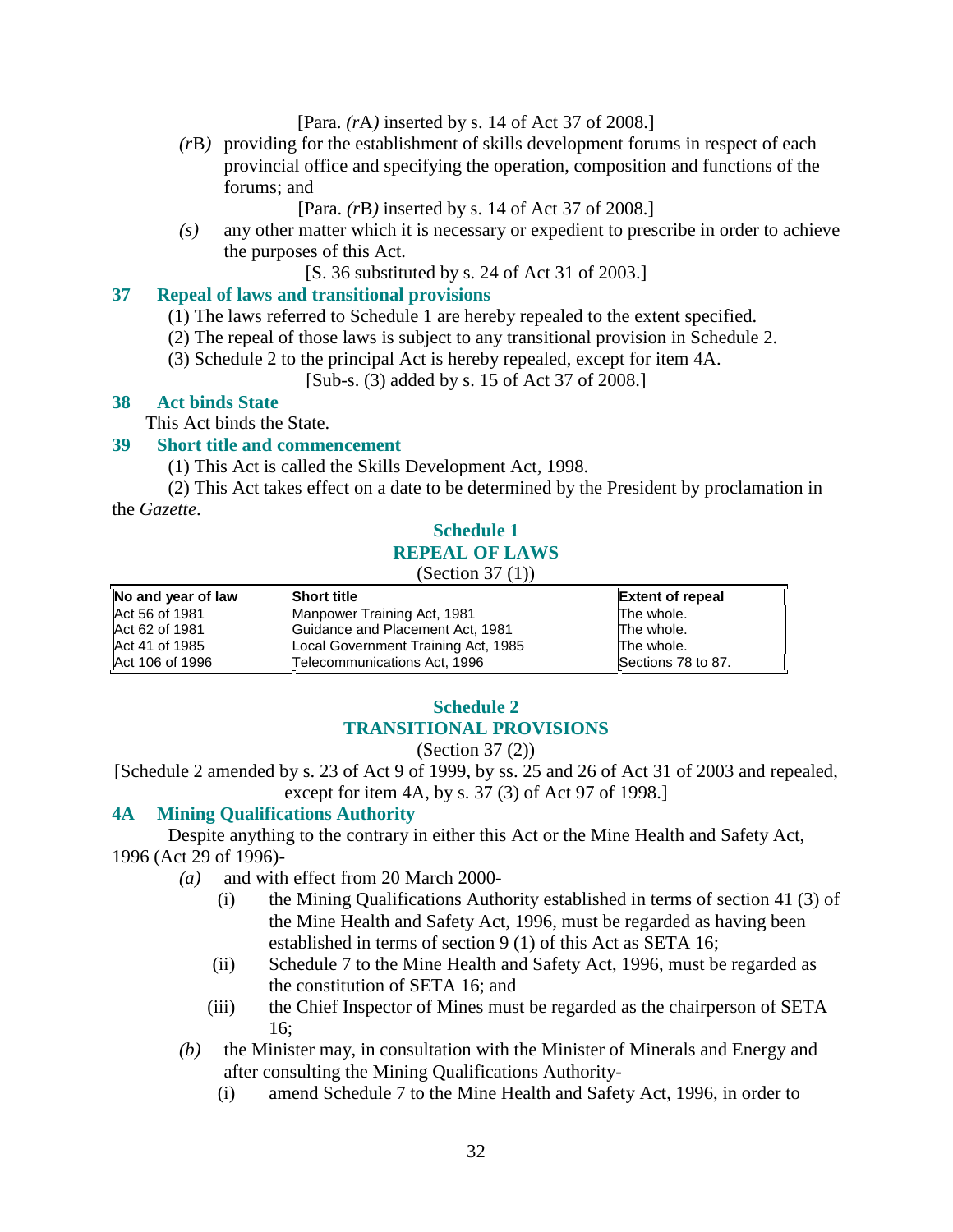bring the constitution of SETA 16 into line with the constitutions of other SETAs; and

- (ii) allow an interested professional body or a bargaining council with jurisdiction in the mining sector to be represented on the Mining Qualifications Authority; and
- *(c)* the Minister must, in consultation with the Minister of Minerals and Energy, with regard to SETA 16, perform any function entrusted to the Minister in Chapter 3 of this Act.

[Item 4A inserted by s. 26 of Act 31 of 2003.]

#### **Schedule 2A**

#### **TRANSITIONAL PROVISIONS: SKILLS DEVELOPMENT AMENDMENT ACT, 2008**

[Schedule 2A added by s. 16 of Act 37 of 2008.]

## **1 Definitions**

In this Schedule-

**'Amendment Act'** means the Skills Development Amendment Act, 2008;

**'ETQA'** means an Education and Training Quality Assurance Body accredited in terms of section 5 (1) *(a)* (ii) of the South African Qualifications Authority Act, responsible for monitoring and auditing achievements in terms of national standards or qualifications, and to which specific functions relating to the monitoring and auditing of national standards or qualifications have been assigned in terms of section 5 (1) *(b)* (i) of that Act;

**'Manpower Training Act'** means the Manpower Training Act, 1981 (Act 56 of 1981); **'SAQA'** means the South African Qualifications Authority;

**'the Act'** means the Skills Development Act, 1998 (Act 97 of 1998).

## **2 Contracts of apprenticeship in force immediately prior to commencement of Amendment Act**

 (1) Subject to the provisions of this Schedule, all sections of the Manpower Training Act, including any regulations and conditions of apprenticeship, that concern apprentices remain in force insofar as they apply to any contract of apprenticeship in force immediately prior to the commencement of the Amendment Act, as if the Manpower Training Act had not been repealed. [Date of commencement of subitem (1): to come into operation on the date of publication of the

relevant regulations.]

(2) For the purposes of this item-

- *(a)* any function of the registrar must be performed by an official of the Department of Labour designated by the Minister for that purpose in writing;
- *(b)* any function of a training board must be performed by the SETA to whom the assets, rights, liabilities and obligations of the training board were transferred;
- *(c)* any function of the National Training Board must be dealt with by the National Skills Authority.

 (3) Any dispute about a contract of apprenticeship or any conditions of apprenticeship applicable to that contract is deemed to be a dispute contemplated in section 19 (1) of the Act and must be dealt with in terms of section 19 of the Act, read with the changes required by the context.

 (4) Any outstanding matter concerning a contract of apprenticeship that had been completed prior to the commencement of the Amendment Act must be dealt with in terms of the prevailing law immediately prior to the commencement of the Amendment Act.

**3 Conversion of contracts of apprenticeship in force at commencement of Act**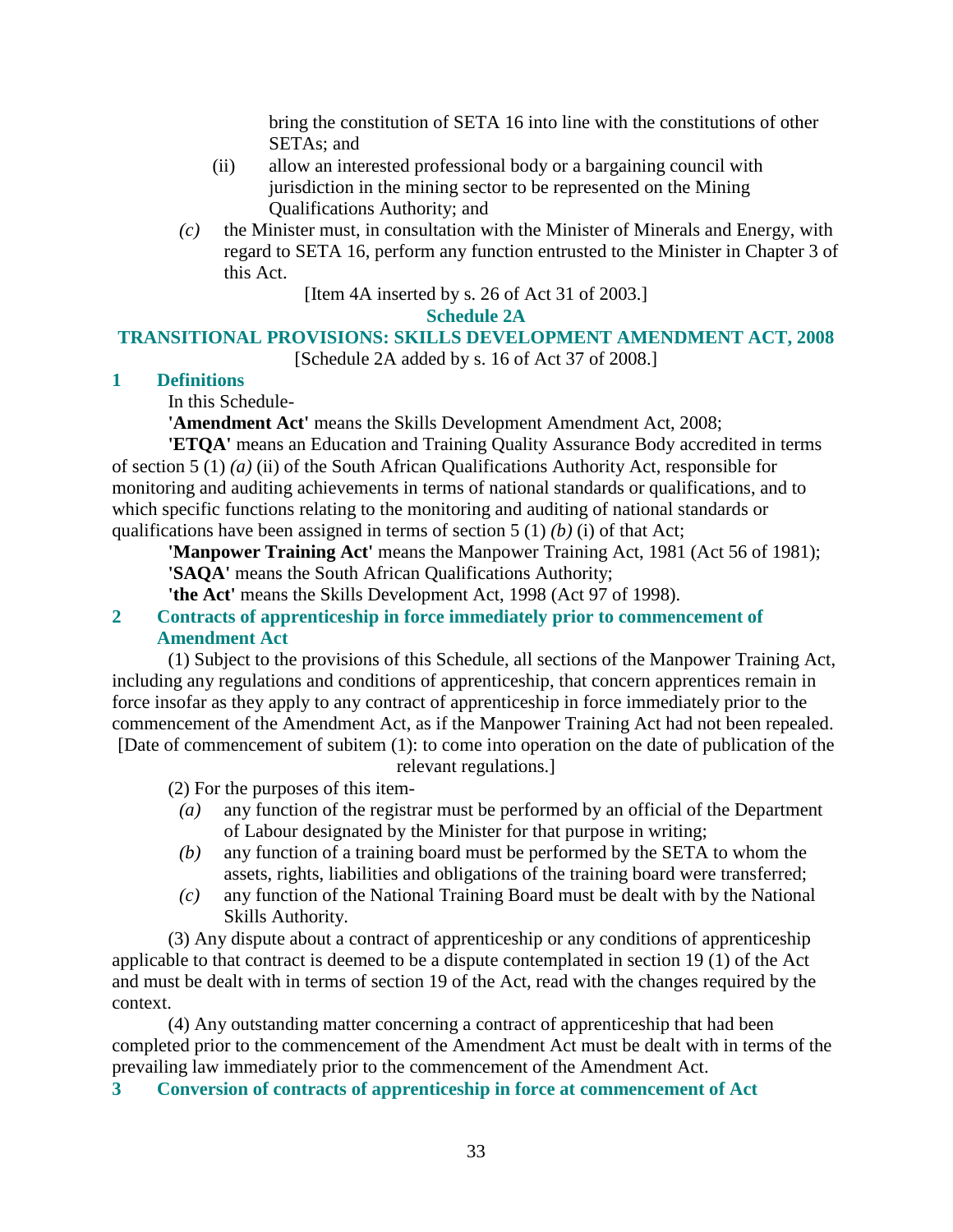(1) Despite item 2, an employer and an apprentice who are party to a contract of apprenticeship in force at the commencement of this Act may conclude a learnership agreement in accordance with the form prescribed in terms of section 17 (3) of the Act, subject to the following:

- *(a)* The training provider must be a party to the learnership agreement, unless the training element of the apprenticeship has been completed;
- *(b)* the learnership agreement may only be terminated in terms of section 17 (4);
- *(c)* the employer and apprentice must, in addition, conclude a written contract of employment;
- *(d)* the apprentice is deemed to be a learner contemplated in section 18 (2) of the Act and must be employed on terms and conditions of employment that are no less favourable than those that are applicable in terms of section 18 (1) of the Act;
- *(e)* paragraphs *(c)* and *(d)* do not apply to an apprentice who was already employed by the employer prior to the commencement of the contract of apprenticeship.

[Date of commencement of subitem (1): to come into operation on the date of publication of the relevant regulations.]

## **4 Trades deemed to be listed**

 Any trade which immediately prior to the commencement of this Act was designated, or deemed to have been designated, in terms of section 13 (1) of the Manpower Training Act, is deemed to have been listed in terms of section 26B *(a)* of the Amendment Act.

## **5 Coming into operation of QCTO**

The QCTO comes into operation on a date determined by the Minister in the *Gazette*.

## **6 SAQA accreditation of SETA ETQAs**

 (1) Until such time as the QCTO delegates powers and functions to a SETA in terms of Chapter 6B of the Act, a SETA ETQA will-

- *(a)* remain accredited by SAQA;
- *(b)* continue to perform all ETQA functions prescribed by the South African Qualifications Authority Act; and
- *(c)* have any matter concerning the performance of ETQA functions by a SETA dealt with in terms of the South African Qualifications Authority Act.

(2) The accreditation of any education and skills development provider by a SETA

- ETQA remains in effect until the accreditation-
	- *(a)* lapses;
	- *(b)* is withdrawn by the SETA ETQA; or
	- *(c)* is withdrawn in terms of regulations made under section 26J of the Act.

## **7 National Productivity Institute**

 (1) On a date determined by the Minister by notice in the *Gazette*, all the assets, rights, liabilities and obligations of the National Productivity Institute, a company incorporated in terms of section 21 of the Companies Act, 1973 (Act 61 of 1973), registration number 75/04742/08, are transferred to Productivity South Africa.

 (2) The National Productivity Institute must thereafter be wound up in accordance with its articles of association.

## **Schedule 3**

## **COMPOSITION AND CONSTITUTION OF QCTO**

[Schedule 3 added by s. 16 of Act 37 of 2008.]

## **1 Composition of QCTO**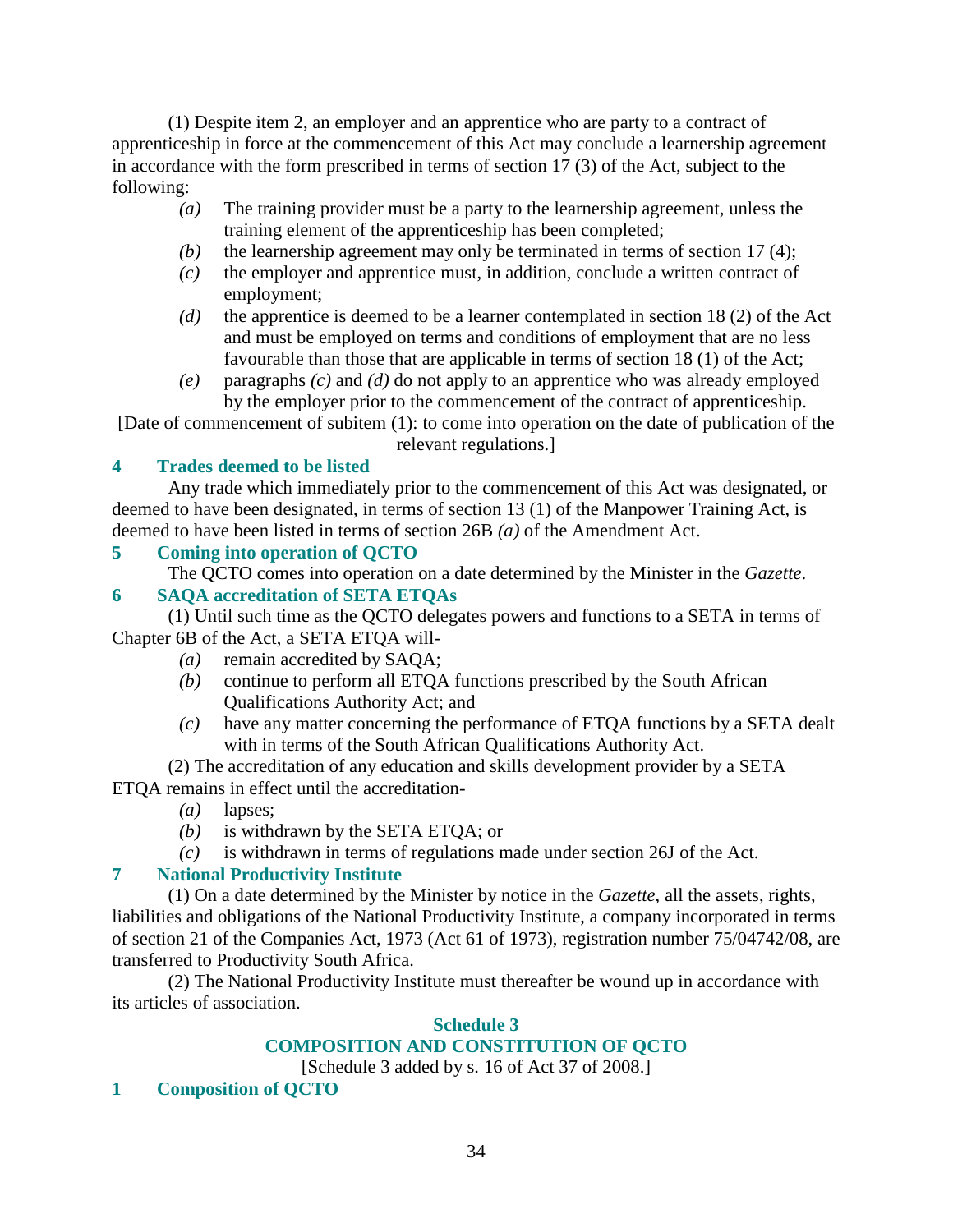(1) The QCTO consists of 16 members appointed by the Minister, as follows:

- *(a)* The chairperson;
- *(b)* the executive officer of the SAQA;
- *(c)* the executive officer of the National Skills Authority;
- *(d)* the executive officer of the QCTO;
- *(e)* the executive director of the Higher Education Quality Committee established in terms of section 7 of the Higher Education Act, 1997 (Act 101 of 1997);
- *(f)* the chief executive officer of Umalusi established in terms of section 4 of the General and Further Education and Training Quality Assurance Act, 2001 (Act 58 of 2001);
- *(g)* two members nominated by NEDLAC to represent organised labour;
- *(h)* two members nominated by NEDLAC to represent organised business;
- *(i)* two members nominated by NEDLAC to represent organisations of community and development interests;
- *(j)* one members nominated by the Minister of Education to represent the interests of public education and training providers;
- *(k)* one member nominated by the private providers of education and training to represent the interests of private education and training providers; and
- *(l)* two additional members to represent the interests of the State.

 (2) Members of the QCTO contemplated by subitems (1) *(a)* and *(g)* to *(l)* hold office for a period of five years and are eligible for reappointment upon expiry of their terms of office, but may not serve more than two consecutive terms of office.

## **2 Constitution of QCTO**

The Minister must approve the constitution of the QCTO, which subject to this Act-

- *(a)* must provide for-
	- (i) the establishment and functioning of committees, including an executive committee;
	- (ii) rules for convening and conducting of meetings of the QCTO and its committees, including the quorum required for and the minutes to be kept of such meetings;
	- (iii) the voting rights of the different members and the manner in which decisions are to be taken by the QCTO and its committees;
	- (iv) the circumstances and manner in which a member of the QCTO may be removed from office;
	- (v) the procedure for the filling of vacancies on the QCTO;
	- (vi) a code of conduct for the members of the QCTO;
	- (vii) the circumstances and manner in which the Minister may dissolve the QCTO and appoint an administrator on a temporary basis to perform its functions;
	- (viii) the determination through arbitration of any dispute concerning the interpretation or application of the constitution;
		- (ix) the procedure for amending the constitution;
		- (x) the procedure for advising the Minister on regulations to be made in terms of section 26; and
- *(b)* may provide for any other matter necessary for the performance of the functions of the QCTO.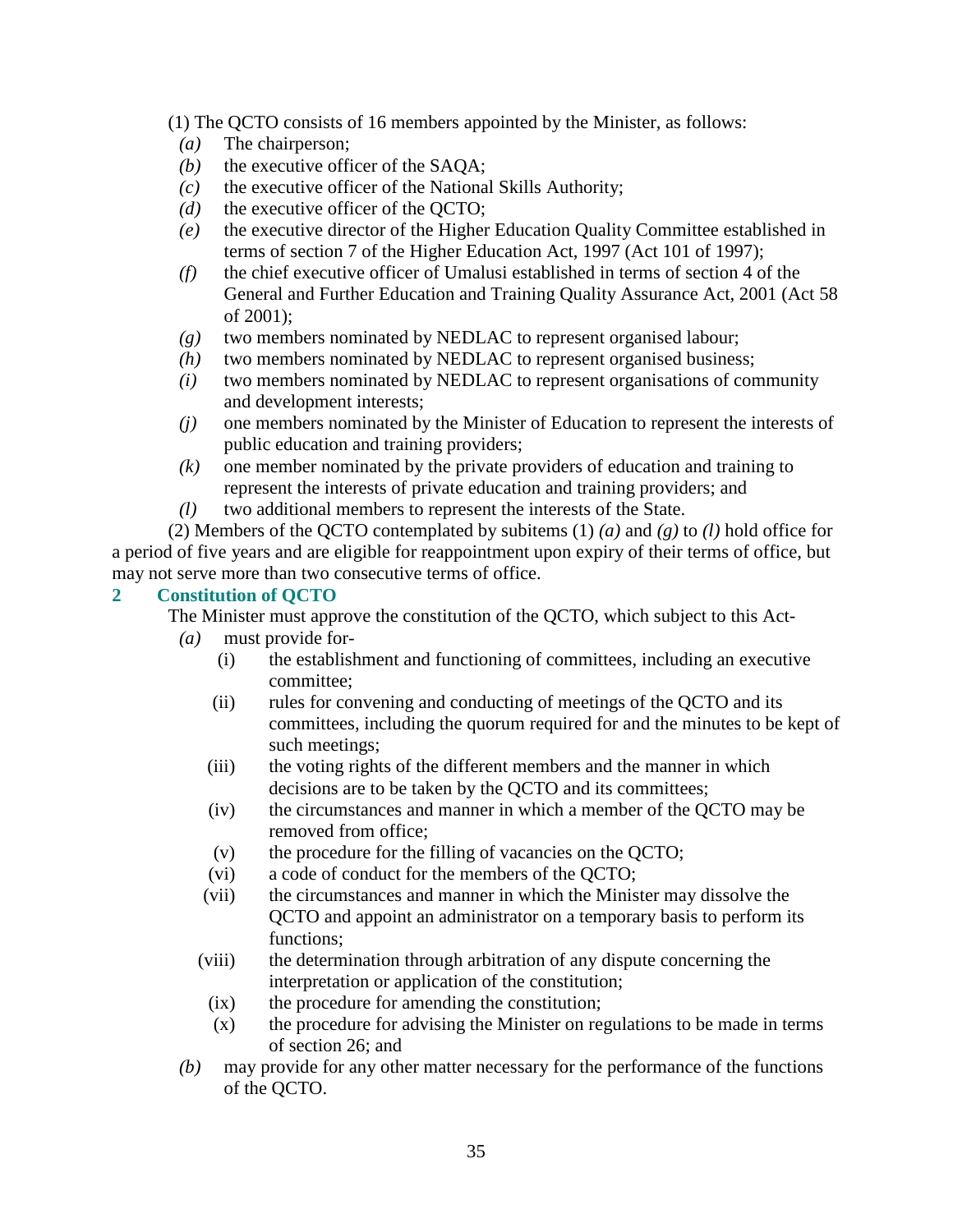## **Schedule 4**

## **COMPOSITION AND CONSTITUTION OF PRODUCTIVITY SOUTH AFRICA**

[Schedule 4 added by s. 16 of Act 37 of 2008.]

## **1 Composition of Productivity South Africa**

 (1) Productivity South Africa consists of seven members appointed by the Minister, as follows:

- *(a)* The chairperson;
- *(b)* two members nominated by NEDLAC to represent organised labour;
- *(c)* two members nominated by NEDLAC to represent organised business; and
- *(d)* two members to represent the government.

 (2) Members of Productivity South Africa hold office for a period of five years and are eligible for reappointment upon expiry of their terms of office, but may not serve more than two consecutive terms of office.

## **2 Constitution of Productivity South Africa**

 The Minister must approve the constitution of Productivity South Africa, which subject to this Act-

- *(a)* must provide for-
	- (i) the establishment and functioning of committees, including an executive committee;
	- (ii) rules for convening and conducting of meetings of Productivity South Africa and its committees, including the quorum required for and the minutes to be kept of those meetings;
	- (iii) the voting rights of the different members and the manner in which decisions are to be taken by Productivity South Africa and its committees;
	- (iv) the circumstances and manner in which a member of Productivity South Africa may be removed from office;
	- (v) the procedure for the filling of vacancies on Productivity South Africa;
	- (vi) a code of conduct for the members of Productivity South Africa;
	- (vii) the circumstances and manner in which the Minister may dissolve Productivity South Africa and appoint an administrator on a temporary basis to perform its functions;
	- (viii) the determination through arbitration of any dispute concerning the interpretation or application of the constitution;
		- (ix) the procedure for amending the constitution;
		- (x) financial arrangements, including bank accounts, investment of surplus money, annual budgets, annual reports, financial statements and annual audits;
	- (xi) the appointment of an executive officer and such other employees necessary for the effective performance of the functions of Productivity South Africa by its members, including the determination of their terms and conditions of employment; and
- *(b)* may provide for any other matter necessary for the performance of the functions of Productivity South Africa.

## **SKILLS DEVELOPMENT AMENDMENT ACT 31 OF 2003**

[ASSENTED TO 11 NOVEMBER 2003] [DATE OF COMMENCEMENT: 14 NOVEMBER 2003] *(English text signed by the President)* 

**ACT**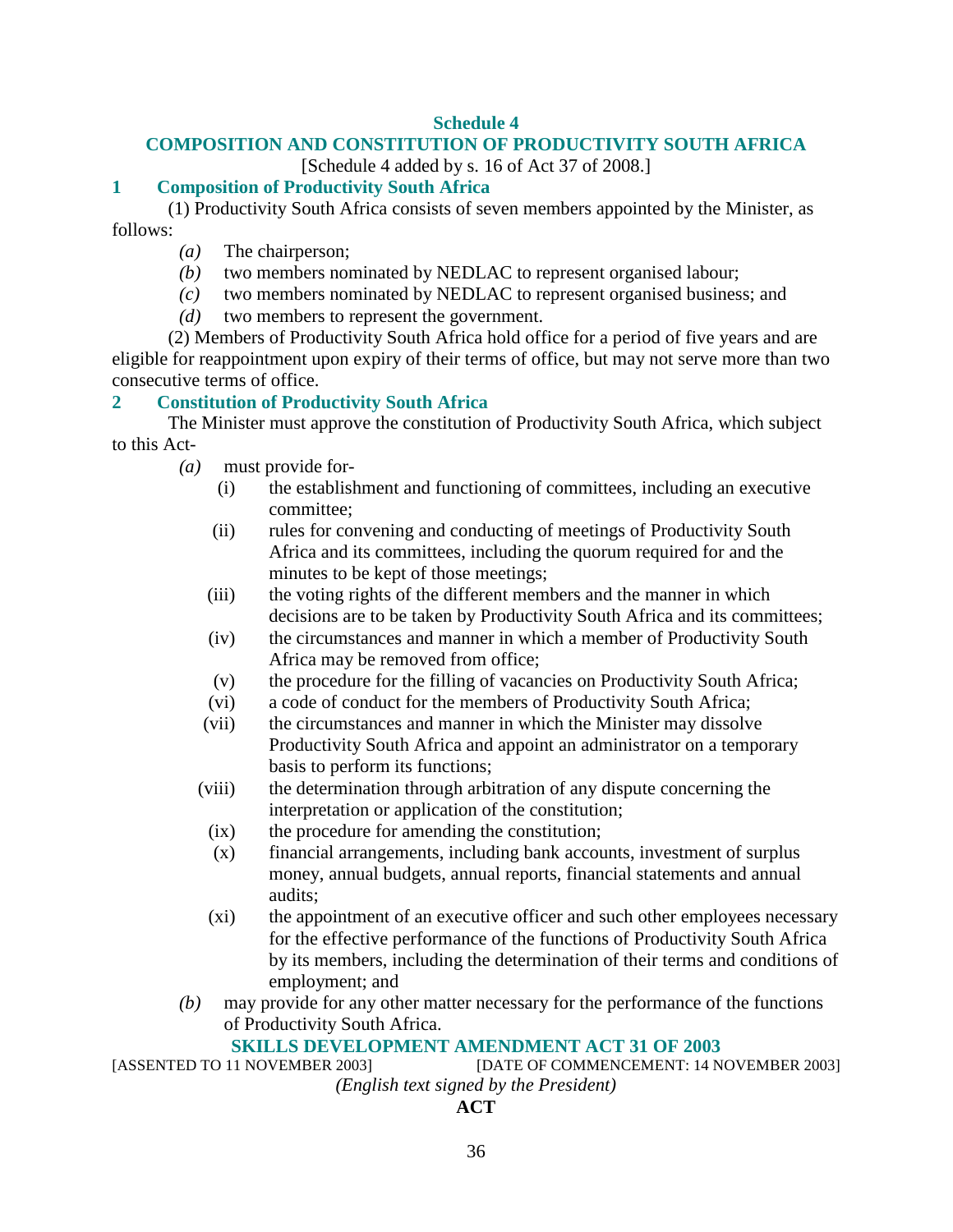**To amend the Skills Development Act, 1998, so as to define certain expressions and amend certain definitions; to extend the functions of the National Skills Authority; to change the composition of the National Skills Authority; to extend the Minister's powers in respect of SETAs; to provide anew for the obligations of SETAs in respect of financial management; to require SETAs to conclude service level agreements with the Director-General; to ensure that the membership of SETAs are representative of designated groups; to empower the Minister to make regulations regarding learnership agreements; to regulate private employment service agencies; to allow the use of money in the National Skills Fund for the administration of the Fund; to provide anew for budgeting in respect of training by national and provincial public entities; to empower the Minister to establish and promote a national standard to promote good practice in skills development; to extend the Minister's power to make regulations; and to amend Schedule 2; to effect consequential amendments to the Mine Health and Safety Act, 1996; and to provide for matters connected therewith.** 

**1** Amends section 1 of the Skills Development Act 97 of 1998, as follows: paragraph *(a)* inserts the definition of 'designated groups'; paragraph *(b)* deletes the word 'or' at the end of paragraph *(d)* and inserts paragraph *(d*A*)* in the definition of 'employment services'; paragraph *(c)* inserts the definitions of 'private employment services agency' and 'Public Finance Management Act'; paragraph *(d)* substitutes the definition of 'regulation'; and paragraph *(e)* inserts the definition of 'service level agreement'.

**2** Amends section 5 (1) of the Skills Development Act 97 of 1998 by substituting paragraph *(b)*.

**3** Amends section 6 of the Skills Development Act 97 of 1998, as follows: paragraph *(a)* substitutes subsection (1) *(b)*; and paragraph *(b)* inserts subsection (2) *(e*A*)*.

**4** Amends section 9 of the Skills Development Act 97 of 1998 by adding subsection (4).<br>**5** Inserts section 9A in the Skills Development Act 97 of 1998.

**5** Inserts section 9A in the Skills Development Act 97 of 1998.

**6** Amends section 10 (1) of the Skills Development Act 97 of 1998, as follows: paragraph *(a)* substitutes the words preceding paragraph *(a)*; paragraph *(b)* substitutes paragraph *(b)* (iii); paragraph *(c)* substitutes paragraph *(h)*; and paragraph *(d)* substitutes paragraphs *(j)* and *(j*A*)* for paragraph *(j)*.

**7** Inserts section 10A in the Skills Development Act 97 of 1998.

**8** Amends section 13 of the Skills Development Act 97 of 1998 by adding subsection (4).

**9** Amends section 14 of the Skills Development Act 97 of 1998, as follows: paragraph *(a)* substitutes in subsection (3) the words preceding paragraph *(a)*; paragraph *(b)* inserts subsections (3A) and (3B); and paragraph *(c)* substitutes subsections (4) and (5).

**10** Inserts section 14A in the Skills Development Act 97 of 1998.

**11** Amends section 15 of the Skills Development Act 97 of 1998, as follows: paragraph *(a)* substitutes subsections (1) and (2); and paragraph *(b)* adds subsection (4).

**12** Amends section 17 of the Skills Development Act 97 of 1998 by adding subsection (7). **13** Amends section 19 of the Skills Development Act 97 of 1998, as follows: paragraph *(a)* substitutes subsection (1) *(a)* (ii); paragraph *(b)* substitutes subsection (1) *(c)* (ii); and paragraph *(c)* adds subsection (7).

**14** Amends section 20 (1) of the Skills Development Act 97 of 1998 by substituting paragraphs *(c)* and *(d)*.

**15** Substitutes the heading to Chapter 6 of the Skills Development Act 97 of 1998.

**16** Amends section 24 of the Skills Development Act 97 of 1998, as follows: paragraph *(a)* substitutes subsection (1); paragraph *(b)* substitutes subsection (4); and paragraph *(c)* adds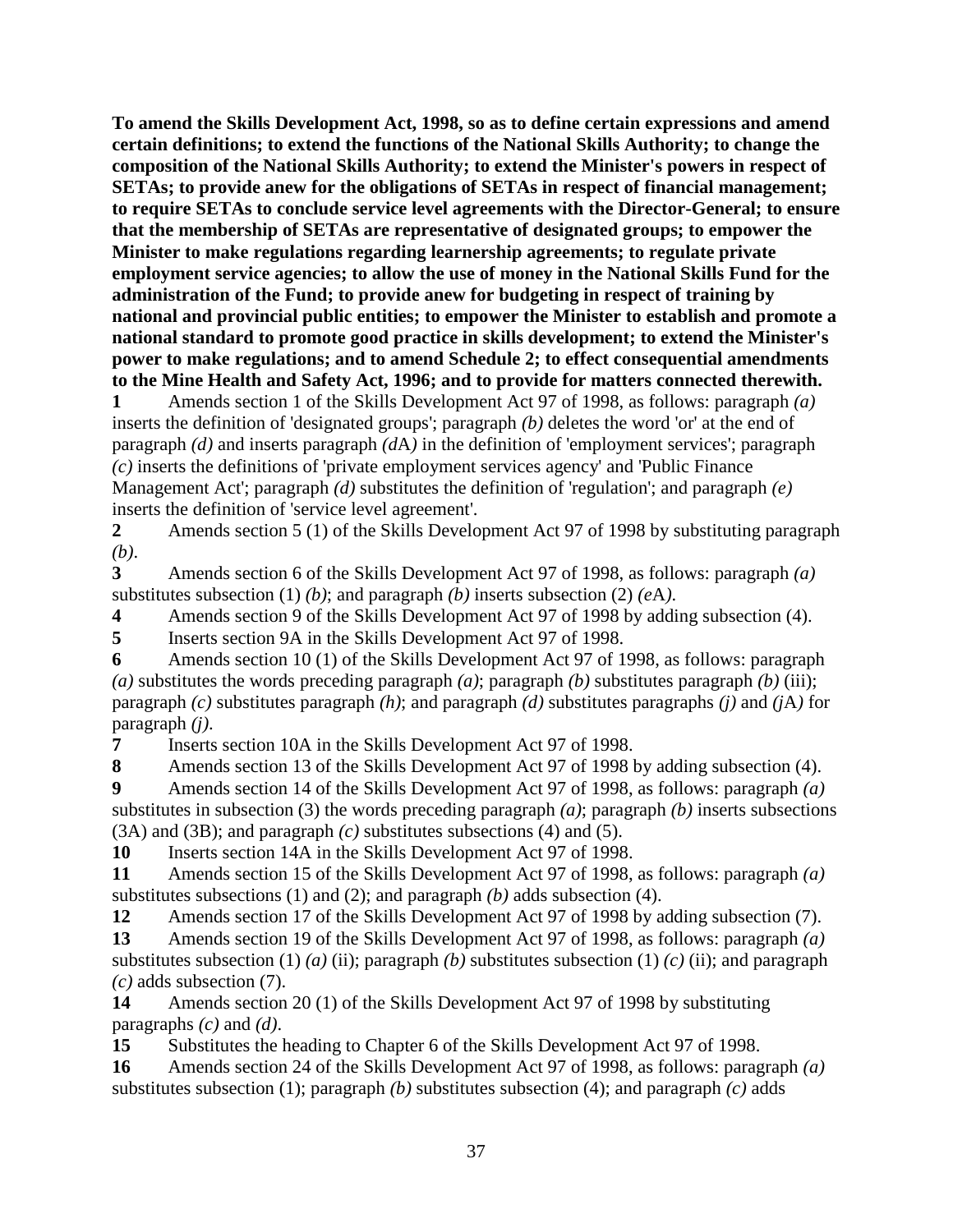subsection  $(5)$ .

**17** Substitutes section 25 of the Skills Development Act 97 of 1998.

**18** Amends section 28 of the Skills Development Act 97 of 1998 by adding subsection (2), the existing section becoming subsection (1).

**19** Amends section 29 of the Skills Development Act 97 of 1998 by adding subsection (4).

**20** Substitutes section 30A of the Skills Development Act 97 of 1998.

**21** Inserts section 30B in Chapter 8 of the Skills Development Act 97 of 1998.

**22** Substitutes section 32 of the Skills Development Act 97 of 1998.

**23** Amends section 33 of the Skills Development Act 97 of 1998 by deleting the word 'or' at the end of paragraph *(c)*, inserting the word 'or' at the end of paragraph *(d)* and adding paragraph *(e)*.

**24** Substitutes section 36 of the Skills Development Act 97 of 1998.

**25** Amends Schedule 2 (4) to the Skills Development Act 97 of 1998 by substituting subitem (5).

**26** Amends Schedule 2 to the Skills Development Act 97 of 1998 by inserting item 4A.

**27** Amends section 45 of the Mine Health and Safety Act 29 of 1996 by substituting subsection (2).

**28** Amends section 46 of the Mine Health and Safety Act 29 of 1996, as follows: paragraph *(a)* deletes in subsection (1) the word 'and' at the end of paragraph *(d)*, inserts the word 'and' at the end of paragraph *(e)* and adds paragraph *(f)*; and paragraph *(b)* substitutes subsection (2).

**29** Amends section 97 of the Mine Health and Safety Act 29 of 1996 by substituting subsection  $(1)$ .

## **30 Short title**

This Act is called the Skills Development Amendment Act, 2003.

**SKILLS DEVELOPMENT AMENDMENT ACT 37 OF 2008** 

[ASSENTED TO 27 NOVEMBER 2008] [DATE OF COMMENCEMENT: 6 APRIL 2009] *(English text signed by the President)* 

## **ACT**

**To amend the Skills Development Act, 1998, so as to define certain expressions; to broaden the purpose of the Act; to provide anew for the functions of the National Skills Authority; to provide anew for the composition of the National Skills Authority; to provide anew for the function of the SETAs, to provide for apprenticeships; to make further provision in respect of the implementation of employment services; to increase the quality and quantity of artisans; to repeal remaining sections of the current Manpower Training Act, 1981; to provide for Skills Development Institutes; to provide for the Quality Council for Trades and Occupations; to clarify the legal status of Productivity South Africa; to clarify the legal and governance status of the National Skills Fund; and to provide for matters connected therewith.** 

BE IT ENACTED by the Parliament of the Republic of South Africa, as follows:-

**1** Amends section 1 of the Skills Development Act 97 of 1998, as follows: paragraph *(a)* inserts the definitions of 'apprenticeship' and 'artisan'; paragraph *(b)* inserts the definitions of 'learner', 'learnership', 'learning' and 'learning programme'; paragraph *(c)* inserts the definition of 'National Qualifications Framework'; paragraph *(d)* inserts the definitions of 'occupational qualification' and 'Occupational Qualifications Framework'; paragraph *(e)* inserts the definitions of 'placement' and 'placement opportunity'; paragraph *(f)* inserts the definition of 'QCTO'; paragraph *(g)* inserts the definition of 'repealed Act'; paragraph *(h)* inserts the definition of 'skills development provider'; and paragraph *(i)* inserts the definition of 'trade'.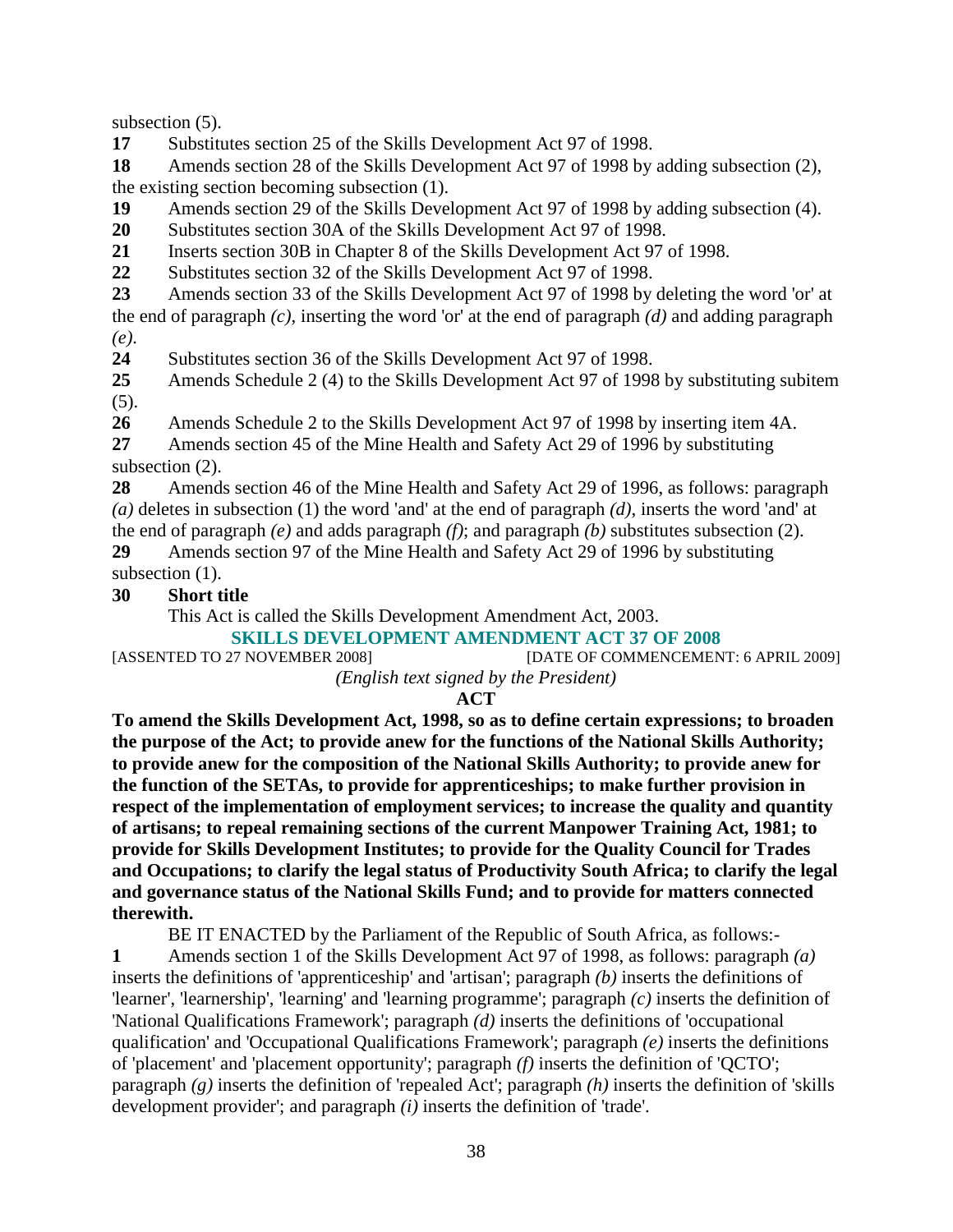**2** Amends section 2 of the Skills Development Act 97 of 1998, as follows: paragraph *(a)* substitutes subsection (1) *(d)* and *(f)*; and paragraph *(b)* substitutes subsection (2).

**3** Amends section 5 of the Skills Development Act 97 of 1998, as follows: paragraph *(a)* substitutes subsection (1); and paragraph *(b)* adds subsection (4).

**4** Amends section 6 of the Skills Development Act 97 of 1998, as follows: paragraph *(a)* substitutes subsection (1) *(b)*; paragraph *(b)* substitutes subsection (2) *(e)*; paragraph *(c)* substitutes subsection (2) *(f)* and *(g)*; paragraph *(d)* adds subsection (2) *(h)*; paragraph *(e)* substitutes subsection (3); paragraph *(f)* substitutes subsection (4); and paragraph *(g)* substitutes subsection (7).

**5** Amends section 10 of the Skills Development Act 97 of 1998 by substituting subsection (1).

**6** Substitutes section 16 of the Skills Development Act 97 of 1998.

**7** Amends section 17 of the Skills Development Act 97 of 1998, as follows: paragraph *(a)* substitutes subsection (1); paragraph *(b)* replaces the words 'training provider' with 'skills development provider' where they appear in subsections (2) *(c)* and (5); paragraph *(c)* deletes the word 'and' at the end of subsection (7) *(a)*; and paragraph *(d)* adds subsection (7) *(c)* and *(d)*.

**8** Substitutes the heading to Chapter 6 of the Skills Development Act 97 of 1998.

**9** Substitutes section 22 of the Skills Development Act 97 of 1998.

**10** Amends section 23 of the Skills Development Act 97 of 1998 by substituting subsections (1) and (2).

**11** Inserts sections 26A to 26N in the Skills Development Act 97 of 1998.

12 Substitutes section 28 of the Skills Development Act 97 of 1998.

**13** Substitutes section 29 of the Skills Development Act 97 of 1998.

**14** Amends section 36 of the Skills Development Act 97 of 1998 by inserting paragraphs *(r*A*)* and *(r*B*)*.

**15** Amends section 37 of the Skills Development Act 97 of 1998 by adding subsection (3).

**16** Inserts Schedules 2A, 3 and 4 in the Skills Development Act 97 of 1998.

**17** Amends section 65 of the Basic Conditions of Employment Act 75 of 1997 by substituting subsection (1).

**18** Amends the Arrangement of Sections of the Skills Development Act 97 of 1998, as follows: paragraph *(a)* substitutes the heading to Chapter 6; and paragraph *(b)* inserts Chapters 6A, 6B, 6C and 6D.

## **20[sic] Short title and date of commencement**

 $\overline{a}$ 

 This Act is called the Skills Development Amendment Act, 2008, and comes into operation on a date determined by the Minister of Labour by notice in the *Gazette*.

<sup>i</sup>Chapters Eight and Nine of the Basic Conditions of Employment Act ('BCEA'), provide for the publication of sector determinations by the Minister on basic conditions of employment on the advice of the Employment Conditions Commission. Before the Commission advises the Minister on the publication of a determination: *(a)* the Department of Labour conducts an investigation and prepares a report; *(b)* the Commission then considers the report in the light of a number of factors set out in section 54 *(b)* of the BCEA and its process may hold public hearings; and then *(c)* gives its advice in a report to the Minister. The effect of this section is to allow for the setting of terms and conditions of employment for learners in a similar way to the setting of conditions of apprenticeship under the Manpower Training Act, 1981 (Act 56 of 1981), in so far as conditions of employment are concerned- see section 13 (2) *(c)* and *(k)* to *(p)*. The provisions of